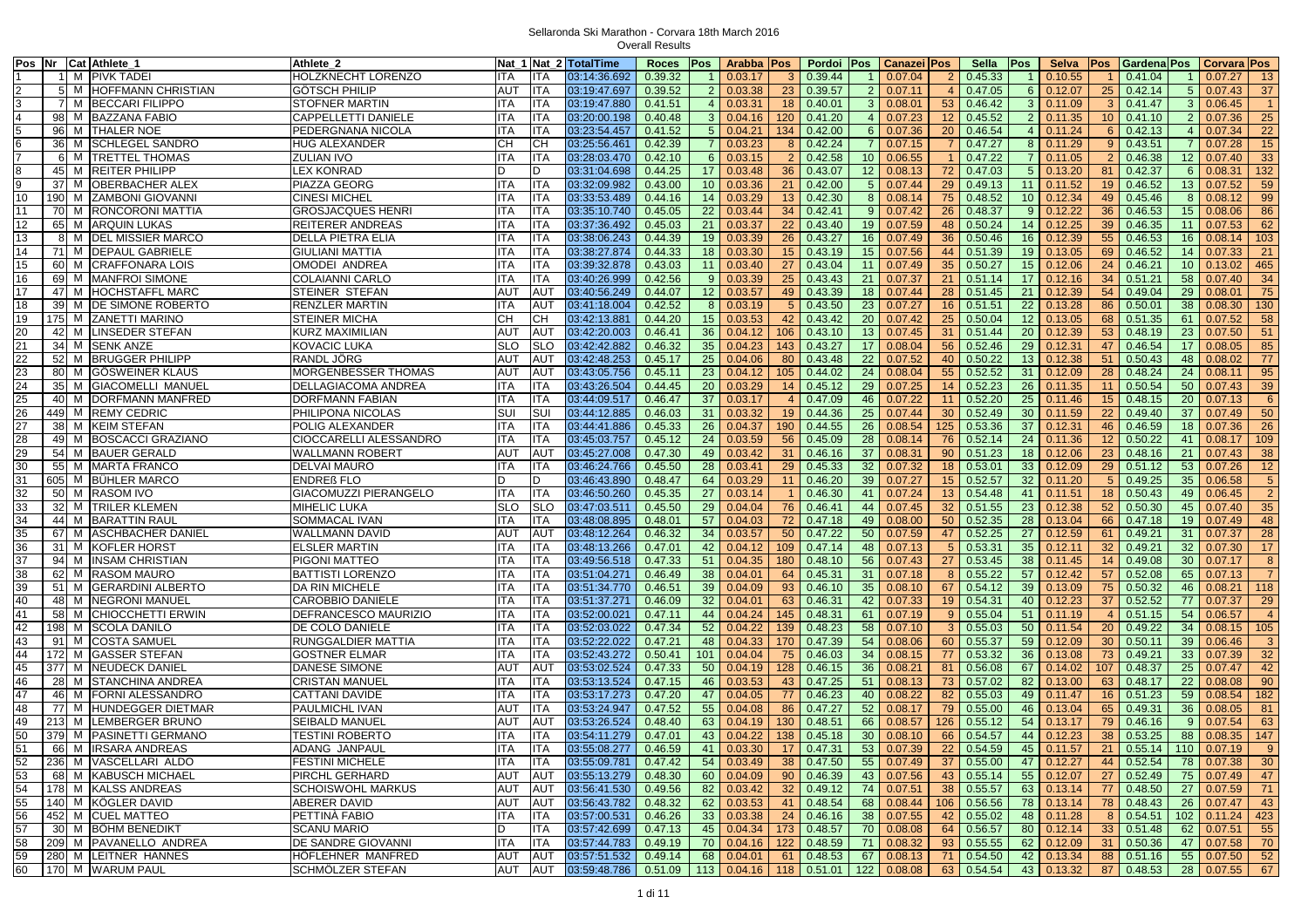|                 |     | Pos Nr Cat Athlete_1                | Athlete 2                   |            |            | Nat 1 Nat 2 TotalTime            | <b>Roces</b>                              | <b>Pos</b> | Arabba           | Pos             | Pordoi                 | Pos | Canazei Pos                                                   |                 | Sella           | Pos | <b>Selva</b> | Pos | Gardena Pos                     |     | Corvara Pos     |     |
|-----------------|-----|-------------------------------------|-----------------------------|------------|------------|----------------------------------|-------------------------------------------|------------|------------------|-----------------|------------------------|-----|---------------------------------------------------------------|-----------------|-----------------|-----|--------------|-----|---------------------------------|-----|-----------------|-----|
| 61              | 59  | M MICHELUZZI MIRCO                  | <b>LASTEI GIOVANNI</b>      | <b>ITA</b> | <b>ITA</b> | 04:00:20.287                     | 0.46.02                                   | 30         | 0.03.30          | 16              | 0.46.00                | 33  | 0.07.46                                                       | 33              | 0.55.10         | 53  | 0.13.05      | 70  | 1.00.06                         | 211 | 0.08.41         | 161 |
| 62              |     | 278 M POMAROLLI THOMAS              | <b>BERTO SAMUELE</b>        | <b>ITA</b> | <b>ITA</b> | 04:00:32.787                     | 0.49.53                                   |            | 78 0.04.01       | 65              | 0.48.23                | 57  | 0.08.23                                                       | 83              | 0.56.02         | 64  | 0.14.03      | 108 | 0.51.16                         | 56  | 0.08.31         | 133 |
| 63              | 53  | M HÄMMERLE MARTIN                   | NEUPER ANDREAS              | AUT        | <b>AUT</b> | 04:00:38.796                     | 0.47.38                                   | 53         | 0.03.43          | 33              | 0.47.14                | 47  | 0.07.31                                                       | 17              | 0.55.21         | 56  | 0.11.49      | 17  | 0.59.49                         | 203 | 0.07.33         | 19  |
| 64              | 193 | M VALENTINI FRANCESCO               | CANAL ANDREAS               | ITA        | <b>ITA</b> | 04:00:39.933                     | 0.50.13                                   | 92         | 0.04.40          | 198             | 0.51.23                | 131 | 0.08.08                                                       | 65              | 0.56.05         | 66  | 0.11.24      |     | 0.50.58                         | 51  | 0.07.48         | 46  |
| 65              |     | 116 M DECIMA SIMONE                 | COSTA VALENTINO             | <b>ITA</b> | ITA        | 04:00:40.289                     | 0.50.33                                   | 98         | 0.03.47          | 35 <sup>5</sup> | 0.50.05                | 96  | 0.07.57                                                       | 45              | 0.56.49         | 75  | 0.12.56      | 60  | 0.50.28                         | 43  | 0.08.05         | 84  |
| 66              |     | 129 M JUD RAINER                    | JUD ALEXANDER               | ITA        | <b>ITA</b> | 04:00:55.539                     | 0.49.58                                   | 84         | 0.04.1'          | 102             | 0.49.25                | 78  | 0.08.33                                                       | 97              | 0.56.41         | 72  | 0.12.26      | 41  | 0.52.09                         | 67  | 0.07.32         | 18  |
| 67              |     | 173 M FUSSI MANUEL                  |                             | AUT        | <b>AUT</b> | 04:01:08.291                     | 0.50.35                                   | 99         | 0.04.09          | 91              | 0.49.35                |     | 0.08.40                                                       | 104             | 0.55.40         | 60  | 0.12.40      | 56  | 0.51.59                         | 63  | 0.07.50         | 53  |
|                 |     |                                     | <b>WIESER MARKUS</b>        |            |            |                                  |                                           |            |                  |                 |                        | 81  |                                                               |                 |                 |     |              |     |                                 |     |                 |     |
| 68              | 33  | X FISCHER RENE                      | ERHART JOHANNA              | AUT        | AU1        | 04:02:33.293                     | 0.50.03                                   | 85         | 0.04.04          | 73              | 0.49.31                | 80  | 0.08.48                                                       | 115             | 0.55.25         | 58  | 0.13.09      | 74  | 0.53.16                         | 82  | 0.08.17         | 108 |
| 69              | 74  | M   IORIATTI ANDREA                 | SPONGA ZENO                 | ITA        | <b>ITA</b> | 04:02:53.889                     | 0.47.57                                   | 56         | 0.03.33          | 20              | 0.50.15                | 101 | 0.08.50                                                       | 121             | 0.56.24         | 70  | 0.13.48      | 97  | 0.54.15                         | 98  | 0.07.51         | 56  |
| 70              | 532 | M PICHARD MARC                      | LOVEY BERTRAND              | CН         | CH         | 04:03:15.547                     | 0.49.38                                   | 74         | 0.04.08          | 88              | 0.50.11                | 98  | 0.08.31                                                       | 91              | 0.56.48         | 74  | 0.13.21      | 82  | 0.53.05                         | 79  | 0.07.33         | 20  |
| 71              | 87  | M EISENMANN ANDI                    | <b>KOLLER THOMAS</b>        | AUT        | <b>AUT</b> | 04:03:18.792                     | 0.49.55                                   |            | 81 0.04.12       | 107             | 0.50.12                | 99  | 0.07.51                                                       | 39              | 0.57.39         | 90  | 0.13.50      | 101 | 0.51.20                         | 57  | 0.08.19         | 115 |
| 72              | 434 | M KLAUSER GEORG                     | WOITEK JÖRG                 |            | D          | 04:03:20.292                     | 0.52.27                                   | 148        | 0.04.19          | 132             | 0.49.00                | 72  | 0.08.45                                                       | 111             | 0.55.10         | 52  | 0.13.08      | 72  | 0.52.37                         | 72  | 0.07.54         | 64  |
| 73              | 146 | M AICHHOLZER HELMUT                 | <b>PETSCHNIK SANDRO</b>     | <b>AUT</b> | <b>AUT</b> | 04:04:24.547                     | 0.49.52                                   | 76         | 0.03.56          |                 | 45 0.49.40             | 83  | 0.08.06                                                       | 59              | 0.56.04         | 65  | 0.13.06      | 71  | 0.55.48                         | 121 | 0.07.52         | 57  |
| 74              | 92  | M COMPLOI ANDREAS                   | <b>STUFFER HERBERT</b>      | <b>ITA</b> | <b>ITA</b> | 04:04:34.301                     | 0.48.29                                   | 59         | 0.03.57          | 51              | 0.49.23                | 76  | 0.08.11                                                       | 68              | 0.57.06         | 83  | 0.13.34      | 89  | 0.56.16                         | 140 | 0.07.38         | 31  |
| 75              | 41  | M FRENA DAVID                       | PETTAVINO ERIK              | ITA        | <b>ITA</b> | 04:04:42.298                     | 0.46.52                                   | 40         | $0.03.2^{\circ}$ | $\overline{7}$  | 0.47.08                | 45  | 0.07.21                                                       | 10 <sup>°</sup> | 0.56.57         | 81  | 0.12.25      | 40  | 1.02.29                         | 252 | 0.08.09         | 92  |
| 76              | 281 | M SARTORI TIZIANO                   | <b>SANTONI MARCO</b>        | ITA        | <b>ITA</b> | 04:05:09.298                     | 0.50.30                                   | 96         | 0.03.4'          | 30 <sup>°</sup> | 0.49.41                | 84  | 0.08.23                                                       | 84              | 0.57.16         | 85  | 0.13.40      | 93  | 0.53.09                         | 81  | 0.08.49         | 175 |
| $\overline{77}$ | 82  | M APPESBACHER HUBERT                | <b>EISL HANS</b>            | AUT        | <b>AUT</b> | 04:05:15.549                     | 0.51.50                                   | 129        | 0.04.35          | 179             | 0.49.20                | 75  | 0.10.05                                                       | 222             | 0.57.21         | 88  | 0.12.22      | 35  | 0.51.24                         | 60  | 0.08.18         | 113 |
| 78              | 169 | M ALBANO SALVATORE PAOLO            | OBALLA MAURIZIO             | ITA        | <b>ITA</b> | 04:05:24.047                     | 0.51.12                                   | 114        | 0.04.06          | 81              | 0.49.42                | 85  | 0.08.59                                                       | 131             | 0.56.50         | 76  | 0.13.51      | 102 | 0.52.13                         | 68  | 0.08.31         | 134 |
| 79              | 554 | M ERHARD ALEX                       | NICENTE DANIEL              | ITA        | ITA        | 04:05:46.557                     | 0.49.57                                   | 83         | 0.04.08          | 89              | 0.48.29                | 60  | 0.08.49                                                       | 118             | 0.57.18         | 86  | 0.13.22      | 84  | 0.55.25                         | 111 | 0.08.18         | 114 |
| 80              |     | 230 M GIETL MANUEL                  | <b>NOCKER MICHAEL</b>       | ITA        | <b>ITA</b> | 04:05:47.549                     | 0.49.20                                   | 71         | 0.03.54          | 44              | 0.48.39                | 63  | 0.09.02                                                       | 136             | 0.58.26         | 102 | 0.13.35      | 91  | 0.54.50                         | 101 | 0.08.01         | 76  |
| 81              | 88  | M PODETTI FRANCO                    | REDOLFI MAURO               | ITA        | ITA        | 04:06:00.550                     | 0.49.29                                   | 72         | 0.04.04          | 74              | 0.50.33                | 111 | 0.08.11                                                       | 69              | 0.57.41         | 91  | 0.13.02      | 64  | 0.55.11                         | 109 | 0.07.49         | 49  |
| 82              | 136 | M WYSS MARTIN                       | GOOD MARCO                  | CН         | CН         | 04:06:03.939                     | 0.50.11                                   | 90         | 0.03.50          | 40              | 0.48.29                | 59  | 0.08.33                                                       | 95              | 0.57.58         | 99  | 0.13.21      | 83  | 0.55.39                         | 116 | 0.08.02         | 80  |
| 83              | 261 | M LEMBERGER BRUNO                   | WÖHRER STEFAN               | <b>AUT</b> | <b>AUT</b> | 04:06:09.938                     | 0.51.47                                   | 128        | 0.04.23          |                 | 141 0.50.22            | 106 | 0.08.38                                                       | 102             | 0.56.46         | 73  | 0.13.12      | 76  | 0.52.32                         | 71  | 0.08.29         | 127 |
| 84              |     | 90 M SOMMAVILLA MAURO               | <b>VUERICH ALESSANDRO</b>   | <b>ITA</b> | <b>ITA</b> | 04:06:28.050                     | 0.49.45                                   |            | 75 0.04.09       | 94              | 0.50.29                | 109 | 0.08.05                                                       | 57              | 0.56.56         | 79  | 0.13.49      | 99  | 0.55.30                         | 112 | 0.07.45         | 41  |
| 85              |     | 219 M CLERICI NICOLA                | <b>D'ANDREA IVAN</b>        | ITA        | <b>ITA</b> | 04:06:53.945                     | 0.50.25                                   | 95         | 0.03.48          | 37              | 0.48.56                | 69  | 0.07.58                                                       | 46              | 0.56.52         | 77  | 0.13.35      | 90  | 0.57.51                         | 165 | 0.07.28         | 16  |
| 86              | 598 | M HEIGL BERND                       | <b>STOCKREITER THOMAS</b>   | <b>AUT</b> | <b>AUT</b> | 04:06:54.033                     | 0.50.54                                   | 106        | 0.04.30          | 162             | 0.50.04                | 94  | 0.08.33                                                       | 94              | 0.58.33         | 104 | 0.12.36      | 50  | 0.53.08                         | 80  | 0.08.36         | 149 |
| 87              | 207 | M CAUTIERO ANDREA                   | ALVERÀ DAVID                | ITA        | <b>ITA</b> | 04:06:56.940                     | 0.49.02                                   | 66         | 0.04.02          | 66              | 0.50.20                | 104 | 0.08.03                                                       | 54              | 0.59.29         | 124 | 0.12.26      | 42  | 0.55.58                         | 128 | 0.07.36         | 27  |
| 88              | 354 | M IRENDORFER ANDREAS                | <b>FISCHILL WALTER</b>      | <b>AUT</b> | <b>AUT</b> | 04:07:29.051                     | 0.51.54                                   | 131        | 0.03.59          | 55              | 0.50.17                | 103 | 0.08.50                                                       | 119             | 0.57.50         | 94  | 0.12.27      | 43  | 0.53.37                         | 91  | 0.08.35         | 143 |
| 89              |     |                                     | <b>SIGNORI MAURIZIO</b>     |            |            |                                  |                                           |            |                  |                 |                        |     |                                                               |                 |                 |     |              |     |                                 |     |                 | 87  |
| 90              | 228 | M BARCELLA DAVIDE                   |                             | ITA        | <b>ITA</b> | 04:07:36.801                     | 0.50.30                                   | 97         | 0.03.56          | 46              | 0.50.10                | 97  | 0.08.24                                                       | 85              | 0.59.59         | 134 | 0.12.46      | 58  | 0.53.45                         | 92  | 0.08.06         |     |
|                 | 211 | M BERTELLE ALESSANDRO               | PAT FEDERICO                | ITA        | ITA        | 04:07:42.739                     | 0.50.07                                   | 86         | 0.04.44          | 203             | 0.50.40                | 115 | 0.08.44                                                       | 109             | 0.58.57         | 116 | 0.12.59      | 62  | 0.52.29                         | 70  | 0.09.02         | 203 |
| 91              | 102 | M VEDOVATI PAOLO                    | PALAZZI MICHELE             | ITA        | <b>ITA</b> | 04:07:58.302                     | 0.51.54                                   | 132        | 0.04.25          | 150             | 0.51.18                | 130 | 0.08.50                                                       | 122             | 0.57.54         | 97  | 0.12.32      | 48  | 0.52.44                         | 73  | 0.08.21         | 119 |
| 92              | 83  | <b>M</b> TONET NICK                 | GANDUS TIZIANO              | ITA        | <b>ITA</b> | 04:08:10.554                     | 0.51.42                                   | 125        | 0.04.09          | 96              | 0.51.10                | 127 | 0.08.13                                                       | 74              | 0.57.50         | 95  | 0.12.27      | 45  | 0.54.26                         | 100 | 0.08.13         | 101 |
| 93              | 270 | X UNTERHUBER GERHARD                | <b>STUFFER BIRGIT</b>       | ITA        | <b>ITA</b> | 04:08:17.555                     | 0.51.44                                   | 126        | 0.04.05          | 79              | 0.49.35                | 82  | 0.08.58                                                       | 130             | 0.56.22         | 68  | 0.15.58      | 237 | 0.53.18                         | 84  | 0.08.17         | 110 |
| 94              |     | 93 M DAGAI ALEX                     | <b>TREBO MIKE</b>           | ITA        | <b>ITA</b> | 04:08:54.560                     | 0.49.16                                   | 69         | 0.03.20          | $6^{\circ}$     | 0.50.35                | 112 | 0.07.47                                                       | 34              | 0.58.33         | 105 | 0.13.49      | 100 | 0.58.09                         | 174 | 0.07.25         | 11  |
| 95              | 23  | F ROSSI RAFFAELLA                   | <b>BALZARINI BIANCA</b>     | <b>ITA</b> | <b>ITA</b> | 04:08:56.945                     | 0.50.09                                   | 88         | 0.04.16          | 123             | 0.50.04                | 95  | 0.08.50                                                       | 120             | 0.57.11         | 84  | 0.14.16      | 117 | 0.54.58                         | 103 | 0.09.12         | 233 |
| 96              |     | 171 M SCHLEGEL KARL                 | <b>GIRARDI THOMAS</b>       | CН         | CН         | 04:09:06.806                     | 0.51.04                                   | 111        | 0.04.25          | 149             | 0.49.04                | 73  | 0.08.57                                                       | 127             | 0.58.07         | 100 | 0.13.48      | 96  | 0.55.04                         | 106 | 0.08.37         | 152 |
| 97              |     | 89 M COSTANTINO FEDERICO            | PEDERIVA FABRIZIO           | <b>ITA</b> | <b>ITA</b> | 04:09:16.304                     | 0.49.06                                   | 67         | 0.03.27          | 9               | 0.51.30                | 134 | 0.08.15                                                       | 78              | 0.59.27         | 123 | 0.13.59      | 106 | 0.56.05                         | 134 | 0.07.27         | 14  |
| 98              | 103 | M JAHN RAINER                       | <b>SICHERT ROBERT</b>       |            | D          | 04:09:20.554                     | 0.54.36                                   | 202        | 0.04.10          | 100             | 0.50.26                | 108 | 0.08.25                                                       | 88              | 0.57.49         | 93  | 0.13.19      | 80  | 0.52.48                         | 74  | 0.07.47         | 44  |
| 99              | 269 | M WEISSBACHER DANIEL                | ∟EXA BASTI                  | <b>AUT</b> | D          | 04:09:32.806                     | 0.50.16                                   | 93         | 0.04.10          | 98              | 0.50.21                | 105 | 0.08.12                                                       | 70              | 0.59.38         | 127 | 0.13.49      | 98  | 0.55.11                         | 108 | 0.07.55         | 68  |
| 100             | 249 | <b>M TORTUL ENRICO</b>              | TOMAT LORIS                 | <b>ITA</b> | <b>ITA</b> | 04:09:38.310                     | 0.50.16                                   | 94         | 0.05.03          | 272             | 0.50.51                | 119 | 0.08.36                                                       | 100             | 0.56.22         | 69  | 0.16.07      | 244 | 0.52.49                         | 76  | 0.09.34         | 281 |
| 101             |     | 433 M FRANSIOLI GIACOMO             | BEFFA ALESSANDRO            | CН         | CН         | 04:09:51.522                     | 0.52.55                                   |            | 159 0.04.00      | 58              | 0.51.06                | 124 | 0.08.34                                                       | 99              | 0.58.32         | 103 | 0.14.51      | 153 | 0.52.09                         | 66  | 0.07.44         | 40  |
| 102             |     | 243 M TAMANINI FABIO                | <b>BROILO ERMANNO</b>       | ITA        | <b>ITA</b> | 04:09:59.561                     | 0.51.39                                   | 123        | 0.03.57          | 52              | 0.51.58                | 144 | 0.08.45                                                       | 112             | 0.57.54         | 98  | 0.14.36      | 134 | 0.53.20                         | 86  | 0.07.50         | 54  |
| 103             |     | 466 M ECCHER MATTIA                 | <b>GRETTER STEFANO</b>      | ITA        | <b>ITA</b> | 04:10:02.306                     | 0.52.34                                   | 152        | 0.04.33          | 171             | 0.52.21                | 155 | 0.09.17                                                       | 162             | 0.57.43         | 92  | 0.14.56      | 160 | 0.50.24                         | 42  | 0.08.14         | 104 |
| 104             | 185 | M BRIDA NICOLA                      | DALDOSS MANUEL              | ITA        | <b>ITA</b> | 04:10:12.306                     | 0.51.35                                   | 122        | 0.04.09          | 95              | 0.50.00                | 91  | 0.09.10                                                       | 151             | 0.55.43         | 61  | 0.14.22      | 124 | 0.56.18                         | 141 | 0.08.55         | 187 |
| 105             | 135 | M ANDERLE GIOVANNI                  | <b>ANTONELLI ENRICO</b>     | <b>ITA</b> | <b>ITA</b> | 04:10:32.309                     | 0.51.31                                   | 120        | 0.03.56          | 48              | 0.50.41                | 116 | 0.08.59                                                       | 132             | 0.57.32         | 89  | 0.14.34      | 133 | 0.55.03                         | 105 | 0.08.16         | 107 |
| 106             | 164 | M STEINER MICHAEL                   | OBERGUGGENBERGER PETER PAUL | AUT        | <b>AUT</b> | 04:11:25.558                     | 0.52.33                                   | 150        | 0.04.08          | 87              | 0.49.59                | 89  | 0.08.43                                                       | 105             | 0.58.14         | 101 | 0.14.53      | 157 | 0.55.07                         | 107 | 0.07.48         | 45  |
| 107             | 470 | M URBANETTO FABIO                   | ZAMBOTTI DAMIANO            | ITA        | <b>ITA</b> | 04:11:29.809                     | 0.52.04                                   | 135        | 0.04.12          | 110             | 0.51.31                | 135 | 0.08.48                                                       | 117             | 0.56.39         | 71  | 0.15.10      | 178 | 0.53.49                         | 93  | 0.09.16         | 244 |
| 108             |     | 416 M PILZ TON                      | <b>STEINER SIMON</b>        | <b>AUT</b> | AUT        | 04:11:45.560                     | 0.51.27                                   | 119        | 0.03.58          | 54              | 0.48.38                | 62  | 0.08.01                                                       | 51              | 0.58.52         | 111 | 0.14.58      | 162 | 0.57.54                         | 167 | 0.07.57         | 69  |
| 109             | 273 | M CECCO DARIO                       | <b>ORLER SIMONE</b>         | ITA        | ITA        | 04:12:01.559                     | 0.50.45                                   | 102        | 0.04.00          | 59              | 0.50.02                | 92  | 0.08.25                                                       | 89              | 0.59.30         | 125 | 0.14.52      | 155 | 0.55.58                         | 129 | 0.08.29         | 128 |
| 110             |     | 20 F ZIPSER KATHARINA               | KRENSLEHNER-SCHMID VERENA   | AUT        | <b>AUT</b> | 04:12:05.312                     | 0.52.25                                   |            | 146 0.04.10      | 99              | 0.51.37                | 137 | 0.09.12                                                       | 154             | 0.58.47         | 107 | 0.14.42      | 137 | 0.52.29                         | 69  | 0.08.43         | 165 |
|                 |     | 111   391   M   ZEPPETZAUER EMANUEL | SCHÖRGHOFER RUDOLF          | AUT        | AUT        |                                  |                                           |            |                  |                 | 184 0.48.45            |     | 65 0.08.25                                                    |                 | 87 1.00.15 145  |     |              |     | $0.14.34$   132   0.55.49   122 |     | $0.08.58$ 191   |     |
|                 |     | 112 255 M GRUBER JOSEF              |                             |            |            |                                  |                                           |            |                  |                 |                        |     |                                                               |                 |                 |     |              |     |                                 |     |                 |     |
|                 |     |                                     | MOSER JÜRGEN                | <b>AUT</b> | AUT        | 04:12:36.812 0.51.54 130 0.03.41 |                                           |            |                  |                 | 28 0.51.00 121 0.08.01 |     |                                                               |                 | 52 0.59.15      | 120 | 0.14.19      |     | $122$ 0.56.51                   | 150 | 0.07.35         | 23  |
|                 |     | 113 18 M BERTAGNOLLI MAURO          | DAPOZ ANDREA                | ITA        | <b>ITA</b> | 04:13:20.741 0.51.23             |                                           |            | 117 0.04.00      |                 | 60 0.50.16             | 102 | 0.09.03                                                       |                 | 138 0.59.39     | 128 | 0.14.39      |     | 136 0.55.46                     | 120 | $0.08.34$ 142   |     |
|                 |     | 114 285 M PEZZI FABIANO             | RAMPANELLI LORENZO          | <b>ITA</b> | <b>ITA</b> | 04:13:29.566                     | 0.50.55                                   |            | 108 0.04.46      |                 | 212 0.49.28            | 79  | 0.09.15                                                       |                 | 158 0.59.02     | 117 | 0.14.22      |     | $125$ 0.55.44                   | 119 | $0.09.57$ 312   |     |
|                 |     | 115 506 X KROEHN NIKLAS             | <b>KROEHN MARITA</b>        | <b>AUT</b> | <b>AUT</b> | 04:13:44.813                     | 0.53.55                                   |            | 183 0.04.50      |                 | 225 0.52.43            | 169 | 0.09.44                                                       |                 | 197 0.59.05 119 |     | 0.13.56      |     | $105$ 0.50.22                   | 40  | $0.09.09$ 224   |     |
|                 |     | 116 383 M HUGENSCHMIDT STEPHAN      | <b>QUACK PHILIPP</b>        | D          | D          | 04:14:05.565                     | 0.54.19                                   |            | 197 0.04.36      |                 | 186 0.52.37            | 166 | 0.10.13                                                       | 237             | 0.58.52         | 112 | 0.13.44      | 94  | 0.51.02                         | 52  | $0.08.42$ 163   |     |
|                 |     | 117 179 M LANDL FLORIAN             | SCHWEINBERGER NORBERT       | <b>AUT</b> | <b>AUT</b> | 04:14:54.065                     | 0.52.57                                   |            | $161$ 0.05.05    |                 | 280 0.51.44            | 140 | 0.09.12                                                       |                 | 155 0.58.50     | 109 | 0.14.44      | 144 | 0.54.20                         | 99  | 0.08.02         | 78  |
|                 |     | 118 186 M BRUGGER CHRISTOPH         | OBERLEITER CHRISTOPH        | ITA        | <b>ITA</b> | 04:14:55.568                     | 0.53.50                                   |            | 178 0.04.21      |                 | 135 0.52.01            | 146 | 0.09.32                                                       |                 | 178 0.59.40     | 130 | 0.13.26      |     | $85$ 0.54.11                    | 96  | 0.07.54         | 65  |
|                 |     | 119   78 X VOITHOFER MARCELL        | VOITHOFER MICHAELA          | AUT        | AUT        | 04:14:59.566                     | $0.54.45$   205   0.05.14   299   0.50.58 |            |                  |                 |                        |     | 120 0.10.08 228 0.59.53 133 0.13.48                           |                 |                 |     |              |     | $95 \mid 0.50.30$               | 44  | $0.09.43$   294 |     |
|                 |     | 120 271 M GEROSA ALFONSO            | <b>GEROSA PIERO</b>         | ITA        | <b>ITA</b> | 04:15:15.316 0.53.07 162 0.04.32 |                                           |            |                  |                 |                        |     | 167   0.51.15   129   0.08.57   128   0.59.40   129   0.13.04 |                 |                 |     |              |     | 67 0.55.49 123 0.08.51 177      |     |                 |     |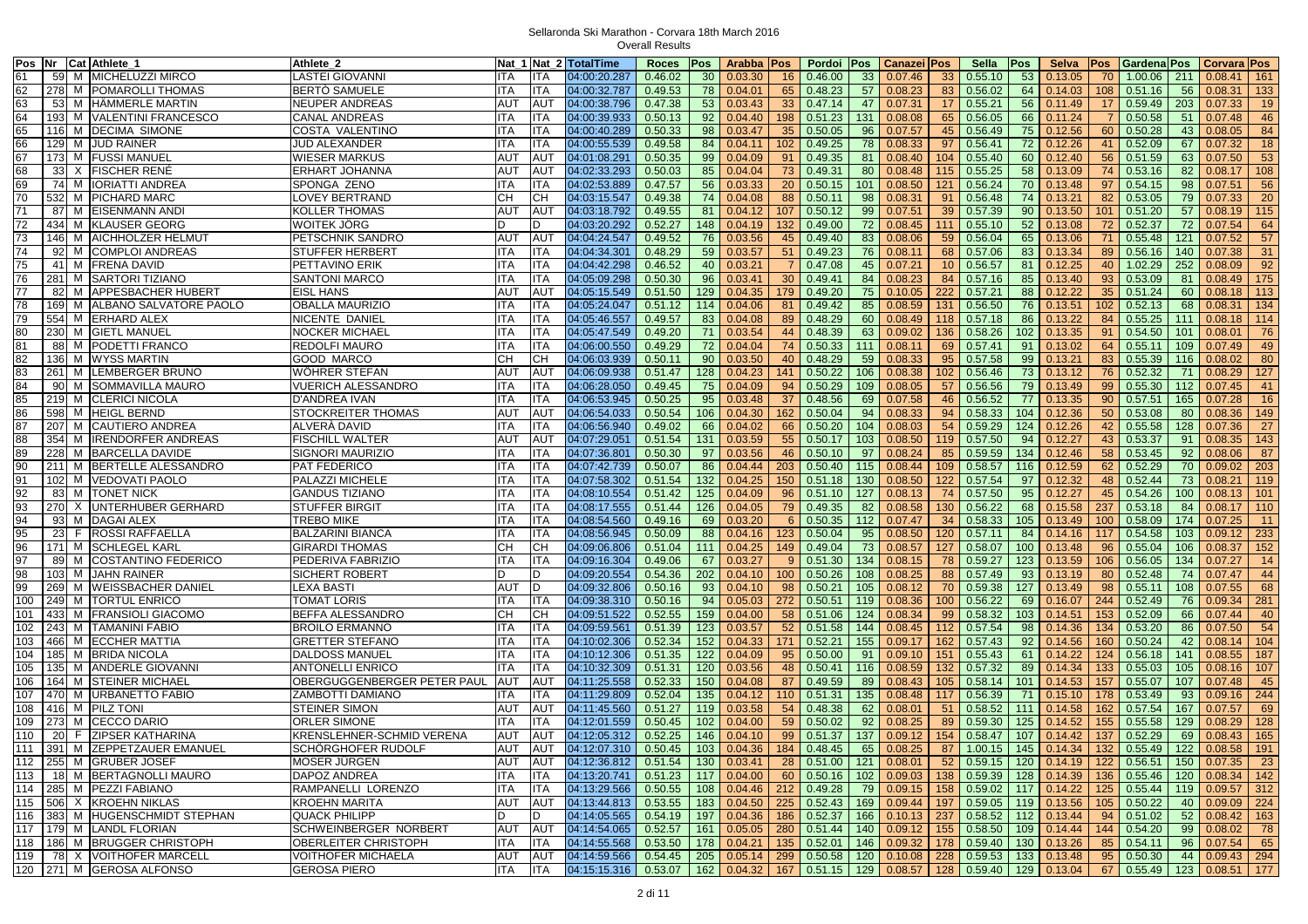| Pos Nr Cat Athlete_1 |                                           | Athlete 2                |            |            | Nat 1 Nat 2 TotalTime               | Roces   Pos           |     | Arabba   Pos      |           | Pordoi Pos                                                                  | Canazei   Pos |     | Sella           | Pos | Selva   | <b>Pos</b> | Gardena Pos                     |     | Corvara Pos     |     |
|----------------------|-------------------------------------------|--------------------------|------------|------------|-------------------------------------|-----------------------|-----|-------------------|-----------|-----------------------------------------------------------------------------|---------------|-----|-----------------|-----|---------|------------|---------------------------------|-----|-----------------|-----|
| 121                  | 260 M VISINTAINER VALTER                  | DE CONCINI ENRICO        | ITA        | ITA        | 04:15:45.318                        | 0.51.45               | 127 | 0.04.07           | 84        | 0.52.33<br>164                                                              | 0.09.55       | 210 | 0.58.51         | 110 | 0.15.19 | 191        | 0.54.12                         | 97  | 0.09.03         | 207 |
| 122                  | 344 M HUMPHRIES MICHAEL                   | <b>SIERRO GILLES</b>     | CAN        | CН         | 04:15:56.957                        | 0.54.52               | 209 | 0.04.50           | 227       | 125<br>0.51.08                                                              | 0.10.01       | 215 | 0.58.38         | 106 | 0.14.16 | 115        | 0.53.27                         | 89  | 0.08.44         | 168 |
| 123                  | 123 M NEUPER ECKEHARD                     | <b>SCHWAB GERNOT</b>     | AUT        | AUT        | 04:16:03.070                        | 0.53.44               | 173 | 0.04.07           | 83        | 0.50.50<br>118                                                              | 0.08.07       | 61  | 0.58.57         | 115 | 0.14.42 | 138        | 0.57.43                         | 162 | 0.07.53         | 61  |
| 124                  | 27 F THEOCHARIS DIMITRA                   | DE FILIPPO CECILIA       | ITA        | ITA        | 04:16:27.833                        | 0.51.41               | 124 | 0.04.15           | 117       | 0.51.46<br>141                                                              | 0.09.03       | 139 | 0.57.53         | 96  | 0.14.55 | 159        | 0.57.27                         | 158 | 0.09.27         | 268 |
| 125                  | 288 M AUER GEORG                          | MUTSCHLECHNER STEFAN     | AUT        | AUT        | 04:16:31.328                        | 0.50.51               | 105 | 0.03.58           | 53        | 0.50.04<br>93                                                               | 0.08.00       | 49  | 0.59.34         | 126 | 0.14.25 | 127        | 1.01.27                         | 234 | 0.08.12         | 98  |
| 126                  | 528 M HAUSMANN GERALD                     | DORFMEISTER MARC         | <b>AUT</b> | AUT        | 04:16:55.579                        | 0.52.00               | 134 | 0.04.59           | 256       | 0.51.35<br>136                                                              | 0.11.31       | 367 | 0.59.24         | 122 | 0.14.43 | 142        | 0.53.29                         | 90  | 0.09.14         | 238 |
| 127                  |                                           | <b>GUFLER ANDREAS</b>    | ITA        | ITA        |                                     |                       |     | 0.03.56           |           | 0.49.58                                                                     | 0.09.22       | 167 |                 |     |         |            |                                 | 192 | 0.09.28         | 270 |
| 128                  | 150 M MARKT MARTIN<br>259 M RAINER JOHANN |                          | <b>AUT</b> | AUT        | 04:17:10.580                        | 0.51.00               | 109 |                   | 47<br>112 | 88<br>87                                                                    |               | 141 | 0.59.21         | 121 | 0.15.04 | 173<br>193 | 0.59.01                         | 170 |                 |     |
|                      |                                           | <b>SCHMUTZER FRANZ</b>   |            |            | 04:17:13.525                        | 0.50.48               | 104 | 0.04.14           |           | 0.49.58                                                                     | 0.09.05       |     | 1.01.38         | 169 | 0.15.22 |            | 0.57.59                         |     | 0.08.09         | 91  |
| 129                  | 145 M SPINN OLIVER                        | <b>RECHEIS THOMAS</b>    | <b>AUT</b> | AUT        | 04:18:03.831                        | 0.49.52               | 77  | 0.04.25           | 147       | 0.50.26<br>107                                                              | 0.08.37       | 101 | 1.02.09         | 177 | 0.14.24 | 126        | 0.59.58                         | 206 | 0.08.12         | 97  |
| 130                  | 115 M ANTONELLI ROBERTO                   | PORCELLI FEDERICO        | <b>ITA</b> | ITA        | 04:18:12.837                        | 0.49.29               | 73  | 0.04.39           | 194       | 0.50.40<br>114                                                              | 0.11.43       | 383 | 1.06.24         | 251 | 0.14.16 | 118        | 0.52.02                         | 64  | 0.08.59         | 194 |
| 131                  | 25 F <b>IDEFLORIAN BEATRICE</b>           | <b>IELLICI CARLA</b>     | ITA        | ITA        | 04:18:13.243                        | 0.52.41               | 154 | 0.04.53           | 242       | 0.52.40<br>168                                                              | 0.10.09       | 232 | 1.00.38         | 154 | 0.14.56 | 161        | 0.53.22                         | 87  | 0.08.54         | 183 |
| 132                  | 613 M PANGRAZZI MASSIMO                   | <b>MENAPACE LORENZO</b>  | <b>ITA</b> | ITA        | 04:18:13.836                        | 0.52.46               | 155 | 0.04.34           | 175       | 0.51.58<br>145                                                              | 0.09.30       | 175 | 1.00.34         | 150 | 0.13.55 | 104        | 0.56.49                         | 149 | 0.08.07         | 89  |
| 133                  | 475 M ZANONI EROS                         | LAZZARI DOMENICO         | ITA        | ITA        | 04:18:21.332                        | 0.53.47               | 176 | 0.05.21           | 327       | 133<br>0.51.25                                                              | 0.09.36       | 185 | 1.00.08         | 141 | 0.14.59 | 165        | 0.53.19                         | 85  | 0.09.46         | 301 |
| 134                  | <b>530 M TONNER SEBASTIAN</b>             | TAPPEINER ANDREAS        | ITA        | ITA        | 04:18:40.838                        | 0.54.42               | 204 | 0.04.27           | 154       | 0.50.32<br>110                                                              | 0.10.11       | 235 | 1.00.38         | 153 | 0.14.54 | 158        | 0.55.00                         | 104 | 0.08.16         | 106 |
| 130<br>135           | M DENGG MICHAEL                           | <b>SCHAFFER STEFAN</b>   | AUT        | AUT        | 04:18:41.963                        | 0.52.49               | 157 | 0.04.09           | 92        | 0.53.17<br>184                                                              | 0.09.00       | 133 | 1.00.44         | 157 | 0.14.09 | 110        | 0.55.50                         | 124 | 0.08.43         | 166 |
| 136<br>153           | M OSTERMANN HELMUTH                       | SILLABER ALEXANDER       | AUT        | AUT        | 04:18:50.416                        | 0.50.12               | 91  | 0.04.35           | 178       | 0.48.40<br>64                                                               | 0.08.08       | 62  | 0.58.49         | 108 | 0.11.45 | 13         | 1.06.51                         | 333 | 0.09.50         | 305 |
| 137                  | 265 M GUJAN BEDA                          | <b>COLLENBERG WERNER</b> | CН         | CН         | 04:19:03.835                        | 0.54.18               | 195 | 0.05.42           | 396       | 0.53.05<br>179                                                              | 0.09.43       | 196 | 0.58.56         | 114 | 0.15.11 | 180        | 0.54.06                         | 94  | 0.08.02         | 79  |
| 138                  | 376 M LEISER MICHAEL                      | <b>REISS RETO</b>        | CН         | CН         | 04:19:37.834                        | 0.56.29               | 241 | 0.04.37           | 187       | 0.53.33<br>195                                                              | 0.08.44       | 108 | 0.58.54         | 113 | 0.12.51 | 59         | 0.56.54                         | 153 | 0.07.35         | 24  |
| 139                  | 141 X KNUTTI MARLEN                       | <b>DAPPEN ROLAND</b>     | CН         | СН         | 04:19:52.335                        | 0.53.51               | 179 | 0.04.03           | 71        | 0.54.01<br>206                                                              | 0.09.11       | 153 | 0.59.41         | 131 | 0.14.58 | 163        | 0.55.40                         | 117 | 0.08.27         | 126 |
| 140                  | 180 M THALER PETER                        | <b>HUBER PHILIPP</b>     | ITA        | ITA        | 04:20:47.337                        | 0.51.23               | 118 | 0.04.02           | 68        | 150<br>0.52.10                                                              | 0.08.24       | 86  | 1.02.21         | 180 | 0.14.09 | 111        | 0.59.43                         | 202 | 0.08.35         | 148 |
| 141                  | 476 M MAGLI MAURO                         | PICINALI GIULIANO        | ITA        | ITA        | 04:20:57.587                        | 0.53.23               | 168 | 0.04.50           | 228       | 0.51.24<br>132                                                              | 0.08.05       | 58  | 0.57.18         | 87  | 0.19.56 | 406        | 0.56.10                         | 138 | 0.09.51         | 306 |
| 142                  | 216 M VOLPONE IVAN                        | <b>SUMMA LUCA</b>        | ITA        | ITA        | 04:20:58.840                        | 0.54.50               | 207 | 0.04.34           | 177       | 0.52.05<br>148                                                              | 0.09.07       | 144 | 0.59.04         | 118 | 0.14.42 | 140        | 0.57.42                         | 161 | 0.08.54         | 184 |
| 143                  | 225 M COLLE ADRIANO                       | <b>FAVARETTO LUCA</b>    | ITA        | ITA        | 04:21:25.590                        | 0.53.50               | 177 | 0.04.10           | 101       | 0.51.09<br>126                                                              | 0.09.22       | 168 | 1.02.12         | 178 | 0.15.33 | 208        | 0.56.36                         | 147 | 0.08.33         | 140 |
| 325<br>144           | M COMETTO WALTER                          | <b>IAVELLI GIANLUCA</b>  | ITA        | ITA        | 04:21:25.636                        | 0.54.02               | 186 | 0.04.28           | 156       | 0.51.37<br>138                                                              | 0.10.32       | 271 | 0.59.42         | 132 | 0.16.19 | 253        | 0.55.37                         | 115 | 0.09.08         | 221 |
| 145                  | 279 M MANG HELMUT                         | SEEBACHER EMMERICH       | AUT        | AUT        | 04:22:24.842                        | 0.53.29               | 171 | 0.04.47           | 215       | 0.52.25<br>159                                                              | 0.10.18       | 245 | 1.00.03         | 137 | 0.15.55 | 230        | 0.55.57                         | 126 | 0.09.30         | 273 |
| 146<br>166           | M SOCCOL FERRUCCIO                        | SOCCOL ROBERTO           | <b>ITA</b> | ITA        | 04:23:08.591                        | 0.52.18               | 142 | 0.04.06           | 82        | 0.52.02<br>147                                                              | 0.10.12       | 236 | 1.01.41         | 170 | 0.15.40 | 212        | 0.58.21                         | 185 | 0.08.48         | 171 |
| 147<br>137           | M RUSSEGGER GERHARD                       | <b>FRICKH MARKUS</b>     | <b>AUT</b> | AUT        | 04:23:40.342                        | 0.54.03               | 187 | 0.05.04           | 276       | 0.53.33<br>194                                                              | 0.11.15       | 341 | 1.01.27         | 167 | 0.15.57 | 233        | 0.53.18                         | 83  | 0.09.03         | 206 |
| 148<br>188           | X VALENTINI STEFANO                       | <b>SCOLA NADIA</b>       | ITA        | ITA        | 04:24:12.343                        | 0.54.06               | 189 | 0.05.00           | 260       | 0.51.55<br>143                                                              | 0.10.21       | 249 | 1.00.37         | 151 | 0.14.59 | 166        | 0.58.10                         | 175 | 0.09.04         | 208 |
| 149                  | 256 M SALVADORI FAUSTO                    | <b>ARMANI REMO</b>       | <b>ITA</b> | ITA        | 04:24:16.235                        | 0.52.37               | 153 | 0.04.34           | 174       | 0.52.13<br>153                                                              | 0.09.34       | 181 | 1.00.03         | 138 | 0.16.04 | 242        | 0.59.50                         | 204 | 0.09.21         | 250 |
| 150<br>231           | M MASTRACCHIO MICHELE                     | <b>MELONI GIOVANNI</b>   | ITA        | ITA        | 04:24:19.593                        | 0.54.56               | 212 | 0.04.39           | 196       | 0.52.24<br>158                                                              | 0.09.22       | 169 | 1.00.02         | 135 | 0.15.03 | 169        | 0.57.04                         | 154 | 0.10.49         | 393 |
| 151                  | 104 M DAVERDA HANNES                      |                          | ITA        | ITA        | 04:24:22.594                        | 0.51.34               | 121 | 0.04.11           | 103       | 0.53.43<br>201                                                              | 0.09.37       | 188 | 1.04.40         | 214 | 0.16.56 | 284        | 0.55.59                         | 131 | 0.07.42         |     |
|                      |                                           | <b>SCHNARF GABRIEL</b>   |            |            |                                     |                       |     |                   |           |                                                                             |               |     |                 |     |         |            |                                 |     |                 | 36  |
| 152                  | 430 M SCHNEEHAGE CARSTEN                  | PHILIPP ANTON            | D          | D          | 04:24:25.094                        | 0.56.41               | 244 | 0.04.47           | 218       | 0.52.15<br>154                                                              | 0.09.10       | 150 | 1.00.20         | 147 | 0.16.35 | 264        | 0.55.58                         | 127 | 0.08.39         | 157 |
| 153                  | 482 M CHILOVI LUCA                        | TONINI DANIELE           | ITA        | ITA        | 04:24:35.597                        | 0.54.21               | 198 | 0.04.38           | 191       | 0.52.34<br>165                                                              | 0.09.56       | 211 | 1.01.23         | 166 | 0.15.45 | 220        | 0.57.20                         | 157 | 0.08.38         | 155 |
| 154                  | 234 M GHETTA FABRIZIO                     | DAVARDA RINALDO          | ITA        | ITA        | 04:24:45.974                        | 0.55.26               | 225 | 0.04.32           | 168       | 0.52.56<br>175                                                              | 0.09.36       | 186 | 1.02.06         | 176 | 0.13.53 | 103        | 0.58.17                         | 182 | 0.07.59         | 73  |
| 155                  | 220 X FEURLE MICHAELA                     | <b>MANNEL CHRIS</b>      | <b>AUT</b> | AUT        | 04:24:48.846                        | 0.53.20               | 166 | 0.04.31           | 164       | 0.54.17<br>209                                                              | 0.09.31       | 176 | 1.02.42         | 189 | 0.14.25 | 128        | 0.57.57                         | 169 | 0.08.05         | 83  |
| 156                  | 372 M BAMPI MARCO                         | <b>SITTONI DIEGO</b>     | <b>ITA</b> | ITA        | 04:24:57.975                        | 0.55.28               | 226 | 0.04.39           | 197       | 216<br>0.54.38                                                              | 0.09.35       | 183 | 1.00.38         | 152 | 0.14.20 | 123        | 0.56.07                         | 135 | 0.09.32         | 277 |
| 157                  | 73 M SCHEIBER CHRISTOPH                   | <b>RESCH LORENZ</b>      | <b>AUT</b> | AUT        | 04:25:19.345                        | 0.52.05               | 136 | 0.04.01           | 62        | 0.51.41<br>139                                                              | 0.10.39       | 287 | 1.00.12         | 142 | 0.16.00 | 238        | 1.02.42                         | 257 | 0.07.59         | 72  |
| 158                  | 143 M GRIGI MARCO                         | <b>MAGNI ALBERTO</b>     | ITA        | ITA        | 04:25:26.514                        | 0.53.31               | 172 | 0.05.53           | 427       | 0.50.38<br>113                                                              | 0.10.07       | 226 | 1.00.32         | 149 | 0.15.44 | 219        | 0.58.51                         | 191 | 0.10.10         | 337 |
| 159                  | 72 X HELFER PATRICK                       | <b>MAYR JESSICA</b>      | ITA        | ITA        | 04:25:52.848                        | 0.54.57               | 214 | 0.05.24           | 342       | 0.56.00<br>257                                                              | 0.08.46       | 114 | 1.00.12         | 144 | 0.16.22 | 256        | 0.56.19                         | 142 | 0.07.52         | 60  |
| 160                  | 142 X BICKEL KATHI                        | <b>KARL MATHIAS</b>      | D          | D.         | 04:26:04.979                        | 0.56.16               | 235 | 0.05.34           | 376       | 171<br>0.52.48                                                              | 0.10.34       | 276 | 1.00.12         | 143 | 0.17.03 | 288        | 0.54.10                         | 95  | 0.09.27         | 266 |
| 161                  | 417 M DEFLORIAN PAOLO                     | PIAZZI LUCA              | ITA        | ITA        | 04:26:05.985                        | 0.52.57               | 160 | 0.03.49           | 39        | 0.49.59<br>90                                                               | 0.10.00       | 214 | 1.00.53         | 160 | 0.17.40 | 315        | 1.02.36                         | 255 | 0.08.11         | 96  |
| 162                  | 63 M PLATER ALESSANDRO                    | LONGO DOMENICO           | ITA        | ITA        | 04:26:11.848                        | 0.48.22               | 58  | 0.04.16           | 121       | 0.50.42<br>117                                                              | 0.09.28       | 173 | 1.01.13         | 163 | 0.17.26 | 302        | 1.03.45                         | 279 | 0.10.59         | 402 |
| 163                  | 524 M REICH BERNHARD                      | <b>ZWINGER BERND</b>     | <b>AUT</b> | AUT        | 04:26:14.348                        | 0.55.36               | 229 | 0.06.00           | 447       | 0.50.15<br>100                                                              | 0.09.42       | 193 | 1.00.03         | 136 | 0.13.38 | 92         | 1.01.53                         | 242 | 0.09.07         | 219 |
| 164                  | 519 M AUER THOMAS                         | <b>PLACK BENJAMIN</b>    | ITA        | ITA        | 04:26:17.598                        | 0.55.43               | 230 | 0.04.46           | 213       | 0.53.22<br>189                                                              | 0.09.52       | 206 | 1.00.03         | 139 | 0.18.32 | 355        | 0.55.42                         | 118 | 0.08.17         | 111 |
| 165<br>120           | M GRUBER PETER                            | <b>STROBL MARCUS</b>     | D.         | n.         | 04:26:31.352                        | 0.50.10               | 89  | 0.05.13           | 297       | 0.52.24<br>157                                                              | 0.10.02       | 218 | 1.02.32         | 184 | 0.16.41 | 268        | 1.00.33                         | 220 | 0.08.56         | 189 |
| 166<br>458           | M GIORI PAOLO                             | CHEMOTTI CHRISTIAN       | <b>ITA</b> | ITA        | 04:26:34.098                        | 0.52.22               | 144 | 0.05.46           | 410       | 193<br>0.53.29                                                              | 0.09.26       | 171 | 1.01.53         | 174 | 0.15.39 | 211        | 0.58.51                         | 190 | 0.09.08         | 222 |
| 167<br>289           | M CAPOSASSI HERBERT                       | <b>MATIZ DANIELE</b>     | ITA        | ITA        | 04:26:37.100                        | 0.52.46               | 156 | 0.04.34           | 176       | 0.52.45<br>170                                                              | 0.09.32       | 179 | 1.00.22         | 148 | 0.16.18 | 251        | 1.00.51                         | 224 | 0.09.29         | 272 |
| 168                  | 592 M BERGMANN BERND                      | PARDELLA WOLFGANG        | <b>AUT</b> | AUT        | 04:26:39.030                        | 0.52.08               | 139 | 0.04.13           | 111       | 0.54.21<br>211                                                              | 0.09.16       | 160 | 1.03.42         | 198 | 0.16.36 | 266        | 0.57.53                         | 166 | 0.08.30         | 129 |
| 169                  | 154 M RUFFA LUCA                          | DEMONTE PAOLO FEDERICO   | CН         | ITA        | 04:26:39.241                        | 0.54.25               | 200 | 0.05.13           | 296       | 0.52.52<br>174                                                              | 0.10.38       | 283 | 1.01.43         | 171 | 0.16.01 | 240        | 0.55.36                         | 114 | 0.10.11         | 338 |
|                      | 170   581   M   MARTIGNONI ANDREA         | SPRINGHETTI THOMAS       | ITA        | ITA        | 04:26:59.354                        | 0.56.27               | 239 | 0.05.19           | 318       | 0.53.42                                                                     | 200 0.10.53   | 312 | 1.01.00         | 161 | 0.14.31 | 131        | 0.55.53                         | 125 | $0.09.14$   240 |     |
|                      | 171   176   M   ALBRICCI MANUEL           | <b>RODIGARI IVAN</b>     | <b>ITA</b> | <b>ITA</b> | 04:27:05.349                        | $0.53.16$ 165 0.04.17 |     |                   |           | 124 0.53.20 187 0.08.53 124 1.00.05 140                                     |               |     |                 |     | 0.16.42 |            | 271 1.02.06 245 0.08.26 124     |     |                 |     |
|                      | 172   117   M   ZASSO DEVIS               | <b>FONTANA ALESSIO</b>   | <b>ITA</b> | ITA        | $04:27:13.351$ 0.53.08 163 0.04.18  |                       |     |                   |           | 126 0.53.23 190 0.09.29                                                     |               |     | 174 1.02.32 185 |     |         |            | $0.15.12$ 181 0.59.24 201       |     | $0.09.47$ 302   |     |
|                      | 173 427 M WECHSELBERGER GERHARD           | <b>KRIMBACHER THOMAS</b> | <b>AUT</b> | AUT        | 04:27:19.101                        | 0.48.31               |     | $61 \mid 0.04.19$ |           | 129 0.56.26 267 0.08.51                                                     |               |     | 123 1.04.04 204 |     | 0.20.20 |            | 421 0.55.59 130                 |     | $0.08.49$ 174   |     |
|                      | 174 162 M POTSTADA HELMUT                 | <b>SCHNEIDER ANDREAS</b> | D          | D          | 04:27:19.249                        | 0.53.53               |     | 182 0.04.37       | 188       | $0.52.25$ 161 0.10.04                                                       |               |     | 219 1.02.37     | 187 |         | 167        | $\vert 0.59.10 \vert 196 \vert$ |     | $0.09.32$ 276   |     |
|                      | 175 132 M HAUSMANN FRANZ                  |                          |            |            |                                     |                       |     |                   |           |                                                                             |               |     |                 |     | 0.15.01 |            |                                 |     | $0.09.46$ 300   |     |
|                      |                                           | NAGL WILLY JUN.          | <b>AUT</b> | <b>AUT</b> | 04:27:26.603                        | 0.52.29               |     | 149 0.05.06       |           | 281 0.52.13 151 0.09.54                                                     |               |     | 208 1.02.00 175 |     | 0.15.04 | 171        | 1.00.54                         | 226 |                 |     |
|                      | 176 157 M SUNKLER PETER                   | <b>WALLNER ANDI</b>      | D          | AUT        | 04:27:35.603                        | 0.52.10               |     | 140 0.05.46       |           | 409 0.52.28                                                                 | 162 0.09.55   |     | 209 1.05.32     | 227 | 0.16.11 |            | 246 0.56.53                     | 151 | $0.08.40$ 159   |     |
|                      | 177   262   M KUONEN PETER                | <b>OBERSON FRANCOIS</b>  | CН         | CН         | 04:27:40.100                        | 0.53.11               |     | $164$ 0.04.12     | 108       | $\big  0.52.25$                                                             | 160 0.08.33   | 96  | 1.02.34         | 186 | 0.14.14 |            | $114$ 1.04.11 286               |     | $0.08.20$ 117   |     |
|                      | 178 238 M LÖWE ANDREAS                    | <b>FARE TOMMASO</b>      | D          | ITA        | 04:27:46.853  0.55.28  227  0.05.14 |                       |     |                   |           | $301 \mid 0.53.22$                                                          | 188 0.09.46   |     | 200 1.02.45     | 191 | 0.14.11 | 112        | 0.57.36                         | 160 | $0.09.24$   257 |     |
|                      | 179 210 M CANALE MAURO                    | PELLEGRINO MAURO         | ITA        | ITA        | 04:28:45.102                        | $0.53.26$ 169 0.07.41 |     |                   | 540       | $\vert$ 0.51.48   142   0.10.58   320   1.00.39   155                       |               |     |                 |     | 0.15.16 |            | 187 0.58.27 187                 |     | $0.10.30$ 368   |     |
|                      | 180 615 X COATTI PAOLO                    | <b>AIMONI SILVIA</b>     | ITA        | ITA        | 04:28:47.358 0.56.45 246 0.04.32    |                       |     |                   |           | 169 0.54.53 227 0.09.15 159 1.01.50 173 0.15.49 222 0.56.25 145 0.09.18 246 |               |     |                 |     |         |            |                                 |     |                 |     |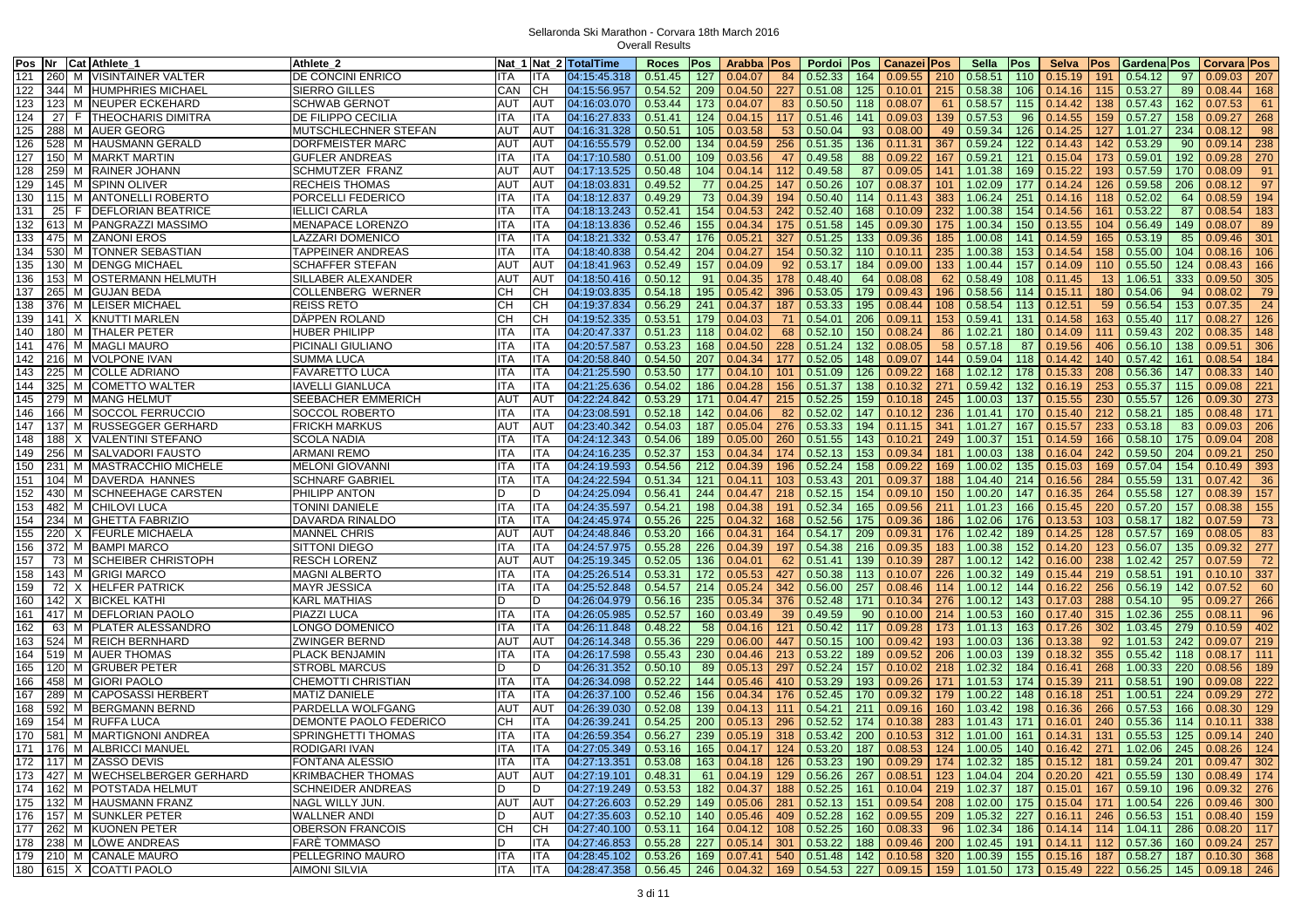|     |     | Pos Nr Cat Athlete_1               | Athlete 2                        |     |             | Nat 1 Nat 2 lTotalTime | <b>Roces</b><br>Pos                 | Arabba      | <b>Pos</b> | Pordoi<br><b>Pos</b>                                | Canazei       | Pos | Sella                       | Pos | <b>Selva</b> | Pos | Gardena Pos                                     |     | Corvara Pos     |                 |
|-----|-----|------------------------------------|----------------------------------|-----|-------------|------------------------|-------------------------------------|-------------|------------|-----------------------------------------------------|---------------|-----|-----------------------------|-----|--------------|-----|-------------------------------------------------|-----|-----------------|-----------------|
| 181 |     | 79 M BESTLE ANDRE                  | ZOBL KARL-HEINZ                  | AUT | AUT         | 04:28:56.853           | 0.52.05<br>137                      | 0.04.24     | 144        | 0.52.09<br>149                                      | 0.09.07       | 142 | 1.02.40                     | 188 | 0.15.04      | 172 | 1.04.13                                         | 288 | $0.09.14$ 239   |                 |
| 182 |     | 200 M ROSSI ETTORE                 | CHIOCCHETTI ANDREA               | ITA | ITA         | 04:28:59.103           | 0.52.25<br>147                      | 0.04.35     | 183        | 0.55.30<br>246                                      | 0.08.57       | 129 | 1.01.20                     | 164 | 0.15.26      | 200 | 1.02.47                                         | 260 | 0.07.59         | 74              |
| 183 |     | 144 F SWIDRAK VERONIKA             | <b>BERGLUND KRISTIN</b>          | AUT | SWE         | 04:29:07.855           | 0.54.58<br>$215$                    | 0.06.20     | 484        | 0.54.44<br>222                                      | 0.10.39       | 288 | 1.00.52                     | 159 | 0.16.01      | 239 | 0.55.34                                         | 113 | 0.09.59         | 314             |
| 184 | 561 | M HAIDER CHRISTOPH                 | HUYBRECHTS WILFRIED              | AUT | в           | 04:29:18.354           | 0.54.22<br>199                      | 0.04.03     | 70         | 0.53.12<br>182                                      | 0.08.44       | 107 | 1.03.31                     | 196 | 0.15.53      | 226 | 1.01.00                                         | 229 | 0.08.33         | 138             |
| 185 | 282 | M LAZZARINI FLAVIO                 | ALBERTONI FERNANDO               | ITA | ITA         | 04:29:28.604           | 0.54.11<br>194                      | 0.04.33     | 172        | 0.55.01<br>236                                      | 0.08.20       | 80  | 1.00.42                     | 156 | 0.16.16      | 250 | 1.01.33                                         | 236 | 0.08.52         | 179             |
| 186 | 127 | M GIACOMINI MIRCO                  | GHIDINELLI LUCA                  | ТA  | ITA         | 04:29:42.855           | 0.54.05<br>188                      | 0.04.44     | 204        | 263<br>0.56.15                                      | 0.08.45       | 113 | 1.00.16                     | 146 | 0.16.26      | 259 | 1.00.02                                         | 208 | 0.09.09         | 227             |
| 187 | 81  | M VERRA IVANO                      | /ERRA COSMA                      | ITA | ITA         | 04:29:57.864           | 236<br>0.56.18                      | 0.04.29     | 160        | 0.54.17<br>210                                      | 0.10.14       | 239 | 1.02.21                     | 181 | 0.15.14      | 182 | 0.58.28                                         | 188 | 0.08.36         | 151             |
| 188 | 223 | M SCANDELLA GIULIO                 | <b>CARRARA FABIO</b>             | ITA | ITA         | 04:30:44.856           | 0.51.05<br>112                      | 0.04.05     | 78         | 0.52.50<br>173                                      | 0.09.10       | 152 | 1.05.53                     | 240 | 0.16.44      | 273 | 1.02.06                                         | 246 | 0.08.49         | 176             |
| 189 | 29  | M SENONER DAMIAN                   |                                  | ITA | ITA         | 04:30:45.359           | 0.54.57<br>213                      | 0.04.50     | 229        | 0.57.02<br>281                                      | 0.10.56       | 317 | 1.04.50                     | 218 | 0.14.12      | 113 | 0.56.04                                         | 133 | 0.07.54         | 66              |
|     |     |                                    | RUNGGALDIER MANUEL               |     | <b>ITA</b>  |                        |                                     |             |            |                                                     |               |     |                             |     |              |     |                                                 |     |                 |                 |
| 190 |     | 479 M GIACOMUZZI MATTEO            | GIOVANNINI MATTEO                | ITA |             | 04:31:00.360           | 0.55.01<br>217                      | 0.05.00     | 262        | 0.55.33<br>248                                      | 0.10.01       | 216 | 1.07.52                     | 278 | 0.14.08      | 109 | 0.56.04                                         | 132 | 0.07.21         | 10 <sup>°</sup> |
| 191 |     | 148 M RAMSAUER ROLAND              | RAMSAUER FRANZ                   | AUT | AUT         | 04:31:25.988           | 0.57.01<br>253                      | 0.04.29     | 158        | 276<br>0.56.49                                      | 0.09.47       | 201 | 1.02.30                     | 183 | 0.15.50      | 223 | 0.56.54                                         | 152 | 0.08.05         | 82              |
| 192 | 267 | M HOLZER MANFRED                   | VOGELSBERGER RAIMUND             | AUT | AUT         | 04:31:28.858           | 0.54.30<br>201                      | 0.05.44     | 402        | 0.53.20<br>186                                      | 0.10.15       | 240 | 1.05.40                     | 234 | 0.14.38      | 135 | 0.57.15                                         | 155 | 0.10.06         | 329             |
| 193 | 19  | M PARIS GEORG                      | MARGESIN MICHAEL                 |     |             | 04:31:38.858           | $0.55.19$   219                     | 0.05.27     | 351        | 0.53.16<br>183                                      | 0.10.36       | 280 | 1.05.43                     | 235 | 0.14.53      | 156 | 0.58.13                                         | 179 | 0.08.11         | 94              |
| 194 |     | 504 M STRAUSS CHRISTOF             | TAUTSCHER HANNES                 | AUT | AUT         | 04:31:38.861           | 327<br>0.59.38                      | 0.04.16     | 119        | 0.55.28<br>245                                      | 0.08.39       | 103 | 1.02.19                     | 179 | 0.15.23      | 197 | 0.57.19                                         | 156 | 0.08.36         | 150             |
| 195 | 257 | M DEGIAMPIETRO GRAZIANO            | PIAZZI GIANPAOLO                 | ITA | ITA         | 04:32:09.359           | 0.52.14<br>141                      | 0.05.30     | 364        | 0.54.59<br>234                                      | 0.11.07       | 332 | 1.07.08                     | 264 | 0.15.22      | 196 | 0.56.28                                         | 146 | 0.09.21         | 249             |
| 196 | 405 | M KURATH ROGER                     | <b>GIGER ROMAN</b>               | CН  | CН          | 04:32:10.612           | 0.53.47<br>175                      | 0.04.22     | 136        | 0.55.19<br>243                                      | 0.09.09       | 146 | 1.05.39                     | 233 | 0.17.22      | 299 | 0.57.54                                         | 168 | 0.08.38         | 154             |
| 197 | 217 | M SCHOEPFER GERHARD                | <b>SEEBER MANFRED</b>            | ITA | ITA         | 04:32:32.862           | 0.54.52<br>208                      | 0.04.45     | 209        | 0.54.57<br>233                                      | 0.09.38       | 189 | 1.04.02                     | 203 | 0.14.48      | 150 | 1.00.05                                         | 210 | 0.09.25         | 260             |
| 198 | 222 | M VAGLIA CAMILLO                   | TARGHETTINI IGOR                 | ITA | ITA         | 04:32:39.862           | 0.55.56<br>232                      | 0.04.11     | 104        | 0.55.01<br>235                                      | 0.09.57       | 212 | 1.06.01                     | 247 | 0.14.44      | 146 | 0.57.35                                         | 159 | 0.09.14         | 241             |
| 199 | 550 | M PRINI FABIO                      | ORENZI FABRIZIO                  | ITA | ITA         | 04:32:48.360           | 0.55.53<br>231                      | 0.05.03     | 273        | 0.53.44<br>202                                      | 0.09.19       | 165 | 1.03.59                     | 201 | 0.14.49      | 152 | 0.59.24                                         | 200 | 0.10.27         | 362             |
| 200 | 113 | X PLIEGER ANDREAS                  | <b>BALDAUF GERLINDE</b>          | ITA | ITA         | 04:32:49.361           | 0.55.19<br>220                      | 0.05.42     | 397        | 221<br>0.54.43                                      | 0.12.03       | 411 | 1.02.22                     | 182 | 0.15.18      | 189 | 0.56.22                                         | 143 | 0.11.00         | 404             |
| 201 | 105 | M BACCHIOCCHI VALERIO              | <b>FELICETTI LUIGI</b>           | ITA | ITA         | 04:33:48.112           | 0.54.06<br>190                      | 0.05.07     | 282        | 0.53.08<br>180                                      | 0.11.16       | 342 | 1.03.20                     | 193 | 0.15.04      | 174 | 1.02.42                                         | 258 | 0.08.57         | 190             |
| 202 | 555 | M CUENNET JEAN-FRANÇOIS            | JAQUET BENOIT                    | CН  | СН          | 04:33:56.865           | 0.54.00<br>185                      | 0.06.25     | 494        | 0.54.54<br>229                                      | 0.10.40       | 289 | 1.04.08                     | 205 | 0.16.13      | 247 | 0.58.11                                         | 177 | 0.09.22         | 253             |
| 203 | 75  | M MARTIN GUILLAUMES JORDI          | MILLASTRE COSTA JORDI            | ESP | ESP         | 04:34:10.615           | 0.50.08<br>87                       | 0.04.49     | 223        | 0.55.36<br>250                                      | 0.08.48       | 116 | 1.01.23                     | 165 | 0.15.07      | 176 | 1.08.39                                         | 363 | 0.09.40         | 288             |
| 204 | 26  | F IACHELINI FEDERICA               | /ETTORAZZI ELISA                 | ITA | <b>ITA</b>  | 04:34:13.613           | 0.56.21<br>238                      | 0.05.19     | 317        | 0.54.32<br>215                                      | 0.10.58       | 321 | 1.02.42                     | 190 | 0.16.27      | 260 | 0.57.45                                         | 163 | 0.10.09         | 335             |
| 205 |     | 407 M LUCINI MATTEO                | <b>GALLOPPINI ANDREA NICOLAS</b> | ITA | ITA         | 04:34:41.614           | 291<br>0.58.24                      | 0.05.27     | 355        | 220<br>0.54.43                                      | 0.10.52       | 309 | 1.01.05                     | 162 | 0.15.21      | 192 | 1.00.39                                         | 221 | 0.08.10         | 93              |
| 206 | 410 | M HEEL MARTIN                      | REITHEBUCH ANDRÉ                 | CН  | СН          | 04:35:00.866           | 0.57.30<br>269                      | 0.04.45     | 208        | 0.54.05<br>207                                      | 0.09.28       | 172 | 1.04.21                     | 207 | 0.15.44      | 218 | 1.00.48                                         | 223 | 0.08.19         | 116             |
| 207 | 590 | M <b>PESSION NICOLA</b>            | <b>VALLET CHRISTIAN</b>          | ITA | <b>ITA</b>  | 04:35:13.618           | 0.55.01<br>216                      | 0.04.14     | 116        | 213<br>0.54.27                                      | 0.09.08       | 145 | 1.04.23                     | 209 | 0.15.22      | 194 | 1.04.14                                         | 289 | 0.08.24         | 122             |
| 208 | 284 | M PALLA IGOR                       | <b>DETOMASO DIEGO</b>            | ITA | ITA         | 04:35:14.116           | 0.51.58<br>133                      | 0.04.31     | 165        | 0.54.24<br>212                                      | 0.09.04       | 140 | 1.06.10                     | 249 | 0.15.22      | 195 | 1.04.51                                         | 305 | 0.08.54         | 185             |
| 209 | 367 | M PASOTTI LUCA                     | <b>VENTURELLI GIOVANNI</b>       | ITA | ITA         | 04:35:19.866           | 0.54.18<br>196                      | 0.05.43     | 400        | 0.53.11<br>181                                      | 0.10.16       | 243 | 1.03.31                     | 197 | 0.15.41      | 214 | 1.02.58                                         | 266 | 0.09.41         | 291             |
|     |     | 342 M PASCAL LUCA                  | <b>GRANDI WALTER</b>             |     | ITA         | 04:35:32.366           |                                     | 0.05.45     | 407        | 0.54.53<br>228                                      | 0.10.30       | 268 | 1.03.20                     |     | 0.15.29      | 203 | 0.59.55                                         | 205 | 0.08.48         | 172             |
| 210 |     | M FONT PUIG CARLES                 |                                  | ITA |             |                        | 0.56.52<br>249                      |             |            |                                                     |               |     |                             | 194 |              |     |                                                 |     |                 |                 |
| 211 | 463 |                                    | <b>BOLTAS FREIXAS VICENC</b>     | AND | AND         | 04:35:42.369           | 0.57.18<br>264                      | 0.05.12     | 293        | 226<br>0.54.53                                      | 0.10.22       | 250 | 1.05.03                     | 222 | 0.15.26      | 199 | 0.58.01                                         | 171 | 0.09.27         | 262             |
| 212 | 254 | M VON BORSTEL BERND                | KAUPER FRANK                     |     | D           | 04:35:48.001           | 218<br>0.55.14                      | 0.05.01     | 267        | 0.53.49<br>203                                      | 0.10.05       | 223 | 1.03.05                     | 192 | 0.15.03      | 168 | 1.02.55                                         | 264 | 0.10.36         | 380             |
| 213 |     | 418 M HUNGER THOMAS                | HUNGER JULIAN                    | AUT | AUT         | 04:35:49.996           | 0.52.34<br>151                      | 0.04.23     | 142        | 0.53.04<br>177                                      | 0.09.48       | 203 | 1.06.02                     | 248 | 0.22.09      | 472 | 0.59.14                                         | 197 | 0.08.35         | 144             |
| 214 | 545 | M RATTIN DENIS                     | <b>MOTT IVANO</b>                | ITA | ITA         | 04:36:03.000           | 0.54.39<br>203                      | 0.05.33     | 373        | 0.51.12<br>128                                      | 0.14.02       | 487 | 1.04.38                     | 213 | 0.15.56      | 232 | 1.00.03                                         | 209 | 0.10.00         | 316             |
| 215 | 309 | M PEDROTTI LUCA                    | CALDINELLI GABRIELE              | ITA | ITA         | 04:36:10.870           | 0.57.25<br>267                      | 0.04.54     | 246        | 0.55.19<br>244                                      | 0.10.57       | 318 | 1.04.22                     | 208 | 0.15.09      | 177 | 0.59.03                                         | 195 | 0.09.01         | 200             |
| 216 |     | 374 M KURZ MICHAEL                 | DREIER OLIVER                    | AUT | AUT         | 04:36:19.619           | 0.58.27<br>294                      | 0.05.33     | 372        | 0.54.57<br>232                                      | 0.10.27       | 257 | 1.04.16                     | 206 | 0.14.42      | 139 | 0.59.02                                         | 193 | 0.08.55         | 186             |
| 217 | 187 | M VARESCO VINCENZO                 | <b>BONELLI STEFANO</b>           | ITA | ITA         | 04:36:21.602           | 0.53.44<br>174                      | 0.05.56     | 437        | 0.56.34<br>272                                      | 0.12.18       | 427 | 1.04.01                     | 202 | 0.15.18      | 190 | 0.58.02                                         | 172 | 0.10.28         | 364             |
| 218 | 227 | X DREXEL KLAUS                     | <b>REINER SABINE</b>             | AUT | <b>AUT</b>  | 04:36:25.999           | 373<br>1.01.16                      | 0.07.21     | 532        | 0.52.49<br>172                                      | 0.10.29       | 262 | 1.01.50                     | 172 | 0.15.55      | 231 | 0.56.39                                         | 148 | 0.10.06         | 328             |
| 219 |     | 247 M ORZES ALESSANDRO             | DAL MAS JACOPO                   | ITA | ITA         | 04:37:06.375           | 0.53.21<br>167                      | 0.04.19     | 133        | 0.52.30<br>163                                      | 0.09.19       | 164 | 1.01.37                     | 168 | 0.14.42      | 141 | 1.10.29                                         | 389 | 0.10.49         | 394             |
| 220 | 576 | M VASOLD LUKAS                     | HENOEKL MICHAEL                  | AUT | AUT         | 04:37:07.369           | 0.57.14<br>262                      | 0.04.48     | 220        | 0.53.18<br>185                                      | 0.09.26       | 170 | 1.00.44                     | 158 | 0.16.41      | 267 | 1.05.01                                         | 308 | 0.09.55         | 308             |
| 221 | 343 | X COTTI COTTINI MANLIO             | PELLEGRINI KATIA                 | CН  | AUT         | 04:37:08.370           | 0.59.27<br>323                      | 0.05.08     | 285        | 0.55.55<br>254                                      | 0.09.40       | 191 | 1.03.52                     | 199 | 0.15.54      | 227 | 0.58.11                                         | 176 | 0.09.01         | 198             |
| 222 | 413 | X WIMMER KATI                      | <b>SCHMUCK DAVID</b>             | AUT | <b>AUT</b>  | 04:37:51.870           | 0.59.54<br>335                      | 0.05.29     | 359        | 231<br>0.54.57                                      | 0.10.30       | 266 | 1.06.16                     | 250 | 0.15.28      | 201 | 0.56.16                                         | 139 | 0.09.01         | 197             |
| 223 | 126 | M INNERHOFER HANS                  | <b>STAMPFER PATRICK</b>          | AUT | AUT         | 04:37:58.620           | 0.52.24<br>145                      | 0.04.51     | 231        | 0.53.05<br>178                                      | 0.09.45       | 198 | 1.04.54                     | 219 | 0.15.24      | 198 | 1.07.10                                         | 339 | 0.10.25         | 354             |
| 224 | 516 | M BERGAMELLI MATTEO                | <b>ACERBIS RICCARDO</b>          | ITA | ITA         | 04:38:04.871           | 265<br>0.57.22                      | 0.04.47     | 219        | 0.54.12<br>208                                      | 0.10.36       | 281 | 1.05.54                     | 242 | 0.16.19      | 254 | 1.00.06                                         | 212 | 0.08.48         | 173             |
| 225 | 61  | M MAYR PAUL ROBER                  | <b>STEGER THOMAS</b>             | ITA | ITA         | 04:38:44.622           | 0.52.07<br>138                      | 0.04.07     | 85         | 0.53.02<br>176                                      | 0.11.53       | 398 | 1.07.55                     | 279 | 0.15.16      | 188 | 1.05.51                                         | 323 | 0.08.33         | 141             |
| 226 | 263 | X STREITBERGER ANNA                | STREITBERGER GEORG               | AUT | <b>AUT</b>  | 04:38:48.124           | 0.59.48<br>331                      | 0.05.03     | 271        | 0.56.08<br>260                                      | 0.10.44       | 293 | 1.04.24                     | 210 | 0.15.07      | 175 | 0.58.24                                         | 186 | 0.09.10         | 228             |
| 227 |     | 440 M DEBIASI ANDREA               | MELA FERDINANDO                  | ITA | ITA         | 04:38:52.122           | 0.57.01<br>254                      | 0.05.42     | 398        | 0.57.12<br>285                                      | 0.12.14       | 422 | 1.05.23                     | 224 | 0.15.43      | 217 | 0.56.10                                         | 137 | 0.09.27         | 267             |
| 228 |     | 548 M BERTOLETTI ROBERTO           | CERUTI MARCO                     | ITA | ITA         | 04:39:01.003           | 0.55.58<br>233                      | 0.04.42     | 202        | 0.55.44<br>252                                      | 0.10.04       | 220 | 1.06.28                     | 252 | 0.17.16      | 296 | 0.58.20                                         | 184 | 0.10.29         | 365             |
| 229 |     | 472 M DOLIANA SERGIO               | DONDIO GRAZIANO                  | ТA  | ITA         | 04:39:08.623           | 250<br>0.56.57                      | 0.04.45     | 210        | 0.55.56<br>255                                      | 0.10.32       | 272 | 1.05.45                     | 236 | 0.15.34      | 209 | 1.00.32                                         | 219 | 0.09.07         | 220             |
| 230 |     | 582 M PITTIGHER NICOLA             | <b>BONETTI PAOLO</b>             | ITA | <b>ITA</b>  | 04:39:11.623           | 0.57.12<br>261                      | 0.06.13     | 469        | 0.54.55<br>230                                      | 0.09.35       | 184 | 1.05.49                     | 237 | 0.15.54      | 229 | 1.00.28                                         | 218 | 0.09.05         | 211             |
|     |     | 231 599 M EDER ANTON               | <b>MAYER MICHAEL</b>             | D   | D           | 04:39:22.123           | $0.55.23$   222                     | 0.04.41     | 201        | $0.54.40$ 217 0.10.05                               |               |     | 224 1.05.58                 | 244 | 0.14.43      |     | 143 1.04.26                                     | 295 | $0.09.26$ 261   |                 |
|     |     | 232   167   M   KERSCHBAUMER DIEGO | ANGELI PAOLO                     |     |             |                        |                                     |             |            |                                                     |               |     |                             |     |              |     |                                                 |     |                 |                 |
|     |     | 233 317 M BERNARD DAVIDE           |                                  | ITA | <b>IITA</b> |                        | $04:39:23.378$ 0.54.54 211 0.08.06  |             |            | 547   0.55.04   237   0.10.15   242   1.06.38   256 |               |     |                             |     |              |     | $0.14.51$   154   1.00.20   215   0.09.15   243 |     |                 |                 |
|     |     | 234 370 M SBARDELLA VALERIO        | <b>COSTA ANDREA</b>              | ITA | <b>ITA</b>  | 04:39:32.873           | $0.57.31$ 270 0.04.28               |             |            | 157 0.56.42 274 0.09.16                             |               |     | $161$ 1.05.26 225           |     | 0.15.03      |     | $170$ 1.02.53 262                               |     | $0.08.13$   102 |                 |
|     |     |                                    | SAVARIS DANIELE                  | ITA | ITA         | 04:39:35.628           | $0.59.07$ 313 0.04.45               |             |            | 211 0.56.43 275 0.10.28                             |               |     | $\vert$ 260   1.05.34   231 |     | 0.15.40      |     | $213$ 0.58.17 183                               |     | $0.09.01$ 199   |                 |
|     |     | 235 496 M FERRERO OMAR             | ROCHON MATTEO                    | ITA | <b>ITA</b>  | 04:39:40.878           | $0.58.57$ 311 0.04.24               |             |            | 146 0.54.42 218 0.10.35 278 1.05.51 238             |               |     |                             |     | 0.15.52      |     | 224 1.00.20 216 0.08.59 195                     |     |                 |                 |
|     |     | 236 331 M TORRETTA FRANCO          | DELLA ZANNA FLAVIO               | ITA | <b>ITA</b>  | 04:39:46.627           | $0.55.21$ 221 0.04.26               |             |            | 151 0.53.33 196 0.10.19 247 1.03.21                 |               |     |                             | 195 | 0.14.25      |     | 130 1.08.10 354                                 |     | $0.10.11$ 340   |                 |
|     |     | 237 194 M ZAPPINI MAURO            | RUATTI ALBERTO                   | ITA | ITA         | 04:39:47.629           | $0.54.49$ 206 0.04.39               |             | 195        | $0.53.53$   205   0.09.18                           |               |     | 163 1.07.33 272             |     | 0.15.15      |     | $185$ 1.05.37 319                               |     | $0.08.43$   167 |                 |
|     |     | 238 541 M EDER JOHANN              | <b>AUER ROBERT</b>               | AUT | <b>AUT</b>  | 04:39:47.714           | 0.59.21                             | 320 0.04.47 | 216        | 0.55.06                                             | $238$ 0.10.49 |     | 302 1.07.33 271             |     | 0.15.15      |     | 184 0.58.17                                     | 181 | $0.08.39$   156 |                 |
|     |     | 239 396 M FEUCHTER DAVID           | <b>GEISSLER JAKOB</b>            | AUT | <b>AUT</b>  | 04:39:53.876           | $0.59.12$ 317 0.05.44               |             | 403        | $0.54.45$ 223 0.11.05 329 1.08.03                   |               |     |                             | 282 | 0.15.33      | 207 | $\vert 0.56.24 \vert 144 \vert$                 |     | $0.09.07$   218 |                 |
|     |     | 240 484 M TSCHIRKY ROGER           | <b>BRITT JÖRG</b>                | CH  | CН          |                        | 04:39:58.878  0.55.26  224  0.04.22 |             |            | 137 0.54.46 224 0.09.07                             |               |     | 143 1.08.45 293             |     |              |     | $0.16.55$   283   1.02.11   248   0.08.26   123 |     |                 |                 |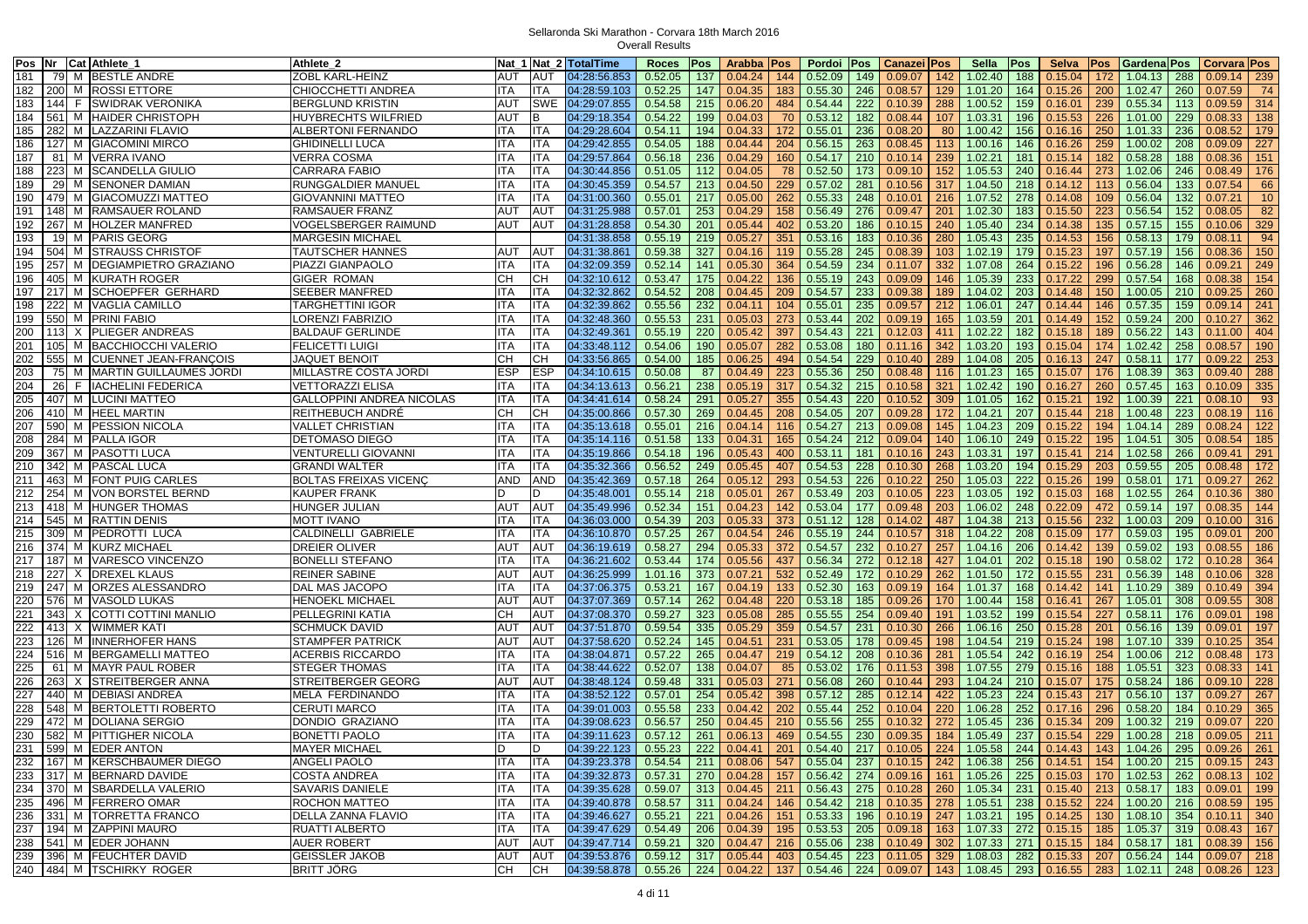| Pos Nr |     | Cat Athlete 1                 | Athlete 2                     |            |            | Nat 1 Nat 2 TotalTime              | Roces                 | Pos | Arabba   Pos          |     | Pordoi Pos                                                                  | <b>Canazei Pos</b> |     | Sella             | Pos | Selva   | Pos | Gardena Pos               |     | Corvara Pos     |     |
|--------|-----|-------------------------------|-------------------------------|------------|------------|------------------------------------|-----------------------|-----|-----------------------|-----|-----------------------------------------------------------------------------|--------------------|-----|-------------------|-----|---------|-----|---------------------------|-----|-----------------|-----|
| 241    |     | 226 M KÖHLBICHLER ANTON       | HÖLLWERTH STEFAN              | <b>AUT</b> | AUT        | 04:40:04.005                       | 0.51.16               | 115 | 0.04.00               | 57  | 0.53.29<br>192                                                              | 0.08.32            | 92  | 1.05.34           | 229 | 0.14.46 | 148 | 1.04.51                   | 304 | 0.17.36         | 488 |
| 242    |     | 208 M WIEDENMANN ANDREAS      | <b>HEYER STEPHAN</b>          |            | D          | 04:41:39.007                       | 0.53.57               | 184 | 0.04.52               | 237 | 0.54.43<br>219                                                              | 0.09.00            | 134 | 1.08.38           | 290 | 0.15.54 | 228 | 1.05.53                   | 324 | 0.08.42         | 164 |
| 243    |     | 131 M KAINHOFER PETER         | <b>PICHLER THOMAS</b>         | <b>AUT</b> | <b>AUT</b> | 04:41:46.052                       | 0.58.26               | 292 | 0.05.01               | 264 | 0.56.26<br>268                                                              | 0.11.22            | 350 | 1.05.34           | 230 | 0.14.46 | 149 | 1.01.58                   | 243 | 0.08.13         | 100 |
| 244    |     | 469 M BERNHART MATTHIAS       | UNTERTHURNER STEPHAN          | ITA        | ITA        | 04:41:55.628                       | 0.59.57               | 336 | 0.05.46               | 412 | 271<br>0.56.32                                                              | 0.10.54            | 315 | 1.04.35           | 211 | 0.15.43 | 216 | 0.59.19                   | 198 | 0.09.09         | 226 |
| 245    |     | 328 M ANESI GABRIELE          | DALLAGO DAVIDE                | ITA        | ITA        | 04:41:58.628                       | 0.59.57               | 337 | 0.05.54               | 432 | 0.58.42<br>315                                                              | 0.10.47            | 300 | 1.05.54           | 241 | 0.15.14 | 183 | 0.56.10                   | 136 | 0.09.20         | 248 |
|        |     |                               | DÖCKE MAX                     |            |            |                                    |                       |     |                       |     |                                                                             |                    |     |                   |     |         |     |                           |     |                 |     |
| 246    |     | 527 M FERTALA CHRISTIAN       |                               | AUT        | D          | 04:42:52.381                       | 0.56.03               | 234 | 0.04.54               | 244 | 0.55.06<br>239                                                              | 0.10.11            | 234 | 1.08.42           | 291 | 0.16.15 | 249 | 1.01.49                   | 238 | 0.09.52         | 307 |
| 247    |     | 244 M PERSICO RAINIERO        | CORTESI NICOLA                | ITA        | ITA        | 04:42:58.633                       | 0.50.38               | 100 | 0.04.35               | 182 | 0.52.39<br>167                                                              | 0.09.13            | 156 | 1.18.32           | 421 | 0.16.28 | 261 | 1.01.41                   | 237 | 0.09.12         | 234 |
| 248    |     | 221 M BREDA ALESSIO           | <b>VESCOVI MANUEL</b>         | ITA        | ITA        | 04:43:01.383                       | 0.54.07               | 192 | 0.05.22               | 333 | 0.58.13<br>300                                                              | 0.09.53            | 207 | 1.07.31           | 270 | 0.16.47 | 277 | 1.02.06                   | 247 | 0.09.02         | 205 |
| 249    |     | 549 M PERLI CHRISTIAN         | PITTIGHER MIRCO               | ITA        | <b>TA</b>  | 04:43:19.635                       | 0.58.29               | 297 | 0.04.51               | 234 | 0.57.43<br>292                                                              | 0.09.34            | 182 | 1.08.12           | 284 | 0.14.18 | 121 | 1.00.59                   | 228 | 0.09.13         | 236 |
| 250    | 390 | M ZANOLI CLAUDIO              | <b>CITTERI MASSIMILIANO</b>   | <b>ITA</b> | ITA        | 04:43:28.381                       | 0.58.29               | 296 | 0.04.49               | 224 | 258<br>0.56.02                                                              | 0.09.41            | 192 | 1.08.02           | 281 | 0.14.48 | 151 | 1.01.50                   | 240 | 0.09.47         | 303 |
| 251    | 192 | M DE ZOLT SANDRO              | <b>ZORTEA MASSIMILIANO</b>    | ITA        | ITA        | 04:43:31.131                       | 0.58.03               | 281 | 0.04.53               | 243 | 0.55.16<br>241                                                              | 0.10.26            | 255 | 1.07.12           | 265 | 0.15.57 | 235 | 1.02.20                   | 250 | 0.09.24         | 258 |
| 252    |     | 609 M POMONI DIEGO            | <b>FAZZINI CARLO</b>          | <b>ITA</b> | ITA        | 04:43:41.633                       | 0.58.29               | 298 | 0.05.10               | 290 | 0.55.59<br>256                                                              | 0.10.26            | 256 | 1.05.37           | 232 | 0.15.10 | 179 | 1.03.05                   | 268 | 0.09.45         | 296 |
| 253    | 429 | M RASTINGER GERHARD           | <b>MIZELLI CHRISTOPH</b>      | <b>AUT</b> | AUT        | 04:43:48.882                       | 0.58.07               | 284 | 0.05.45               | 406 | 299<br>0.58.12                                                              | 0.11.26            | 358 | 1.07.15           | 267 | 0.14.45 | 147 | 0.59.03                   | 194 | 0.09.15         | 242 |
| 254    |     | 134 M PERREN CHRISTIAN        | <b>ARNOLD NORBERT</b>         | CН         | CН         | 04:43:50.385                       | 0.58.29               | 301 | 0.05.44               | 404 | 0.54.31<br>214                                                              | 0.10.17            | 244 | 1.07.29           | 269 | 0.14.16 | 116 | 1.04.20                   | 293 | 0.08.44         | 169 |
| 255    | 361 | M TRAMONTIN DANIELE           | <b>LARESE MARIO</b>           | ITA        | ITA        | 04:43:55.132                       | 0.58.27               | 293 | 0.05.31               | 367 | 0.56.30<br>270                                                              | 0.11.18            | 344 | 1.07.20           | 268 | 0.14.18 | 120 | 1.01.25                   | 233 | 0.09.06         | 215 |
| 256    | 283 | X CAVALLARI ILARIA            | <b>ROSSI GIANNI</b>           | ITA        | ITA        | 04:44:47.396                       | 0.58.17               | 289 | 0.05.20               | 321 | 240<br>0.55.08                                                              | 0.10.26            | 254 | 1.03.57           | 200 | 0.17.06 | 290 | 1.04.06                   | 283 | 0.10.27         | 363 |
| 257    | 277 | X OBLASSER HANNES             | <b>OBLASSER BARBARA</b>       | <b>AUT</b> | AUT        | 04:44:47.595                       | 0.57.05               | 257 | 0.04.25               | 148 | 0.55.17<br>242                                                              | 0.09.02            | 135 | 1.05.59           | 245 | 0.15.16 | 186 | 1.08.38                   | 362 | 0.09.05         | 209 |
|        |     |                               |                               |            |            |                                    |                       |     |                       |     |                                                                             |                    |     |                   |     |         |     |                           |     |                 |     |
| 258    | 394 | M HOCHFILZER HANS-ANTON       | SILLABER STEPHAN              | aut        | AUT        | 04:44:50.384                       | 0.58.41               | 303 | 0.05.55               | 433 | 253<br>0.55.49                                                              | 0.11.38            | 378 | 1.06.32           | 254 | 0.16.49 | 279 | 1.00.59                   | 227 | 0.08.27         | 125 |
| 259    | 159 | M ARNOLDI FEDERICO            | <b>BONETTI GIUSEPPE</b>       | ITA        | ITA        | 04:44:59.887                       | 0.58.29               | 299 | 0.05.20               | 322 | 0.56.11<br>261                                                              | 0.11.03            | 326 | 1.05.13           | 223 | 0.19.18 | 386 | 0.57.45                   | 164 | 0.11.40         | 430 |
| 260    | 250 | M STROBL JOSEPH               | TAUBER ARMIN                  |            |            | 04:45:14.636                       | 0.58.10               | 285 | 0.04.28               | 155 | 0.56.39<br>273                                                              | 0.09.14            | 157 | 1.09.23           | 299 | 0.14.25 | 129 | 1.04.22                   | 294 | 0.08.33         | 139 |
| 261    |     | 245 M ZONTINI PAOLO           | LOMBARDI ANDREA               | ITA        | ITA        | 04:45:22.635                       | 0.57.52               | 276 | 0.05.01               | 268 | 0.58.14<br>301                                                              | 0.10.04            | 221 | 1.11.32           | 322 | 0.15.32 | 206 | 0.58.05                   | 173 | 0.09.02         | 204 |
| 262    |     | 614 X RAINER EBERHARD         | OBERHAUSER BARBARA            | ITA        | ITA        | 04:45:37.388                       | 1.01.19               | 375 | 0.05.39               | 388 | 0.56.26<br>269                                                              | 0.11.24            | 356 | 1.04.36           | 212 | 0.16.35 | 265 | 1.00.10                   | 213 | 0.09.28         | 271 |
| 263    |     | 97 M STÖCKL ALFRED            | <b>EDER ROBERT</b>            | <b>AUT</b> | AUT        | 04:45:48.391                       | 0.59.02               | 312 | 0.04.56               | 250 | 290<br>0.57.39                                                              | 0.11.37            | 377 | 1.05.59           | 246 | 0.16.55 | 282 | 1.00.23                   | 217 | 0.09.17         | 245 |
| 264    |     | 571 M KOPP ARNOLD             | <b>WILSCHER ANDREAS</b>       | AUT        | AUT        | 04:46:04.778                       | 0.59.22               | 321 | 0.05.23               | 337 | 0.56.07<br>259                                                              | 0.10.32            | 270 | 1.04.47           | 215 | 0.16.29 | 262 | 1.03.22                   | 273 | 0.10.02         | 323 |
| 265    |     | 258 M BECCHETTI DAVIDE        | <b>GUERINI LUCA</b>           | ITA        | ITA        | 04:46:05.644                       | 0.56.28               | 240 | 0.05.33               | 374 | 0.57.45<br>293                                                              | 0.11.20            | 347 | 1.05.33           | 228 | 0.16.59 | 287 | 1.02.27                   | 251 | 0.10.00         | 317 |
| 266    |     | 348 M WAGNER STEPHAN          | <b>WAGNER JOHANNES</b>        | D.         |            | 04:46:08.840                       | 0.57.03               | 255 | 0.04.52               | 238 | 0.56.12<br>262                                                              | 0.11.45            | 385 | 1.07.47           | 275 | 0.17.58 | 330 | 1.01.32                   | 235 | 0.08.59         | 192 |
| 267    |     | 184 M LOLLO ANDREA            | <b>DANTONE IGOR</b>           | <b>ITA</b> | ITA        | 04:46:25.387                       | 1.01.37               | 383 | 0.05.21               | 328 | 365<br>1.01.02                                                              | 0.09.33            | 180 | 1.05.02           | 221 | 0.16.58 | 286 | 0.58.15                   | 180 | 0.08.37         | 153 |
| 268    |     | 595 M BETTINAGLIO MATTEO      | LEONE ROBERTO                 | ITA        | ITA        | 04:46:29.138                       | 0.58.17               | 288 | 0.04.17               | 125 | 0.59.18<br>326                                                              | 0.09.19            | 166 | 1.09.24           | 300 | 0.14.17 | 119 | 1.03.07                   | 269 | 0.08.30         | 131 |
|        |     |                               |                               | <b>ITA</b> | ITA        |                                    |                       |     |                       |     |                                                                             |                    | 401 |                   |     | 0.17.07 |     |                           | 178 |                 | 410 |
| 269    | 114 | F SARTOGO MONICA              | <b>GIOVANDO CHIARA</b>        |            |            | 04:47:26.890                       | 0.57.00               | 252 | 0.05.22               | 334 | 0.58.00<br>296                                                              | 0.11.54            |     | 1.08.47           | 295 |         | 291 | 0.58.12                   |     | 0.11.04         |     |
| 270    | 436 | X BÖTTGER ANDREA              | <b>BÖTTGER MARC</b>           | D          | D.         | 04:47:34.641                       | 0.56.43               | 245 | 0.05.09               | 289 | 0.57.32<br>287                                                              | 0.11.36            | 373 | 1.07.49           | 276 | 0.18.01 | 331 | 1.00.12                   | 214 | 0.10.32         | 372 |
| 271    | 385 | M VISONA MORENO               | <b>GATTERA MESSAI</b>         | <b>ITA</b> | ITA        | 04:47:37.641                       | 0.53.27               | 170 | 0.05.46               | 411 | 0.53.35<br>197                                                              | 0.12.17            | 426 | 1.10.33           | 312 | 0.17.54 | 323 | 1.02.58                   | 267 | 0.11.07         | 412 |
| 272    |     | 246 M DEFLORIAN CLAUDIO       | DEFLORIAN LORENZO             | ITA        | ITA        | 04:47:51.389                       | 0.53.51               | 180 | 0.04.14               | 115 | 0.56.54<br>277                                                              | 0.09.09            | 147 | 1.04.47           | 216 | 0.16.42 | 272 | 1.12.17                   | 410 | 0.09.57         | 313 |
| 273    |     | 512 M PUTZ ANDREAS            | WINTERSTELLER GEORG           | AUT        | AU1        | 04:48:16.390                       | 0.58.04               | 282 | 0.04.54               | 245 | 289<br>0.57.38                                                              | 0.10.30            | 267 | 1.08.25           | 287 | 0.15.32 | 204 | 1.03.45                   | 278 | 0.09.28         | 269 |
| 274    | 560 | M BROCHENBERGER CHRISTIAN     | TROPSCHUH PHILIP              | AUT        | AUT        | 04:48:19.072                       | 0.57.53               | 277 | 0.04.50               | 226 | 266<br>0.56.22                                                              | 0.09.43            | 195 | 1.08.51           | 297 | 0.15.32 | 205 | 1.06.33                   | 330 | 0.08.35         | 145 |
| 275    | 299 | X NIEDERKOFLER GABY           | NIEDERKOFLER ROBERT           | <b>ITA</b> | ITA        | 04:48:32.033                       | 0.59.46               | 329 | 0.05.24               | 344 | 0.58.36<br>312                                                              | 0.10.51            | 308 | 1.09.47           | 302 | 0.16.13 | 248 | 0.59.23                   | 199 | 0.08.32         | 135 |
| 276    | 156 | M LEONE MATTEO                | <b>PAGLIA PIERCARLO</b>       | <b>ITA</b> | ITA        | 04:48:38.891                       | 0.57.12               | 259 | 0.04.30               | 163 | 0.58.21<br>304                                                              | 0.10.09            | 233 | 1.07.07           | 263 | 0.16.21 | 255 | 1.04.19                   | 291 | 0.10.39         | 383 |
| 277    | 307 | M BORDINI GIANLUCA            | <b>ACANFORA PAOLO</b>         | ITA        | ITA        | 04:48:49.643                       | 0.58.14               | 286 | 0.04.51               | 233 | 0.59.42<br>334                                                              | 0.10.25            | 252 | 1.06.51           | 259 | 0.17.32 | 310 | 1.02.04                   | 244 | 0.09.10         | 230 |
| 278    | 189 | M SAVOLDELLI PAOLO            | <b>BENZONI MARIO</b>          | <b>ITA</b> | ITA        | 04:49:08.397                       | 0.57.53               | 278 | 0.05.35               | 380 | 284<br>0.57.08                                                              | 0.10.47            | 299 | 1.08.17           | 285 | 0.17.08 | 292 | 1.02.42                   | 259 | 0.09.38         | 285 |
| 279    | 495 | M FRESCURA MAURO              | <b>FRESCURA ANDREA</b>        | ITA        | ITA        | 04:49:15.643                       | 0.56.46               | 247 | 0.04.57               | 253 | 0.57.05<br>283                                                              | 0.10.27            | 258 | 1.10.02           | 306 | 0.15.52 | 225 | 1.05.05                   | 310 | 0.09.01         | 201 |
| 280    | 229 | X GUMPENBERGER MATTHIAS       | <b>KAFERBOCK SIMONE</b>       | <b>AUT</b> | AUT        | 04:49:25.034                       | 0.57.33               | 272 | 0.04.49               | 222 | 355<br>1.00.38                                                              | 0.10.45            | 295 | 1.05.53           | 239 | 0.17.43 | 317 | 1.02.33                   | 253 | 0.09.31         | 275 |
| 281    | 412 | M GIACOMINI ANDREA RODOLFO    | <b>MORA DANIELE</b>           | ITA        | ITA        | 04:49:28.896                       | 0.57.12               | 260 | 0.04.40               | 199 | 225<br>0.54.52                                                              | 0.10.36            | 282 | 1.04.56           | 220 | 0.18.02 | 334 | 1.07.21                   | 343 | 0.11.49         | 436 |
|        |     |                               |                               | ITA        |            |                                    |                       |     |                       | 312 |                                                                             |                    |     |                   |     |         | 308 |                           |     |                 | 377 |
| 282    |     | 445 M BENVENUTI IVAN          | <b>POLI MICHELE</b>           |            | ITA        | 04:49:55.398                       | 0.58.46               | 306 | 0.05.17               |     | 0.57.36<br>288                                                              | 0.11.27            | 360 | 1.06.30           | 253 | 0.17.30 |     | 1.02.15                   | 249 | 0.10.34         |     |
| 283    |     | 584 M MORINA STEVEN           | <b>MESSINA GIACOMO</b>        | ITA        | <b>ITA</b> | 04:50:29.253                       | 0.56.59               | 251 | 0.05.30               | 365 | 0.55.34<br>249                                                              | 0.11.50            | 394 | 1.05.57           | 243 | 0.18.11 | 337 | 1.04.04                   | 282 | 0.12.24         | 451 |
| 284    | 290 | M BRUSCHETTI SANDRO           | <b>BRUSCHETTI LUCA</b>        | ITA        | ITA        | 04:50:46.899                       | 0.57.03               | 256 | 0.05.11               | 291 | 123<br>0.51.04                                                              | 0.11.36            | 374 | 1.04.47           | 217 | 0.17.38 | 313 | 1.13.18                   | 427 | 0.10.09         | 336 |
| 285    | 160 | M KOBERL UDO                  | <b>FELDKIRCHNER CHRISTOPH</b> | AUT        | AUT        | 04:51:15.396                       | 0.57.16               | 263 | 0.05.22               | 330 | 0.52.13<br>152                                                              | 0.11.55            | 403 | 1.10.57           | 317 | 0.17.48 | 320 | 1.05.07                   | 311 | 0.10.37         | 381 |
| 286    |     | 346 M SPONTA DAVIDE           | <b>MOSCA FABIO</b>            | ITA        | ITA        | 04:51:24.898                       | 0.57.37               | 273 | 0.05.27               | 354 | 280<br>0.57.01                                                              | 0.10.32            | 273 | 1.06.45           | 258 | 0.18.11 | 338 | 1.05.04                   | 309 | 0.10.47         | 390 |
| 287    |     | 521 M KUTMON TONI             | <b>DRLICEK GOTTFRIED</b>      | <b>AUT</b> | AUT        | 04:51:32.404                       | 0.58.45               | 305 | 0.07.04               | 523 | 0.57.53<br>295                                                              | 0.11.25            | 357 | 1.05.29           | 226 | 0.16.57 | 285 | 1.03.32                   | 276 | 0.10.27         | 361 |
| 288    | 337 | M DEL SIMONE STEFANO          | <b>GIUDES CHRISTIAN</b>       | ITA        | ITA        | 04:51:39.397                       | 0.53.52               | 181 | 0.05.48               | 415 | 0.53.35<br>198                                                              | 0.09.36            | 187 | 1.09.50           | 303 | 0.18.35 | 359 | 1.11.30                   | 400 | 0.08.53         | 180 |
| 289    | 305 | X HAGSPIEL ALEXANDRA          | <b>ALTMANN JOACHIM</b>        |            | D.         | 04:51:54.037                       | 0.58.06               | 283 | 0.05.49               | 419 | 352<br>1.00.31                                                              | 0.11.22            | 351 | 1.07.56           | 280 | 0.17.39 | 314 | 1.00.00                   | 207 | 0.10.31         | 370 |
| 290    |     | 10 M MARCONI LUCA             | <b>CELEGHINI FEDERICO</b>     | <b>ITA</b> | <b>ITA</b> | 04:52:02.038                       | 0.56.32               |     | 243 0.05.17           | 311 | 0.56.54<br>278                                                              | 0.09.31            | 177 | 1.08.45           | 294 | 0.17.28 | 304 | 1.08.03                   | 350 | $0.09.32$   278 |     |
|        |     | 291 589 M EDER PATRICK        | <b>GRUBER CHRISTOPH</b>       | <b>AUT</b> | <b>AUT</b> | 04:52:05.902                       |                       |     | $1.03.13$ 411 0.05.14 |     | 300 0.58.52 318 0.10.50 305 1.08.10 283                                     |                    |     |                   |     | 0.15.28 |     | 202 1.01.22 232           |     | $0.08.56$ 188   |     |
|        |     | 292 439 X EXENBERGER STEFAN   | <b>EXENBERGER ULLI</b>        | AUT        | AUT        | $04:52:29.402$ 1.00.16 346 0.05.58 |                       |     |                       |     | 440 0.57.05 282 0.11.04                                                     |                    |     | 327 1.06.54       | 260 |         |     | $0.18.57$ 372 1.02.33 254 |     | $0.09.42$ 292   |     |
|        |     | 293 322 M MERONE DANIEL       | <b>LOHER FLORIAN</b>          | D          | D.         | 04:52:34.579                       |                       |     | $1.02.21$ 391 0.05.16 |     | 304 0.58.53 320 0.11.12                                                     |                    |     | 337 1.06.59 261   |     | 0.18.13 |     | 341 1.01.00 230           |     | $0.08.40$   160 |     |
|        |     | 294 406 M DE CRIGNIS JOSEF    |                               |            |            |                                    |                       |     |                       |     |                                                                             |                    |     |                   |     |         |     |                           |     |                 |     |
|        |     |                               | POIAZZI DANIELE               | <b>ITA</b> | <b>ITA</b> | 04:52:43.900                       |                       |     | $1.00.18$ 347 0.05.16 |     | 307 0.57.00 279 0.10.53                                                     |                    |     | $313$ 1.08.22     | 286 | 0.17.55 |     | $325$ 1.02.47 261         |     | $0.10.12$ 343   |     |
|        |     | 295 502 M BERGER EDDY         | <b>COLLOMB GABRIELE</b>       | <b>ITA</b> | ITA        | 04:53:17.403                       |                       |     | $0.59.09$ 315 0.04.26 |     | 152 0.58.55 321 0.10.57 319 1.10.16 310                                     |                    |     |                   |     | 0.18.01 |     | 332 1.03.09 270           |     | $0.08.24$ 121   |     |
|        |     | 296 513 M KAHR FRIEDRICH      | <b>KOUBEK FRANZ</b>           | <b>AUT</b> | AUT        | 04:53:31.905                       | 0.59.28               | 325 | 0.05.31               |     | 366 0.57.16 286 0.12.00                                                     |                    |     | 407 1.06.34       | 255 | 0.17.52 |     | $322$ 1.04.17 290         |     | $0.10.33$ 374   |     |
|        |     | 297   498 M   ENGL HERBERT    | <b>HEIMHOFER KLAUS</b>        | <b>AUT</b> | AUT        | 04:53:33.903                       | 1.00.48               |     | 356 0.04.59           | 257 | $1.00.02$ 340 0.10.35                                                       |                    |     | 277 1.07.39       | 273 | 0.17.32 |     | 309 1.03.16 271           |     | $0.08.42$ 162   |     |
| 298    |     | 24 F MENARDI LINDA            | <b>MORETTI MARIANNE</b>       | ITA        | NOR.       | 04:54:13.652                       | 0.58.19 290 0.05.14   |     |                       | 302 | $\vert 0.58.45 \vert 316 \vert 0.10.42 \vert$                               |                    |     | $291$ 1.11.29 321 |     | 0.16.41 |     | 269 1.03.18 272           |     | $0.09.45$   297 |     |
|        |     | 299 124 M LEONTINI VITTORIO   | FLACCADORI GIOVANNI BATTISTA  | ITA        | ITA        | 04:54:43.404                       | $0.56.21$ 237 0.04.48 |     |                       |     | 221   1.00.00   339   0.10.29   264   1.10.44   315   0.18.45               |                    |     |                   |     |         |     | 365 1.03.30 274           |     | $0.10.06$ 330   |     |
|        |     | 300   138   M   THALER ALBERT | <b>ANSELM WOLFGANG</b>        | AUT        | AUT        | 04:55:09.768                       | 1.02.51               |     | 402 0.05.08           |     | 284 1.02.14 398 0.10.43 292 1.10.02 305 0.14.44 145 1.01.05 231 0.08.22 120 |                    |     |                   |     |         |     |                           |     |                 |     |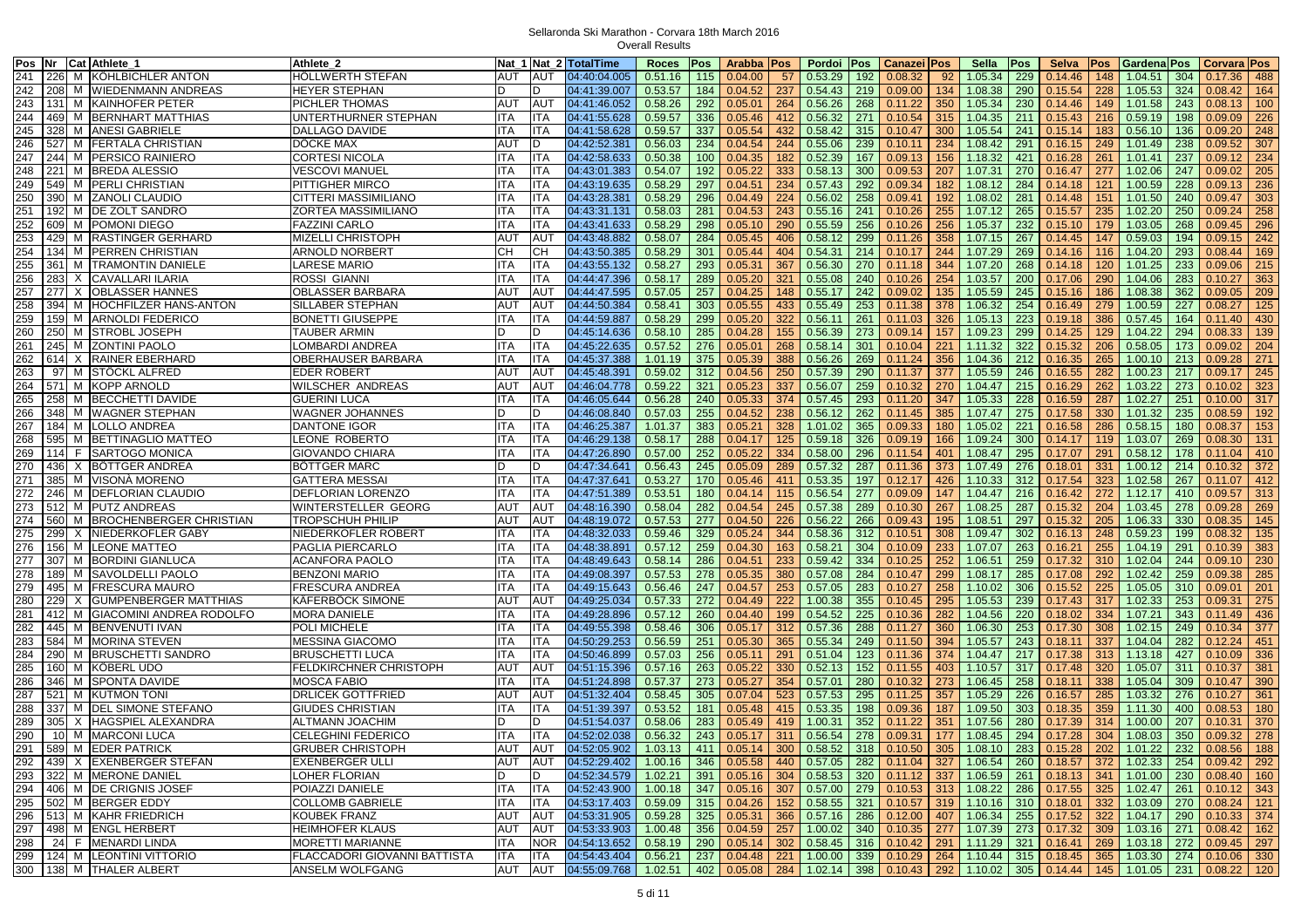| Pos Nr |     | Cat Athlete 1                                  | Athlete 2                   |            |            | Nat 1 Nat 2 TotalTime            | Roces                 | Pos        | Arabba   Pos          |            | Pordoi Pos                                                                               | Canazei Pos                 |     | Sella           | Pos        | Selva   | <b>Pos</b> | <b>Gardena</b> Pos                         |     | <b>Corvara Pos</b> |     |
|--------|-----|------------------------------------------------|-----------------------------|------------|------------|----------------------------------|-----------------------|------------|-----------------------|------------|------------------------------------------------------------------------------------------|-----------------------------|-----|-----------------|------------|---------|------------|--------------------------------------------|-----|--------------------|-----|
| 301    |     | 64 M DEGASPERI MANUEL                          | POSTAL LORENZO              | ITA        | ITA        | 04:55:24.044                     | 0.58.01               | 279        | 0.04.56               | 251        | 1.00.04<br>341                                                                           | 0.09.09                     | 149 | 1.12.14         | 329        | 0.16.25 | 257        | 1.05.12                                    | 312 | 0.09.23            | 256 |
| 302    |     | 544 M BRUCKL STEPHAN                           | KNILL JULIAN                |            | n          | 04:55:28.404                     | 1.00.13               | 345        | 0.04.52               | 239        | 0.59.04<br>324                                                                           | 0.10.45                     | 296 | 1.08.25         | 288        | 0.17.29 | 306        | 1.04.59                                    | 307 | 0.09.41            | 290 |
| 303    |     | 125 F HOFMANN VERENA                           | <b>BAUER TINA</b>           | <b>AUT</b> | <b>AUT</b> | 04:55:50.406                     | 1.00.24               | 349        | 0.05.02               | 270        | 0.59.34<br>330                                                                           | 0.10.51                     | 306 | 1.07.47         | 274        | 0.18.29 | 349        | 1.04.20                                    | 292 | 0.09.23            | 255 |
| 304    |     | 248 M PATTIS FRANZ                             | OBKIRCHER CHRISTIAN         | ITA        | ITA        | 04:55:52.655                     | 0.57.29               | 268        | 0.05.32               | 369        | 0.58.25<br>307                                                                           | 0.09.59                     | 213 | 1.08.42         | 292        | 0.20.03 | 412        | 1.05.41                                    | 321 | 0.10.01            | 321 |
| 305    |     | [517] M CORSI ADOLFO                           | <b>DIOBELLI PAOLO</b>       | ITA        | ITA        | 04:56:01.408                     | 0.58.54               | 308        | 0.05.26               | 347        | 0.58.30<br>310                                                                           | 0.10.51                     | 307 | 1.08.50         | 296        | 0.20.13 | 417        | 1.04.11                                    | 287 | 0.09.06            | 216 |
| 306    |     | 206 M CARE MASSIMO                             | <b>MORA DANILO</b>          | ITA        | ITA        | 04:57:10.833                     | 0.58.31               | 302        | 0.05.13               | 298        | 0.58.11<br>298                                                                           | 0.10.48                     | 301 | 1.10.07         | 308        | 0.17.55 | 326        | 1.06.14                                    | 327 | 0.10.11            | 339 |
| 307    |     | 121 M   ORLANDI ARRIGONI GABRIELE              | <b>MANZONI GIANCARLO</b>    | ITA        |            | 04:57:12.408                     |                       |            | 0.15.41               |            | 1.00.16                                                                                  |                             |     |                 |            |         |            | 1.00.40                                    | 222 | 0.10.33            | 376 |
|        |     |                                                |                             | <b>AUT</b> | ITA<br>AUT |                                  | 0.54.07               | 193<br>350 |                       | 551<br>232 | 346                                                                                      | 0.13.18                     | 467 | 1.06.40         | 257<br>323 | 0.15.57 | 234<br>276 |                                            | 277 |                    |     |
| 308    |     | 431 M ZITZ HARTMUT                             | <b>BACHLER THOMAS</b>       |            |            | 04:58:30.413                     | 1.00.27               |            | 0.04.51               |            | 1.01.29<br>380                                                                           | 0.10.33                     | 275 | 1.11.37         |            | 0.16.47 |            | 1.03.37                                    |     | 0.09.09            | 225 |
| 309    |     | 486 M DAPRA FRANCO                             | PALLHUBER WILFRIED          | ITA        | <b>TA</b>  | 04:58:36.912                     | 1.00.52               | 360        | 0.05.16               | 308        | 1.00.04<br>342                                                                           | 0.11.04                     | 328 | 1.07.51         | 277        | 0.17.56 | 328        | 1.05.58                                    | 325 | 0.09.35            | 283 |
| 310    |     | 318 X TOGNONI PATRICH                          | <b>MUSTAT LARA</b>          | <b>ITA</b> | ITA        | 04:59:35.163                     | 1.00.03               | 338        | 0.06.54               | 517        | 344<br>1.00.09                                                                           | 0.11.23                     | 354 | 1.08.59         | 298        | 0.18.29 | 351        | 1.02.39                                    | 256 | 0.10.59            | 401 |
| 311    |     | 601 M EDER MARIO                               | KIRCHNER STEFAN             | <b>AUT</b> | AUT        | 05:00:00.163                     | 1.01.53               | 385        | 0.05.37               | 383        | 0.55.39<br>251                                                                           | 0.09.46                     | 199 | 1.08.36         | 289        | 0.19.32 | 389        | 1.09.17                                    | 375 | 0.09.40            | 286 |
| 312    |     | 363 M STREIDL FLORIAN                          | <b>MATTHEIS ERWIN</b>       | D.         |            | 05:00:48.916                     | 0.57.43               | 274        | 0.06.15               | 475        | 0.59.57<br>337                                                                           | 0.10.47                     | 298 | 1.11.40         | 325        | 0.19.52 | 402        | 1.06.27                                    | 329 | 0.08.07            | 88  |
| 313    |     | 494 M SCHEUTZ JÜRGEN                           | <b>IRSARA MICHAEL</b>       | <b>AUT</b> | ITA        | 05:01:00.915                     | 0.59.09               | 316        | 0.04.32               | 166        | 0.59.44<br>335                                                                           | 0.10.15                     | 241 | 1.15.59         | 394        | 0.17.56 | 327        | 1.04.31                                    | 298 | 0.08.54            | 181 |
| 314    |     | <b>1597 M BENEDETTI IACOPO</b>                 | <b>BUFALINI MANFREDI</b>    | ITA        | ITA        | 05:01:11.416                     | 0.59.29               | 326        | 0.05.34               | 377        | 382<br>1.01.38                                                                           | 0.11.59                     | 406 | 1.11.39         | 324        | 0.16.48 | 278        | 1.05.18                                    | 314 | 0.08.46            | 170 |
| 315    |     | 364 M LEUKERT LUKAS                            | LEUKERT CHRISTIAN           |            |            | 05:01:28.167                     | 0.59.52               | 334        | 0.05.36               | 382        | 1.01.53<br>387                                                                           | 0.12.08                     | 416 | 1.10.50         | 316        | 0.16.10 | 245        | 1.06.00                                    | 326 | 0.08.59            | 193 |
| 316    | 441 | M GRUBER GUNTER                                | <b>INNERHOFER SIEGFRIED</b> | AUT        | AUT        | 05:01:31.056                     | 1.01.11               | 371        | 0.05.24               | 339        | 0.58.57<br>322                                                                           | 0.11.34                     | 369 | 1.10.37         | 313        | 0.16.02 | 241        | 1.08.41                                    | 365 | 0.09.05            | 210 |
| 317    |     | 319 M PONZIANI LUCA                            | LACQUA MASSIMILIANO         | ITA        | ITA        | 05:01:44.667                     | 0.57.31               | 271        | 0.05.27               | 353        | 0.58.35<br>311                                                                           | 0.10.27                     | 259 | 1.12.45         | 336        | 0.19.05 | 377        | 1.07.06                                    | 338 | 0.10.48            | 391 |
| 318    |     | 473 X ZAMBON DAVIDE                            | <b>CANALE STEFANIA</b>      | ITA        | ITA        | 05:02:14.918                     | 1.00.32               | 352        | 0.05.19               | 319        | 323<br>0.58.59                                                                           | 0.12.50                     | 450 | 1.10.09         | 309        | 0.17.04 | 289        | 1.05.38                                    | 320 | 0.11.43            | 432 |
| 319    |     | 468 M SORTENI ANDREA                           | MARTINAZZOLI ANDREA         | ITA        | ITA        | 05:02:32.419                     | 0.55.24               | 223        | 0.05.24               | 343        | 0.56.21<br>265                                                                           | 0.11.50                     | 395 | 1.13.28         | 346        | 0.19.24 | 387        | 1.10.40                                    | 390 | 0.10.01            | 322 |
| 320    |     | 345 M SCHWEGLER JOHANNES                       | <b>BALTUS CHRISTIAN</b>     |            |            | 05:02:38.668                     | 1.02.24               | 392        | 0.05.00               | 259        | 374<br>1.01.21                                                                           | 0.10.14                     | 238 | 1.12.25         | 332        | 0.18.31 | 353        | 1.03.31                                    | 275 | 0.09.12            | 232 |
| 321    |     | 147 M STEGER CHRISTOPHER                       | <b>WOBER PETER</b>          | <b>AUT</b> | <b>AUT</b> | 05:02:49.920                     | 1.02.36               | 398        | 0.05.01               | 265        | 1.00.53<br>359                                                                           | 0.09.47                     | 202 | 1.10.19         | 311        | 0.20.00 | 408        | 1.04.46                                    | 303 | 0.09.27            | 263 |
| 322    |     | 76 M CREMONESE ALESSIO                         | PERON ANDREA                | ITA        | ITA        | 05:02:55.922                     | 1.04.03               | 428        | 0.05.38               | 387        | 405<br>1.02.33                                                                           | 0.11.17                     | 343 | 1.10.05         | 307        | 0.18.15 | 344        | 1.01.51                                    | 241 | 0.09.13            | 237 |
| 323    |     | 455 M KUIK SANDER                              | <b>DALVAI ARMIN</b>         | <b>NL</b>  | ITA        | 05:03:05.432                     | 0.59.23               | 322        | 0.04.51               | 236        | 0.58.15<br>302                                                                           | 0.12.11                     | 418 | 1.14.37         | 369        | 0.19.53 | 404        | 1.04.10                                    | 285 | 0.09.45            | 299 |
| 324    | 359 | M BUSATO PIERO                                 | DE VALERIO ANGELO           | ITA        | ITA        | 05:03:30.433                     | 0.59.08               | 314        | 0.04.50               | 230        | 0.58.38<br>313                                                                           | 0.11.22                     | 352 | 1.13.22         | 345        | 0.19.14 | 383        | 1.06.44                                    | 332 | 0.10.12            | 344 |
| 325    |     | 313 M GEIEREGGER DAVID                         | RAFFELSBERGER JÜRGEN        | AUT        | AUT        | 05:04:40.063                     | 1.01.14               | 372        | 0.04.29               | 159        | 0.58.30<br>309                                                                           | 0.09.50                     | 205 | 1.11.56         | 326        | 0.20.52 | 443        | 1.08.22                                    | 358 | 0.09.27            | 264 |
| 326    | 505 | M MONTANARI ALBERTO                            | <b>BAGNOLI ROBERTO</b>      | ITA        | ITA        | 05:05:05.935                     | 1.02.32               | 396        | 0.07.04               | 525        | 345<br>1.00.12                                                                           | 0.10.19                     | 248 | 1.13.16         | 340        | 0.16.18 | 252        | 1.05.29                                    | 317 | 0.09.55            | 310 |
| 327    | 456 | M DE COLLE ENRICO                              | <b>SIRAGNA MATTEO</b>       | <b>ITA</b> | ITA        | 05:05:11.426                     | 0.59.47               | 330        | 0.05.04               | 279        | 1.00.48<br>356                                                                           | 0.11.19                     | 345 | 1.13.34         | 348        | 0.17.10 | 295        | 1.08.07                                    | 352 | 0.09.22            | 254 |
| 328    |     | 529 M PFISTERER THOMAS                         | LACKNER ULRICH              | AUT        | AUT        | 05:05:18.435                     | 1.01.34               | 382        | 0.04.45               | 207        | 1.01.21<br>373                                                                           | 0.12.44                     | 445 | 1.12.41         | 334        | 0.18.14 | 342        | 1.05.19                                    | 315 | 0.08.40            | 158 |
| 329    |     |                                                |                             | <b>ITA</b> | ITA        |                                  | 1.00.23               |            | 0.04.51               | 235        | 0.59.44<br>336                                                                           |                             | 382 | 1.13.37         | 349        | 0.19.04 | 376        | 1.04.54                                    | 306 |                    | 414 |
| 330    |     | 565 M BERTOLDI MICHELE<br>606 M CALCINI MATTEO | SALAZER LUCA                |            | CН         | 05:05:25.065                     |                       | 348        | 0.04.55               | 249        | 0.59.33<br>329                                                                           | 0.11.41                     | 110 |                 | 341        |         | 258        |                                            |     | 0.11.11<br>0.08.17 | 112 |
|        |     |                                                | <b>ARNOLD ELMAR</b>         | ITA        |            | 05:05:44.937                     | 1.01.44               | 384        |                       |            |                                                                                          | 0.08.44                     |     | 1.13.16         |            | 0.16.25 |            | 1.12.50                                    | 416 |                    |     |
| 331    |     | 301 M GRISENTI LUCA                            | <b>GRISENTI MICHELE</b>     | ITA        | ITA        | 05:06:00.685                     | 1.04.46               | 450        | 0.05.41               | 395        | 1.01.53<br>389                                                                           | 0.11.54                     | 402 | 1.11.07         | 320        | 0.16.49 | 280        | 1.04.45                                    | 302 | 0.09.05            | 212 |
| 332    |     | 393 M PEDRAZZI ALEX                            | <b>MARIOTTI RICCARDO</b>    | ITA        | ITA        | 05:06:02.439                     | 1.00.09               | 339        | 0.05.58               | 441        | 1.00.19<br>347                                                                           | 0.12.59                     | 457 | 1.13.29         | 347        | 0.17.54 | 324        | 1.04.28                                    | 297 | 0.10.46            | 388 |
| 333    |     | 566 M SLONGO GIAN PIETRO                       | POSSAMAI RENZO              | ITA        | ITA        | 05:06:07.437                     | 1.02.24               | 393        | 0.05.28               | 357        | 429<br>1.03.50                                                                           | 0.11.13                     | 339 | 1.12.09         | 328        | 0.16.54 | 281        | 1.04.39                                    | 301 | 0.09.30            | 274 |
| 334    | 447 | M SCHOBER MARTIN                               | THORUP CHRISTIAN-EMIL       | DK         | DK         | 05:06:18.435                     | 1.04.15               | 434        | 0.05.16               | 305        | 392<br>1.01.59                                                                           | 0.11.11                     | 336 | 1.14.21         | 359        | 0.14.58 | 164        | 1.05.26                                    | 316 | 0.08.52            | 178 |
| 335    |     | 401 M FOLCHINI MAURO                           | CHIARINI CLAUDIO            | <b>ITA</b> | <b>ITA</b> | 05:06:31.687                     | 0.59.51               | 333        | 0.05.01               | 269        | 0.58.28<br>308                                                                           | 0.10.30                     | 269 | 1.13.41         | 350        | 0.16.05 | 243        | 1.12.09                                    | 408 | 0.10.46            | 389 |
| 336    |     | 450 M ROBET CLEMENT                            | THATE ORTWIN                | <b>FRA</b> | DE         | 05:06:38.978                     | 1.02.06               | 387        | 0.05.55               | 434        | 0.58.23<br>306                                                                           | 0.12.25                     | 433 | 1.07.13         | 266        | 0.21.47 | 464        | 1.07.30                                    | 347 | 0.11.19            | 420 |
| 337    |     | 411 M MARI ALESSANDRO                          | TRENTI FRANCESCO            | ITA        | ITA        | 05:06:41.939                     | 0.58.55               | 309        | 0.05.07               | 283        | 1.01.19<br>371                                                                           | 0.11.28                     | 361 | 1.15.08         | 377        | 0.17.29 | 307        | 1.04.38                                    | 300 | 0.12.37            | 456 |
| 338    |     | 86 M NEHLS ALEXANDER                           | <b>FRITSCH MATTHIEU</b>     | D.         | FRA        | 05:07:19.688                     | 0.58.43               | 304        | 0.05.17               | 310        | 1.00.23<br>349                                                                           | 0.10.29                     | 263 | 1.14.30         | 367        | 0.19.00 | 373        | 1.09.46                                    | 381 | 0.09.11            | 231 |
| 339    |     | 366 M PICCA GARINO GIANBERTO                   | LAMBERTO GABRIELE           | <b>ITA</b> | ITA        | 05:07:36.439                     | 0.59.48               | 332        | 0.06.48               | 510        | 368<br>1.01.04                                                                           | 0.10.32                     | 274 | 1.14.41         | 370        | 0.18.24 | 347        | 1.04.26                                    | 296 | 0.11.53            | 438 |
| 340    |     | 294 M BOSC SAVERIO                             | <b>STEVENIN PAOLO</b>       | ITA        | ITA        | 05:07:44.189                     | 1.01.32               | 380        | 0.04.57               | 254        | 1.02.26<br>402                                                                           | 0.10.38                     | 285 | 1.14.26         | 366        | 0.17.09 | 293        | 1.07.24                                    | 344 | 0.09.12            | 235 |
| 341    | 353 | M AGUZZOLI FILIPPO                             | <b>CROVETTI FILIPPO</b>     | ITA        | ITA        | 05:07:46.824                     | 1.00.52               | 359        | 0.04.44               | 206        | 0.59.36<br>332                                                                           | 0.11.10                     | 335 | 1.16.01         | 395        | 0.20.37 | 431        | 1.03.56                                    | 280 | 0.10.50            | 395 |
| 342    |     | 204 M CASTELLET JOSEP                          | <b>BARDY VINCANT</b>        | ESP        | CН         | 05:07:51.440                     | 1.03.07               | 409        | 0.04.52               | 240        | 1.02.34<br>407                                                                           | 0.10.05                     | 225 | 1.15.45         | 389        | 0.15.39 | 210        | 1.06.43                                    | 331 | 0.09.06            | 214 |
| 343    | 163 | X KASBERGER JULIA                              | <b>JÄGER JOACHIM</b>        |            | AUT        | 05:08:14.442                     | 1.04.38               | 445        | 0.06.04               | 452        | 1.00.23<br>350                                                                           | 0.13.14                     | 466 | 1.09.39         | 301        | 0.19.54 | 405        | 1.02.58                                    | 265 | 0.11.24            | 422 |
| 344    | 334 | M WIESINGER WALTER                             | <b>KOLTRINGER MICHAEL</b>   | AUT        | AUT        | 05:08:27.072                     | 1.04.20               | 437        | 0.05.12               | 294        | 1.03.57<br>430                                                                           | 0.11.36                     | 372 | 1.10.40         | 314        | 0.20.45 | 438        | 1.01.49                                    | 239 | 0.10.08            | 332 |
| 345    | 191 | M BENEDETTI MAURIZIO                           | <b>BOTTAMEDI ROMANO</b>     | ITA        | ITA        | 05:08:27.446                     | 1.02.52               | 403        | 0.04.57               | 255        | 1.01.24<br>376                                                                           | 0.10.29                     | 265 | 1.14.45         | 372        | 0.17.19 | 298        | 1.07.17                                    | 341 | 0.09.24            | 259 |
| 346    | 459 | M OBEROFFER ANDREA                             | <b>FATTALINI DANIELE</b>    | ITA        | ITA        | 05:09:09.942                     | 0.58.56               | 310        | 0.04.40               | 200        | 0.57.42<br>291                                                                           | 0.09.38                     | 190 | 1.18.10         | 416        | 0.21.02 | 449        | 1.08.35                                    | 360 | 0.10.26            | 359 |
| 347    |     | 398 M MARAZZANI PIERLUIGI                      | <b>CALVETTI PETER</b>       | ITA        | ITA        | 05:09:26.073                     | 1.00.52               | 361        | 0.05.27               | 356        | 0.58.52<br>319                                                                           | 0.10.59                     | 324 | 1.15.45         | 390        | 0.18.48 | 367        | 1.09.01                                    | 372 | 0.09.42            | 293 |
| 348    | 386 | M LASSHOFER MICHAEL                            | RIEDLSPERGER THOMAS         | <b>AUT</b> | AUT        | 05:09:40.948                     | 1.02.48               | 401        | 0.04.39               | 192        | 383<br>1.01.39                                                                           | 0.11.21                     | 349 | 1.15.19         | 378        | 0.17.48 | 321        | 1.07.00                                    | 335 | 0.09.06            | 213 |
| 349    |     | 358 M TURCHI LUIGI                             | <b>FORNI CLEMENTE</b>       | ITA        | ITA        | 05:10:15.445                     | 1.02.59               | 408        | 0.05.48               | 416        | 378<br>1.01.25                                                                           | 0.10.44                     | 294 | 1.12.24         | 330        | 0.18.08 | 336        | 1.08.12                                    | 355 | 0.10.35            | 378 |
| 350    |     | 420 M FASCHING KLAUS                           | SCHWAIGHOFER ANDREAS        | <b>AUT</b> | AUT        | 05:11:01.945                     | 0.59.20               |            | $319$ 0.05.20         | 320        | 0.57.52                                                                                  | $294 \mid 0.11.52$          |     | 397 1.14.22     | 360        | 0.17.33 | 311        | $1.14.10$ 435                              |     | $0.10.32$ 371      |     |
|        |     | 351 274 M WUNDERLICH MARKUS                    | <b>SCHUMM SEBASTIAN</b>     |            |            | 05:11:13.196 1.00.38 353 0.07.56 |                       |            |                       |            | 542 0.59.25 328 0.12.24 431 1.13.22                                                      |                             |     |                 | 344        | 0.18.36 |            | 360 1.08.51 370 0.10.01 320                |     |                    |     |
|        |     | 352 378 M KAINZ JOSEF                          | <b>KREMSER LUKAS</b>        | AUT        | AUT        | 05:11:14.698                     | $1.00.41$ 354 0.06.42 |            |                       |            | 504 1.02.28 403 0.10.18 246 1.09.56                                                      |                             |     |                 | 304        | 0.19.44 |            | 401 1.10.04                                | 386 | $0.11.21$ 421      |     |
|        |     | 353 471 M TAGNI MICHELE                        | TAGNI DAVIDE                | ITA        | ITA        | 05:11:18.948                     |                       |            | $1.01.23$ 376 0.06.15 |            | 476 1.01.23 375 0.12.05                                                                  |                             |     | 415 1.12.24 331 |            | 0.23.27 |            | 485 1.02.54 263                            |     | $0.11.27$ 426      |     |
|        |     | 354 291 M NASSIVERA MARCO                      |                             | ITA        |            | 05:11:22.547                     |                       |            | 364 0.05.23           |            |                                                                                          |                             |     |                 |            |         |            | 418 1.09.07 373                            |     |                    |     |
|        |     | 355   181   M   FIORIN ANTONELLO               | CORDAZZI CLAUDIO            |            | ITA        |                                  | 1.00.57               |            |                       | 338        | $1.02.04$   394   0.11.36   375   1.10.59   319<br>$1.01.04$ 367 0.15.33 512 1.14.03 357 |                             |     |                 |            | 0.20.13 |            |                                            |     | $0.11.03$ 409      |     |
|        |     |                                                | <b>MOSENA LUCA</b>          | <b>ITA</b> | ITA        | 05:11:25.197                     | $0.58.29$ 300 0.05.42 |            |                       | 399        |                                                                                          |                             |     |                 |            | 0.18.49 |            | 368 1.07.19 342                            |     | $0.10.26$ 358      |     |
|        |     | 356 182 M KURZ ROLAND                          | POINTNER ALELEXANDER        | <b>AUT</b> | AUT        | 05:11:28.950                     | 1.03.35               |            | 416 0.04.39           | 193        | $1.02.33$ 404 0.10.59                                                                    |                             |     | 323 1.12.42     | 335        | 0.18.13 |            | 340 1.09.27                                | 378 | $0.09.20$ 247      |     |
|        |     | 357   101   X   PIGONI DANIELE                 | <b>CORVA NADIA</b>          | ITA        | ITA        | 05:12:16.079                     | 1.03.41               |            | 422 0.05.32           | $371$      | 1.00.31                                                                                  | 353   0.15.47               |     | $515$ 1.14.24   | 365        | 0.17.37 |            | 312 1.00.53 225                            |     | $0.13.51$ 479      |     |
|        |     | 358 151 M BATTOCLETTI ELIO                     | RIZZARDI RUGGERO            | ITA        | ITA        | 05:12:18.702 0.58.49 307 0.06.08 |                       |            |                       |            | 461 1.01.17                                                                              | 370 0.14.49 503 1.15.19 379 |     |                 |            | 0.20.54 |            | 444 1.04.06 284                            |     | $0.10.56$   400    |     |
|        |     | 359   540   M   BONOMI SIMONE                  | <b>CEDRI IVAN</b>           | ITA        | ITA        | 05:12:37.079                     | 1.00.56 363 0.05.29   |            |                       | 362        | $1.02.01$ 393 0.11.57 405 1.13.19 343                                                    |                             |     |                 |            |         |            | $\mid$ 0.17.23 300 1.07.49 349 0.13.43 476 |     |                    |     |
|        |     | 360 460 M TEMANI FRANCO                        | NICOLODI GREGORIO           | ITA        | ITA        | 05:12:55.983                     |                       |            |                       |            | 1.01.00 366 0.06.43 506 0.58.39 314 0.11.48 390 1.14.19 358                              |                             |     |                 |            | 0.20.22 |            | 423 1.09.35                                |     | 379 0.10.29 366    |     |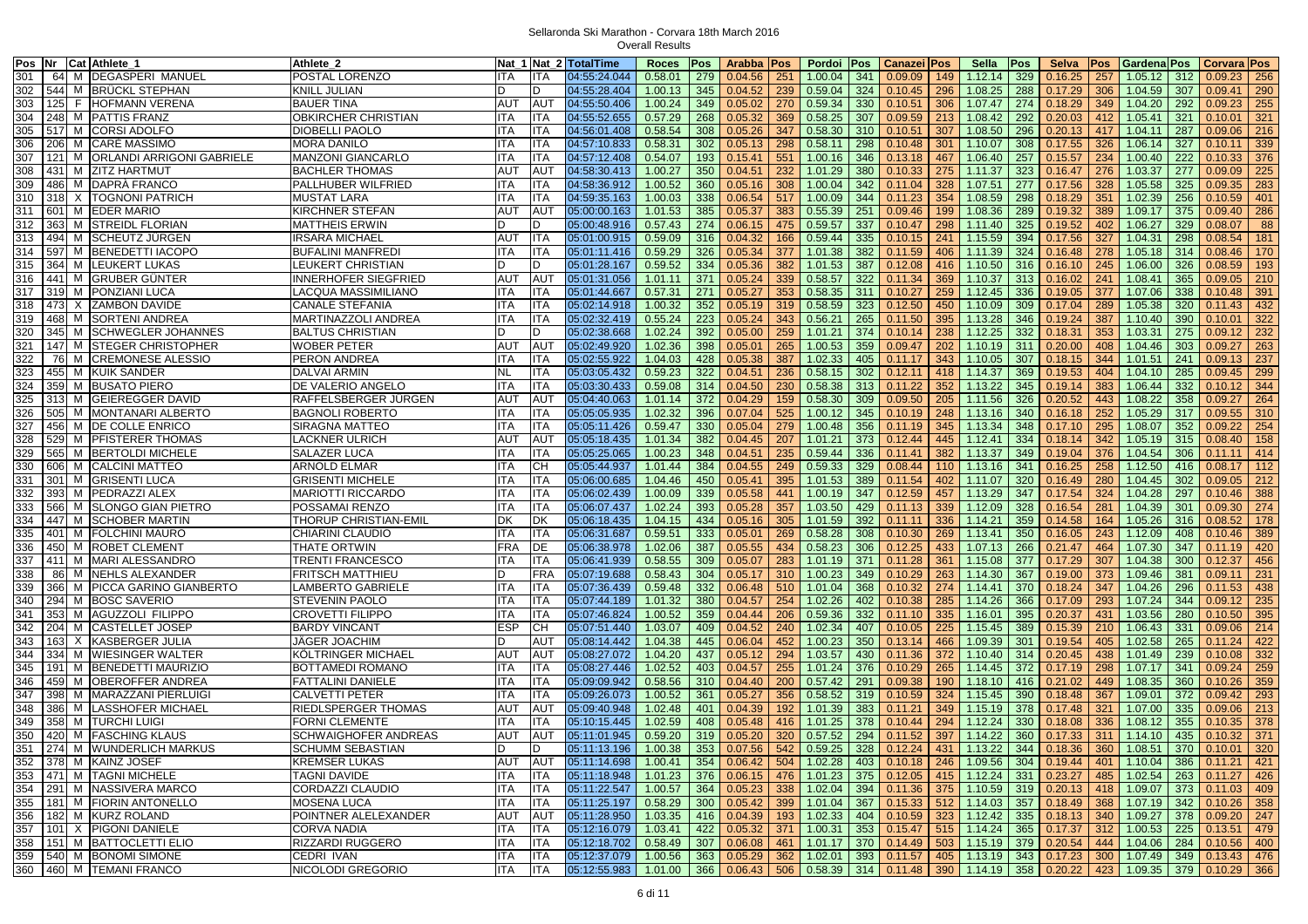| Cat Athlete_<br>Pos Nr                     | Athlete 2                 |            |            | Nat 1 Nat 2 TotalTime                                                                                                                        | Roces                                         | Pos | Arabba   Pos |     | Pordoi Pos                        |     | <b>Canazei Pos</b> |     | Sella           | Pos | <b>Selva</b>       | <b>Pos</b> | <b>Gardena Pos</b>                                                                              |     | Corvara Pos     |     |
|--------------------------------------------|---------------------------|------------|------------|----------------------------------------------------------------------------------------------------------------------------------------------|-----------------------------------------------|-----|--------------|-----|-----------------------------------|-----|--------------------|-----|-----------------|-----|--------------------|------------|-------------------------------------------------------------------------------------------------|-----|-----------------|-----|
| 361<br>297<br>M CAPOVILLA CLEMENTE         | ZORZI FIORENZO            | <b>ITA</b> | ITA        | 05:14:03.016                                                                                                                                 | 0.58.14                                       | 287 | 0.05.04      | 278 | 0.59.36                           | 333 | 0.10.45            | 297 | 1.16.29         | 397 | 0.19.53            | 403        | 1.13.47                                                                                         | 430 | 0.10.15         | 348 |
| M HASCHKA JÜRGEN<br>362<br>586             | PITZER THOMAS             | <b>AUT</b> | <b>AUT</b> | 05:14:05.961                                                                                                                                 | 1.00.12                                       | 344 | 0.05.25      | 345 | 1.01.01                           | 360 | 0.10.54            | 314 | 1.14.46         | 373 | 0.20.16            | 419        | 1.12.56                                                                                         | 417 | 0.08.35         | 146 |
| 363<br>478<br>X CAUCINO ROBERTO            | COLONNELLO CHIARA         | <b>ITA</b> | ITA        | 05:14:16.952                                                                                                                                 | 1.01.24                                       | 377 | 0.06.10      | 464 | 1.00.25                           | 351 | 0.11.14            | 340 | 1.12.46         | 337 | 0.21.53            | 466        | 1.05.49                                                                                         | 322 | 0.14.35         | 485 |
| 364<br>293<br>M RAUSCH FLORIAN             | RAUSCH JOHANN             | <b>AUT</b> | AUT        | 05:14:20.701                                                                                                                                 | 1.03.10                                       | 410 | 0.06.52      | 513 | 1.01.01                           | 361 | 0.09.03            | 137 | 1.13.51         | 355 | 0.20.22            | 422        | 1.09.17                                                                                         | 376 | 0.10.44         | 387 |
| 365<br>M RENNER PETER<br>388               | RENNER SAMUEL             | D          | D          | 05:14:26.081                                                                                                                                 | 1.03.50                                       | 426 | 0.06.18      | 481 | 1.02.23                           | 400 | 0.11.29            | 362 | 1.15.22         | 380 | 0.21.22            | 455        | 1.04.32                                                                                         | 299 | 0.09.10         | 229 |
| M MICHELUZZI OLIVO<br>366<br>991           | MEZZANOTTE MIRCO          | <b>ITA</b> | <b>ITA</b> | 05:14:45.452                                                                                                                                 | 1.05.31                                       | 466 | 0.06.14      | 472 | 0.59.07                           | 325 | 0.11.43            | 384 | 1.14.22         | 361 | 0.15.41            | 215        | 1.13.07                                                                                         | 422 | 0.09.00         | 196 |
| 367<br>490 M PELLEGRIN ANDREA              | DECRESTINA MICHELE        | ITA        | ITA.       | 05:14:54.205                                                                                                                                 | 1.03.23                                       | 414 | 0.05.58      | 444 | 1.03.10                           | 421 | 0.11.35            | 371 | 1.15.29         | 383 | 0.19.09            | 379        | 1.07.02                                                                                         | 337 | 0.09.08         | 223 |
| 535<br>368<br>M MARTINELLI EUMIR           | <b>COMELLINI ANDREA</b>   | <b>ITA</b> | ITA        | 05:15:42.464                                                                                                                                 | 1.05.12                                       | 459 | 0.04.52      | 241 | 1.01.31                           | 381 | 0.10.49            | 304 | 1.13.48         | 353 | 0.16.29            | 263        | 1.13.21                                                                                         | 428 | 0.09.40         | 289 |
| 369 276<br>X TAVELLA IGOR                  | SHELTON JENN              | <b>ITA</b> | USA        | 05:15:42.632                                                                                                                                 | 0.59.18                                       | 318 | 0.05.38      | 386 | 1.00.09                           | 343 | 0.12.40            | 441 | 1.15.56         | 392 | 0.18.49            | 369        | 1.08.44                                                                                         | 367 | 0.14.28         | 484 |
| 370<br>467<br>M DANESI DAVIDE              | <b>MURER GIANNI</b>       | <b>ITA</b> | ITA        | 05:15:46.084                                                                                                                                 | 1.01.32                                       | 381 | 0.05.50      | 421 | 1.01.10                           | 369 | 0.13.00            | 458 | 1.15.41         | 386 | 0.18.01            | 333        | 1.12.00                                                                                         | 405 | 0.08.32         | 136 |
| 371<br>201<br>M SALARDI STEFANO            | PROVETTINI NICOLO         | <b>ITA</b> | <b>ITA</b> | 05:15:53.458                                                                                                                                 | 1.00.59                                       | 365 | 0.06.26      | 496 | 1.03.36                           | 427 | 0.11.26            | 359 | 1.16.06         | 396 | 0.18.12            | 339        | 1.08.13                                                                                         | 356 | 0.10.55         | 399 |
| 551<br>372<br>M RAVANELLI IVAN             | RAVANELLI LUIGI           | <b>ITA</b> | ITA        | 05:16:14.455                                                                                                                                 | 0.58.02                                       | 280 | 0.07.58      | 543 | 1.01.01                           | 364 | 0.11.29            | 363 | 1.15.43         | 388 | 0.15.57            | 236        | 1.12.43                                                                                         | 414 | 0.13.21         | 469 |
| F PEDEVILLA ANNA<br>373<br>212             | DE FRANCESCH NADA         | <b>ITA</b> | ITA        | 05:16:26.709                                                                                                                                 | 1.00.10                                       | 343 | 0.06.25      | 495 | 1.01.44                           | 385 | 0.13.59            | 484 | 1.13.44         | 352 | 0.20.07            | 415        | 1.08.04                                                                                         | 351 | 0.12.13         | 447 |
| 374<br>242 X STEINER JOHANN                |                           | AUT        | AUT        | 05:16:34.957                                                                                                                                 | 1.08.39                                       | 509 | 0.05.59      | 445 | 1.01.03                           | 366 | 0.12.03            | 410 | 1.12.08         | 327 | 0.19.04            | 375        | 1.07.49                                                                                         | 348 | 0.09.49         | 304 |
| 375 414 M WERNIG STEFAN                    | SCHORGHOFER CHRISTINA     |            | <b>ITA</b> | 05:17:12.958                                                                                                                                 |                                               | 342 |              |     |                                   | 386 |                    | 388 |                 |     |                    |            |                                                                                                 |     |                 | 315 |
|                                            | <b>FRANZ JOSEF</b>        | <b>AUT</b> |            | 05:17:40.088                                                                                                                                 | 1.00.10                                       |     | 0.05.40      | 391 | 1.01.49                           |     | 0.11.47            |     | 1.17.32         | 408 | 0.21.06            | 450        | 1.09.08                                                                                         | 374 | 0.10.00         |     |
| 562<br>376<br>M PACORINI ENRICO            | TOSSUTTI MARCO            | <b>ITA</b> | ITA        |                                                                                                                                              | 1.00.10                                       | 341 | 0.05.29      | 361 | 1.01.24                           | 377 | 0.13.05            | 464 | 1.17.45         | 410 | 0.18.42            | 364        | 1.11.05                                                                                         | 393 | 0.10.00         | 319 |
| 377<br>323<br>M NEVOLA DOMENICO ALESSANDRO | <b>BUSCA ANDREA</b>       | <b>ITA</b> | ITA        | 05:17:57.089                                                                                                                                 | 1.01.28                                       | 378 | 0.06.05      | 454 | 1.01.01                           | 363 | 0.11.20            | 348 | 1.17.02         | 404 | 0.17.26            | 303        | 1.13.11                                                                                         | 424 | 0.10.24         | 352 |
| M SCHERER BENEDIKT<br>378<br>573           | <b>WEBHOFER HANNES</b>    | <b>AUT</b> | AUT        | 05:19:03.462                                                                                                                                 | 1.02.46                                       | 399 | 0.05.09      | 287 | 1.02.38                           | 410 | 0.10.08            | 229 | 1.17.14         | 406 | 0.18.06            | 335        | 1.13.07                                                                                         | 421 | 0.09.55         | 309 |
| 379<br>306<br>M   FORCELLA STEFANO         | ROTELLA VINCENZO          | <b>ITA</b> | ITA        | 05:19:12.465                                                                                                                                 | 1.00.10                                       | 340 | 0.05.16      | 306 | 1.01.54                           | 390 | 0.11.30            | 365 | 1.16.52         | 402 | 0.18.52            | 370        | 1.13.13                                                                                         | 425 | 0.11.25         | 424 |
| 380<br>485<br>M GRASSI STEFANO             | LODI MAURIZIO             | ITA        | ITA        | 05:19:37.212                                                                                                                                 | 1.00.50                                       | 358 | 0.04.54      | 247 | 1.01.56                           | 391 | 0.11.39            | 380 | 1.16.40         | 399 | 0.18.39            | 361        | 1.14.22                                                                                         | 437 | 0.10.37         | 382 |
| 381<br>543<br>M BIAVA CESARE               | <b>CARDULLO MARCO</b>     | ITA        | ITA        | 05:19:46.465                                                                                                                                 | 1.01.10                                       | 370 | 0.05.58      | 443 | 1.02.10                           | 395 | 0.12.21            | 429 | 1.18.43         | 424 | 0.19.39            | 397        | 1.10.12                                                                                         | 388 | 0.09.33         | 279 |
| 382<br>618<br>M MAGAGNA GIUSEPPE           | ROSATI MAURIZIO           | <b>ITA</b> | <b>ITA</b> | 05:19:51.714                                                                                                                                 | 1.05.17                                       | 461 | 0.06.55      | 518 | 1.01.26                           | 379 | 0.11.19            | 346 | 1.15.03         | 375 | 0.16.44            | 274        | 1.13.05                                                                                         | 420 | 0.10.02         | 325 |
| 383<br>205<br>M   PEDRANZ STEFANO          | <b>BARBI WALTER</b>       | ITA        | ITA        | 05:20:11.463                                                                                                                                 | 1.02.29                                       | 394 | 0.05.53      | 428 | 1.04.54                           | 446 | 0.12.18            | 428 | 1.15.56         | 393 | 0.19.09            | 380        | 1.09.24                                                                                         | 377 | 0.10.08         | 334 |
| 508<br>M GRISENTI IGOR<br>384              | <b>FEDEL DAMIANO</b>      | <b>ITA</b> | <b>ITA</b> | 05:20:13.520                                                                                                                                 | 1.04.15                                       | 435 | 0.05.45      | 408 | 1.04.04                           | 433 | 0.13.42            | 474 | 1.14.53         | 374 | 0.20.04            | 414        | 1.06.24                                                                                         | 328 | 0.11.06         | 411 |
| 385 533<br>M ARMANI EMILIO                 | <b>BELTRAMI NICOLA</b>    | <b>ITA</b> | ITA        | 05:20:17.714                                                                                                                                 | 1.05.46                                       | 470 | 0.05.59      | 446 | 1.02.10                           | 396 | 0.14.00            | 485 | 1.14.23         | 363 | 0.19.05            | 378        | 1.08.47                                                                                         | 369 | 0.10.07         | 331 |
| 386<br><b>F</b> GLIERA NICOLETTA<br>462    | NAUWELAERTS DE AGE' ANNA  | <b>ITA</b> | SVE        | 05:20:55.971                                                                                                                                 | 1.03.33                                       | 415 | 0.05.39      | 389 | 1.04.36                           | 441 | 0.12.00            | 408 | 1.18.17         | 419 | 0.18.31            | 354        | 1.08.24                                                                                         | 359 | 0.09.55         | 311 |
| 387<br>503<br>M STADLER RAINER             | KISCH FRANZ-JOSEF         | D          | D          | 05:21:33.718                                                                                                                                 | 1.02.19                                       | 389 | 0.05.52      | 426 | 1.04.59                           | 448 | 0.12.14            | 421 | 1.16.42         | 400 | 0.19.35            | 394        | 1.08.36                                                                                         | 361 | $0.11.16$ 418   |     |
| 388<br>330<br>M DA FORNO DARIO             | <b>AIASSA LUCA</b>        | <b>ITA</b> | <b>ITA</b> | 05:21:38.468                                                                                                                                 | 1.03.42                                       | 423 | 0.06.18      | 482 | 1.00.33                           | 354 | 0.11.34            | 370 | 1.13.43         | 351 | 0.22.44            | 476        | 1.11.55                                                                                         | 403 | 0.11.09         | 413 |
| 389<br>266<br>F ROSSI TIZIANA              | <b>BERGAMO MIRELLA</b>    | <b>ITA</b> | ITA        | 05:21:44.718                                                                                                                                 | 1.05.17                                       | 462 | 0.07.23      | 533 | 1.02.10                           | 397 | 0.13.01            | 460 | 1.12.38         | 333 | 0.20.58            | 445        | 1.08.08                                                                                         | 353 | 0.12.09         | 446 |
| 390<br>438<br>M GRUBER MARIO               | WIELAND WALTER            | AUT        | AUT        | 05:22:38.720                                                                                                                                 | 1.02.20                                       | 390 | 0.05.24      | 340 | 1.03.24                           | 423 | 0.11.57            | 404 | 1.12.59         | 338 | 0.21.44            | 462        | 1.13.15                                                                                         | 426 | 0.11.35         | 428 |
| 391<br>419<br>M TROTTI ROBERTO             | <b>MOSSINI RUBEN</b>      | <b>ITA</b> | ITA        | 05:23:01.724                                                                                                                                 | 1.04.14                                       | 433 | 0.05.48      | 417 | 1.04.32                           | 437 | 0.11.36            | 376 | 1.14.23         | 364 | 0.19.17            | 384        | 1.12.12                                                                                         | 409 | 0.10.59         | 403 |
| 392<br>400<br>M CORTINOVIS OSCAR           | <b>GRASSI MIRKO</b>       | ITA        | ITA        | 05:23:41.969                                                                                                                                 | 1.04.39                                       | 446 | 0.05.26      | 349 | 1.04.17                           | 435 | 0.11.30            | 366 | 1.18.37         | 422 | 0.18.41            | 363        | 1.10.06                                                                                         | 387 | 0.10.25         | 355 |
| 393<br>303<br><b>F</b> FRANK ROWI          | <b>VARNECKE KIRSTIN</b>   | D          | D          | 05:23:58.471                                                                                                                                 | 1.04.37                                       | 444 | 0.08.11      | 548 | 1.03.45                           | 428 | 0.14.19            | 491 | 1.14.34         | 368 | 0.22.02            | 470        | 1.03.59                                                                                         | 281 | 0.12.31         | 455 |
| 394<br>428<br>M COMINELLI ANDREA           | DE LORENZI MARCO          | <b>ITA</b> | <b>ITA</b> | 05:24:06.972                                                                                                                                 | 1.03.47                                       | 424 | 0.05.15      | 303 | 1.03.10                           | 419 | 0.14.04            | 489 | 1.14.23         | 362 | 0.18.28            | 348        | 1.14.55                                                                                         | 442 | 0.10.04         | 326 |
| 395<br>M GUGLIELMI FRANCESCO<br>480        | RITARDATI PAOLO           | <b>ITA</b> | ITA        | 05:24:11.100                                                                                                                                 | 1.02.33                                       | 397 | 0.05.56      | 438 | 1.07.49                           | 491 | 0.12.14            | 423 | 1.17.42         | 409 | 0.17.09            | 294        | 1.10.48                                                                                         | 392 | 0.10.00         | 318 |
| 396<br>M CONFALONIERI MAURIZIO<br>610      | <b>SCALA STEFANO</b>      | <b>ITA</b> | <b>ITA</b> | 05:24:28.971                                                                                                                                 | 1.00.27                                       | 351 | 0.05.20      | 323 | 1.03.09                           | 417 | 0.11.23            | 355 | 1.19.47         | 439 | 0.19.30            | 388        | 1.14.27                                                                                         | 438 | 0.10.25         | 356 |
| 397<br>M PASTORE GUIDO<br>311              | PASTORE PIETRO            | <b>ITA</b> | <b>ITA</b> | 05:25:08.477                                                                                                                                 | 1.01.08                                       | 368 | 0.05.58      | 442 | 1.03.09                           | 418 | 0.11.49            | 393 | 1.16.32         | 398 | 0.17.28            | 305        | 1.17.21                                                                                         | 458 | 0.11.43         | 433 |
| 398<br>119<br>M   FRANCESCHI GIUSEPPE      | MAZZERBO WALTER           | <b>ITA</b> | ITA        | 05:25:17.103                                                                                                                                 | 1.03.20                                       | 413 | 0.06.24      | 493 | 1.02.15                           | 399 | 0.13.03            | 462 | 1.18.03         | 415 | 0.19.56            | 407        | 1.09.52                                                                                         | 383 | 0.12.24         | 452 |
| 399<br>268<br>M ZEHNER MICHAEI             | <b>GELL CHRISTIAN</b>     | AUT        | AUT        | 05:25:37.224                                                                                                                                 | 1.05.11                                       | 458 | 0.05.01      | 266 | 1.04.36                           | 439 | 0.10.49            | 303 | 1.20.10         | 445 | 0.19.35            | 393        | 1.11.13                                                                                         | 395 | 0.09.02         | 202 |
| M CHIOCCHETTI DAVIDE<br>400<br>617         | PELACCHI FILIPPO          | <b>ITA</b> | ITA        | 05:25:49.727                                                                                                                                 | 1.01.31                                       | 379 | 0.04.55      | 248 | 0.58.16                           | 303 | 0.10.07            | 227 | 1.24.10         | 479 | 0.24.20            | 493        | 1.13.08                                                                                         | 423 | 0.09.22         | 251 |
| M VICENTINI MASSIMO<br>401<br>341          | <b>MANELLA EZIO</b>       | <b>ITA</b> | <b>ITA</b> | 05:25:54.475                                                                                                                                 | 1.04.36                                       | 443 | 0.06.51      | 512 | 1.07.01                           | 477 | 0.13.19            | 468 | 1.15.23         | 381 | 0.20.26            | 426        | 1.07.15                                                                                         | 340 | 0.11.03         | 408 |
| 402<br>360<br>M STROBL SEBASTIAN           | KLINGLER MICHAEL          | AUT        | AUT        | 05:25:58.726                                                                                                                                 | 1.05.49                                       | 471 | 0.05.17      | 309 | 1.06.01                           | 459 | 0.12.15            | 424 | 1.13.50         | 354 | 0.16.42            | 270        | 1.15.10                                                                                         | 445 | 0.10.54         | 397 |
| 607<br>403<br>M REICH KARL                 | KRAUS KARL                | AUT        | AUT        | 05:26:08.725                                                                                                                                 | 1.03.36                                       | 419 | 0.09.31      | 550 | 1.03.12                           | 422 | 0.11.39            | 379 | 1.15.51         | 391 | 0.18.46            | 366        | 1.12.45                                                                                         | 415 | 0.10.48         | 392 |
| 404<br>M PRACHER NORBERT<br>304            | <b>PRACHER JOHANNES</b>   | <b>AUT</b> | AUT        | 05:27:25.109                                                                                                                                 | 1.06.40                                       | 485 | 0.05.54      | 431 | 1.02.34                           | 406 |                    | 368 | 1.16.47         | 401 | 0.20.27            | 427        | 1.12.18                                                                                         | 411 | 0.11.13         | 416 |
| X PRADUROUX SABRINA                        |                           | <b>ITA</b> | ITA        |                                                                                                                                              |                                               |     |              | 522 |                                   | 409 | 0.11.32            |     |                 |     |                    |            |                                                                                                 | 346 |                 |     |
| 405<br>399                                 | <b>GIANNUZZI SIMONE</b>   |            |            | 05:27:27.728                                                                                                                                 | 1.04.22                                       | 438 | 0.07.01      |     | 1.02.37                           |     | 0.12.41            | 443 | 1.19.36         | 437 | 0.22.50            | 477        | 1.07.27                                                                                         |     | 0.10.53         | 396 |
| 406<br>423<br>X <b>FESTA FILIPPO</b>       | GASPARI SARA ANNA         | <b>ITA</b> | ITA        | 05:27:30.979                                                                                                                                 | 1.07.13                                       | 495 | 0.06.14      | 474 | 1.05.30                           | 450 | 0.14.52            | 504 | 1.14.42         | 371 | 0.18.33            | 358        | 1.09.42                                                                                         | 380 | 0.10.44         | 386 |
| 407<br>421<br>M BAZZANI LUCA               | <b>BORDIGA CRISTIANO</b>  | <b>ITA</b> | ITA        | 05:27:40.197                                                                                                                                 | 1.04.31                                       | 441 | 0.05.55      | 435 | 1.05.39                           | 452 | 0.13.54            | 481 | 1.17.04         | 405 | 0.19.17            | 385        | 1.08.43                                                                                         | 366 | 0.12.37         | 457 |
| 408<br>567<br>M BOHRER OLIVIER             | <b>FRANGI ATTILIO</b>     | <b>ITA</b> | ITA        | 05:28:11.728                                                                                                                                 | 1.02.55                                       | 405 | 0.05.29      | 363 | 1.03.10                           | 420 | 0.11.06            | 331 | 1.19.34         | 436 | 0.20.35            | 429        | 1.16.16                                                                                         | 453 | 0.09.06         | 217 |
| 409<br>435<br>X KOFLER HERMANN             | <b>OETTL MONIKA</b>       | <b>AUT</b> | <b>AUT</b> | 05:28:17.370                                                                                                                                 | 1.10.33                                       | 529 | 0.06.21      | 490 | 1.08.50                           | 500 | 0.13.57            | 483 | 1.13.00         | 339 | 0.17.58            | 329        | 1.05.17                                                                                         | 313 | 0.12.21         | 450 |
| 410   593   M   BOTTURI GIUSEPPE           | <b>CICIRETTI GIUSEPPE</b> | <b>ITA</b> | <b>ITA</b> | 05:28:34.230                                                                                                                                 | 1.03.35                                       | 417 | 0.05.31      | 368 | 1.04.39                           | 442 | 0.12.54            | 452 | 1.19.50         | 440 | 0.20.30            | 428        | 1.12.02                                                                                         | 406 | $0.09.33$ 280   |     |
| 411   397   F   BERTINO CHIARA             | <b>RE NADIA</b>           | <b>ITA</b> | <b>ITA</b> | $05:28:48.230$ 1.06.09 475 0.05.51                                                                                                           |                                               |     |              |     | 424 1.06.22 465 0.12.32           |     |                    |     | 436 1.15.24 382 |     | 0.20.38            |            | 433 1.09.48 382                                                                                 |     | $0.12.04$ 444   |     |
| 412 587 M MISTRI ROBERTO                   | <b>MISTRI NICHOLAS</b>    | ITA        | ITA        | 05:29:00.482                                                                                                                                 | $1.04.30$ 440 0.06.13 470 1.04.45 444 0.14.29 |     |              |     |                                   |     |                    |     | 494 1.15.32     |     | $384 \mid 0.21.51$ |            | 465 1.11.28                                                                                     | 398 | $0.10.12$ 341   |     |
| 413 320 M ARRIGONI MARCO                   | <b>BUSI STEFANO</b>       | <b>ITA</b> | ITA        | 05:29:13.730                                                                                                                                 | 1.04.11                                       |     | 432 0.07.19  |     | 530 1.04.08 434 0.14.02           |     |                    |     | 488 1.15.04 376 |     | 0.21.41            |            | 461 1.09.52                                                                                     | 384 | $0.12.56$ 463   |     |
| 414 426 M FIAMMENGO ENRICO                 | <b>DINELLI FRANCESCO</b>  | <b>ITA</b> | <b>ITA</b> | 05:29:14.230                                                                                                                                 | $1.03.39$ 420 0.05.39                         |     |              |     | 390 1.02.35 408 0.11.48           |     |                    |     | 391 1.17.46 411 |     | 0.20.24            |            | 425 1.16.57 457                                                                                 |     | $0.10.26$ 357   |     |
| 415 563 X OTTAVIANO SILVIA                 | <b>BONZI MARCO</b>        | <b>ITA</b> | ITA        | 05:29:34.483                                                                                                                                 | 1.05.38                                       |     | 468 0.06.14  |     | 473 1.06.16 464 0.14.39           |     |                    |     | 499 1.19.13 434 |     | 0.19.32            |            | 390 1.07.01                                                                                     | 336 | $0.11.01$ 405   |     |
| 416 155 M LIENBACHER MARTIN                | CHESNEAU JULIEN           | <b>AUT</b> | F.         | 05:29:36.984                                                                                                                                 | 1.00.55                                       | 362 | 0.05.36      | 381 | 1.01.41                           |     | $384$ 0.11.23      | 353 | 1.23.55         | 478 | 0.20.37            | 430        | 1.15.45                                                                                         | 449 | $0.09.44$   295 |     |
| 417   509   M   LAVARONI PAOLO             | <b>MASCIA GIANLUCA</b>    | ITA        | ITA        | 05:29:38.217                                                                                                                                 | 1.00.49                                       |     | 357 0.05.20  | 324 | $1.02.53$ 413 0.10.52             |     |                    |     | $310$ 1.22.11   | 465 | $0.17.45$ 319      |            | $1.20.12$ 476                                                                                   |     | $0.09.36$ 284   |     |
| 418 381 M VALENTINI DANILO                 | ALBERTINI ALBERTO         | <b>ITA</b> | <b>ITA</b> | 05:29:47.982                                                                                                                                 |                                               |     |              |     | $1.04.54$ 454 0.05.48 418 1.01.20 |     | $372$ 0.15.35      |     | $513$ 1.21.31   | 457 | $0.17.25$ 301      |            | $1.11.56$ 404                                                                                   |     | $0.11.18$ 419   |     |
| 419   110   M COPETA ALEX                  | <b>TUROTTI STEFANO</b>    | ITA        | ITA        | 05:29:51.482                                                                                                                                 |                                               |     |              |     |                                   |     |                    |     |                 |     |                    |            | 1.03.48 425 0.07.30 536 1.02.52 412 0.16.05 519 1.21.11 451 0.16.45 275 1.08.39 364 0.13.01 464 |     |                 |     |
| 420 408 M AGNOLI SERGIO                    | <b>ZORZI GIULIO</b>       | <b>ITA</b> | ITA        | 05:29:59.733   1.04.25   439   0.06.27   497   1.05.22   449   0.16.32   522   1.20.32   448   0.18.18   345   1.08.21   357   0.10.02   324 |                                               |     |              |     |                                   |     |                    |     |                 |     |                    |            |                                                                                                 |     |                 |     |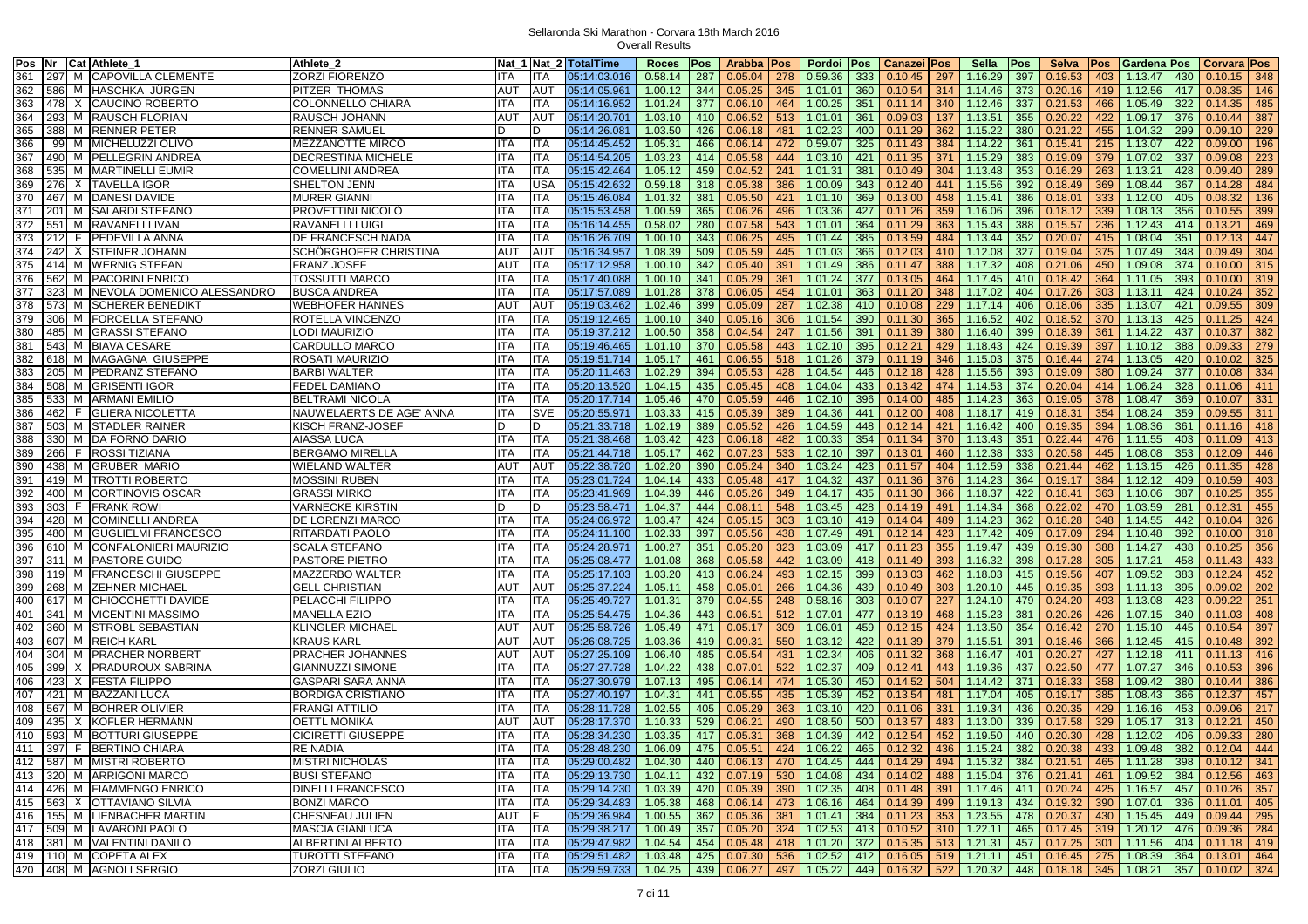| Cat Athlete_<br>Pos Nr                      | Athlete 2                        |            |            | Nat 1 Nat 2 TotalTime | <b>Roces</b>                                  | Pos | Arabba   Pos |     | Pordoi Pos              |     | <b>Canazei Pos</b>                                                                        |     | Sella       | Pos | <b>Selva</b>                                                                              | <b>Pos</b> | Gardena Pos                                |     | Corvara Pos   |     |
|---------------------------------------------|----------------------------------|------------|------------|-----------------------|-----------------------------------------------|-----|--------------|-----|-------------------------|-----|-------------------------------------------------------------------------------------------|-----|-------------|-----|-------------------------------------------------------------------------------------------|------------|--------------------------------------------|-----|---------------|-----|
| 421<br>218<br>M PRIETH MARKUS               | WIEDENHOFER OTHMAR               | <b>ITA</b> | ITA        | 05:30:32.733          | 1.04.57                                       | 455 | 0.07.24      | 534 | 1.07.52                 | 493 | 0.13.00                                                                                   | 459 | 1.13.57     | 356 | 0.22.15                                                                                   | 473        | 1.07.25                                    | 345 | 0.13.42       | 475 |
| 422<br>558 M MANARIN MASSIMO                | <b>SPONGA MARCO</b>              | <b>ITA</b> | <b>ITA</b> | 05:32:14.490          | 1.05.56                                       | 472 | 0.05.11      | 292 | 1.04.02                 | 431 | 0.10.54                                                                                   | 316 | 1.18.54     | 426 | 0.18.29                                                                                   | 352        | 1.18.16                                    | 464 | 0.10.32       | 373 |
| 423<br>347 M BARANI FABIO                   | SARTORI MICHELE                  | <b>ITA</b> | ITA        | 05:32:15.736          | 1.04.01                                       | 427 | 0.06.05      | 455 | 1.03.26                 | 426 | 0.11.48                                                                                   | 392 | 1.15.40     | 385 | 0.19.34                                                                                   | 392        | 1.21.15                                    | 481 | 0.10.26       | 360 |
| 424<br>335<br>M MAZZORANA LUCA              | MEZZAVILLA BRUNO                 | <b>ITA</b> | ITA.       | 05:32:16.490          | 1.06.40                                       | 486 | 0.06.02      | 450 | 1.07.00                 | 476 | 0.12.12                                                                                   | 420 | 1.19.00     | 430 | 0.19.13                                                                                   | 381        | 1.11.29                                    | 399 | 0.10.40       | 384 |
| 425<br>315 M DUDDA FRANZ                    | JAGER ROBERT                     | AUT        | <b>AUT</b> | 05:32:16.986          | 1.07.12                                       | 494 | 0.06.06      | 457 | 1.06.03                 | 461 | 0.12.12                                                                                   | 419 | 1.18.28     | 420 | 0.19.01                                                                                   | 374        | 1.13.00                                    | 418 | 0.10.14       | 345 |
| 426<br>275 M BERKTOLD ERWIN                 | <b>JUNG MARKUS</b>               | D          | D.         | 05:32:27.487          | 1.03.19                                       | 412 | 0.06.20      | 485 | 1.07.28                 | 484 | 0.12.48                                                                                   | 449 | 1.18.56     | 427 | 0.20.46                                                                                   | 439        | 1.11.55                                    | 402 | 0.10.55       | 398 |
| 427<br>442 M BAGLIONI CARLO                 | AYALAIACUCCI PABLO               | <b>ITA</b> | <b>ITA</b> | 05:32:39.737          | 1.04.46                                       | 451 | 0.05.55      | 436 | 1.04.40                 | 443 | 0.12.43                                                                                   | 444 | 1.16.52     | 403 | 0.20.37                                                                                   | 432        | 1.13.58                                    | 432 | 0.13.08       | 468 |
| 428<br>241<br>X MONTEVECCHI MARGHERITA      | RABBI FRANCESCO                  | <b>ITA</b> | ITA        | 05:33:55.130          | 1.07.54                                       | 501 | 0.05.00      | 263 | 1.07.44                 | 488 | 0.11.29                                                                                   | 364 | 1.18.16     | 418 | 0.20.59                                                                                   | 447        | 1.11.18                                    | 396 | 0.11.15       | 417 |
| 429<br>556<br>M MORABITO REMO               | PAROLINI MARCO                   | <b>ITA</b> | ITA        |                       | 0.59.40                                       |     |              |     |                         | 462 |                                                                                           | 413 |             |     |                                                                                           |            |                                            | 474 |               | 437 |
| 430<br>570                                  |                                  |            |            | 05:34:42.495          |                                               | 328 | 0.05.26      | 348 | 1.06.15                 |     | 0.12.04                                                                                   |     | 1.21.19     | 455 | 0.18.32                                                                                   | 356        | 1.19.36                                    |     | 0.11.50       |     |
| M D'ANDREA ALESSANDRO                       | POLO MASSIMO                     | <b>ITA</b> | ITA        | 05:35:01.993          | 1.08.19                                       | 504 | 0.06.11      | 467 | 1.06.45                 | 470 | 0.12.55                                                                                   | 453 | 1.21.38     | 459 | 0.18.56                                                                                   | 371        | 1.09.53                                    | 385 | 0.10.24       | 351 |
| 431<br>488<br>M BELLATI MARCO               | <b>LAFFRANCHI FEDERICO</b>       | <b>ITA</b> | ITA        | 05:35:31.993          | 1.03.40                                       | 421 | 0.04.59      | 258 | 1.06.50                 | 473 | 0.12.03                                                                                   | 412 | 1.20.07     | 444 | 0.21.59                                                                                   | 468        | 1.15.49                                    | 451 | 0.10.04       | 327 |
| 432<br>575 M HUBER ARMIN                    | <b>BAUMGARTNER PETER</b>         | D          | D.         | 05:35:33.243          | 1.08.33                                       | 507 | 0.06.08      | 460 | 1.07.49                 | 490 | 0.13.45                                                                                   | 475 | 1.19.07     | 432 | 0.21.02                                                                                   | 448        | 1.08.57                                    | 371 | 0.10.12       | 342 |
| X OLPP GABI<br>433<br>312                   | <b>KESSLER TOBIAS</b>            | D          | D          | 05:35:41.133          | 1.02.53                                       | 404 | 0.07.59      | 545 | 1.06.55                 | 474 | 0.13.50                                                                                   | 476 | 1.22.55     | 470 | 0.21.54                                                                                   | 467        | 1.05.34                                    | 318 | 0.13.41       | 474 |
| 434<br>1457 M GAGLIARDI ANDREA STEFANO      | <b>MORA MARCO</b>                | <b>ITA</b> | <b>ITA</b> | 05:36:05.134          | 1.02.02                                       | 386 | 0.05.32      | 370 | 1.02.41                 | 411 | 0.10.58                                                                                   | 322 | 1.19.57     | 442 | 0.22.05                                                                                   | 471        | 1.20.51                                    | 479 | 0.11.59       | 440 |
| 435 591<br>X INVERNIZZI PAOLO               | SCARDUELLI PAOLA MARINA          | <b>ITA</b> | <b>ITA</b> | 05:36:52.746          | 1.02.55                                       | 406 | 0.06.10      | 465 | 1.04.32                 | 438 | 0.16.18                                                                                   | 520 | 1.18.57     | 428 | 0.22.23                                                                                   | 475        | 1.14.03                                    | 433 | 0.11.34       | 427 |
| M PEREGO MAURIZIO<br>436<br>499             | <b>GHEZZI ALESSANDRO</b>         | <b>ITA</b> | ITA        | 05:37:01.135          | 1.02.47                                       | 400 | 0.05.50      | 422 | 1.04.02                 | 432 | 0.12.33                                                                                   | 438 | 1.22.50     | 468 | 0.20.08                                                                                   | 416        | 1.16.47                                    | 456 | 0.12.04       | 443 |
| 437<br>522<br>M REMANI DORIANO              | MARCHIONATTI MAURO               | <b>ITA</b> | ITA        | 05:37:05.996          | 1.04.46                                       | 452 | 0.06.11      | 466 | 1.03.02                 | 415 | 0.12.33                                                                                   | 437 | 1.18.50     | 425 | 0.20.03                                                                                   | 413        | 1.19.20                                    | 472 | 0.12.20       | 449 |
| M KARNOUSCHEK OLIVER<br>438<br>424          | STRUIJK RINUS                    | <b>AUT</b> | NL         | 05:37:24.997          | 1.05.45                                       | 469 | 0.06.06      | 456 | 1.06.36                 | 467 | 0.12.22                                                                                   | 430 | 1.18.40     | 423 | 0.19.42                                                                                   | 400        | 1.17.42                                    | 460 | 0.10.31       | 369 |
| 439<br>600<br>M<br><b>GAGLIARDI CLAUDIO</b> | <b>ANTENUCCI ANDREA</b>          | <b>ITA</b> | ITA        | 05:37:50.497          | 1.04.44                                       | 449 | 0.07.37      | 538 | 1.04.57                 | 447 | 0.13.53                                                                                   | 480 | 1.21.13     | 452 | 0.20.58                                                                                   | 446        | 1.11.05                                    | 394 | 0.13.23       | 470 |
| 440<br>534<br>M SCHNEIDER WERNER            | <b>ABROLL THOMAS</b>             | D          | D.         | 05:37:58.751          | 1.06.52                                       | 487 | 0.06.02      | 449 | 1.06.16                 | 463 | 0.11.47                                                                                   | 389 | 1.20.10     | 446 | 0.20.48                                                                                   | 441        | 1.15.49                                    | 450 | 0.10.14       | 346 |
| 441<br>392<br>M INIEDERMEIER FRANZ          | <b>MULLER FLORIAN</b>            | D          | D          | 05:38:01.999          | 1.06.31                                       | 479 | 0.05.57      | 439 | 1.07.10                 | 481 | 0.12.25                                                                                   | 432 | 1.19.57     | 441 | 0.21.06                                                                                   | 451        | 1.14.34                                    | 439 | 0.10.21       | 350 |
| 442<br>203<br>X PODGORSKA ANNA              | PISTILLI STEFANO                 | POL        | <b>ITA</b> | 05:39:01.000          | 1.09.46                                       | 521 | 0.05.20      | 326 | 1.03.24                 | 424 | 0.16.34                                                                                   | 523 | 1.18.57     | 429 | 0.20.02                                                                                   | 411        | 1.15.24                                    | 447 | 0.09.34       | 282 |
| 443<br>356<br>X KAPLANER KAI                | <b>KAPLANER VIKTORIA</b>         | <b>AUT</b> | <b>AUT</b> | 05:39:13.001          | 1.07.48                                       | 499 | 0.07.04      | 524 | 1.02.25                 | 401 | 0.16.04                                                                                   | 517 | 1.21.57     | 463 | 0.23.21                                                                                   | 483        | 1.06.59                                    | 334 | 0.13.35       | 473 |
| 444<br>339<br>X TEZZELE MICHELA             | PEZZATO CLAUDIO                  | <b>ITA</b> | <b>ITA</b> | 05:39:42.752          | 1.07.08                                       | 492 | 0.05.34      | 379 | 1.09.26                 | 505 | 0.12.29                                                                                   | 435 | 1.19.04     | 431 | 0.21.45                                                                                   | 463        | 1.13.52                                    | 431 | 0.10.24       | 353 |
| 445 112<br>X   BORTOLUZZI LORENZO           | <b>MURER MIRIAM</b>              | <b>ITA</b> | ITA        | 05:40:56.003          | 1.06.35                                       | 482 | 0.05.22      | 335 | 1.04.52                 | 445 | 0.15.28                                                                                   | 510 | 1.21.45     | 461 | 0.21.59                                                                                   | 469        | 1.10.40                                    | 391 | 0.14.15       | 483 |
| 446 542<br>M KERN MANUEL                    | <b>KENDLER PHILIPP</b>           | <b>AUT</b> | AUT        | 05:40:59.254          | 1.06.33                                       | 481 | 0.05.22      | 331 | 1.06.01                 | 460 | 0.10.09                                                                                   | 230 | 1.21.38     | 458 | 0.21.28                                                                                   | 457        | 1.20.26                                    | 477 | 0.09.22       | 252 |
| 447<br>489<br>M WOHLFAHRT JOSEF             | <b>BRUNNER JOHANNES</b>          | D          | D          | 05:41:00.009          | 1.09.25                                       | 518 | 0.06.24      | 492 | 1.06.46                 | 471 | 0.13.25                                                                                   | 469 | 1.19.38     | 438 | 0.21.15                                                                                   | 452        | 1.12.28                                    | 412 | 0.11.39       | 429 |
| 448<br>443<br>X WAGNER HOLGER               | PANZENBÖCK NINA                  | D          | <b>AUT</b> | 05:41:25.144          | 1.10.17                                       | 525 | 0.06.17      | 477 | 1.10.58                 | 515 | 0.13.38                                                                                   | 472 | 1.17.58     | 413 | 0.19.40                                                                                   | 399        | 1.11.54                                    | 401 | 0.10.43       | 385 |
| 449<br>351<br>M PARTH FRANCO                | <b>GASPARINI RENATO BATTISTA</b> | <b>ITA</b> | ITA        | 05:41:36.507          | 1.04.18                                       | 436 | 0.05.28      | 358 | 1.05.33                 | 451 | 0.11.53                                                                                   | 399 | 1.19.22     | 435 | 0.19.39                                                                                   | 398        | 1.22.44                                    | 485 | 0.12.39       | 458 |
| 450<br>382<br>M EDER ALEXANDER              | HORL MARTIN                      | AUT        | <b>AUT</b> | 05:42:03.508          | 1.10.16                                       | 523 | 0.05.19      | 315 | 1.08.37                 | 499 | 0.12.28                                                                                   | 434 | 1.21.53     | 462 | 0.19.39                                                                                   | 396        | 1.14.11                                    | 436 | 0.09.40       | 287 |
| 451<br>199<br>M TROTTNER TIZIANO            | <b>BERNARD STEFANO</b>           | <b>ITA</b> | ITA        | 05:42:05.505          | 1.06.29                                       | 478 | 0.05.46      | 414 | 1.07.33                 | 487 | 0.11.51                                                                                   | 396 | 1.26.15     | 496 | 0.19.13                                                                                   | 382        | 1.15.13                                    | 446 | 0.09.45       | 298 |
| 452<br>239<br>F IODINO SAMANTA              | <b>MARTINA NORMA</b>             | ITA        | <b>ITA</b> | 05:42:19.943          | 1.07.06                                       | 491 | 0.07.16      | 529 | 1.08.03                 | 495 | 0.13.52                                                                                   | 479 | 1.17.16     | 407 | 0.23.11                                                                                   | 480        | 1.12.33                                    | 413 | 0.13.02       | 466 |
| 453 454 M FESTI PAOLO                       | <b>BATTISTI MARTINO</b>          | IITA       | ITA.       | 05:42:24.507          | 1.01.06                                       | 367 | 0.05.25      | 346 | 1.01.53                 | 388 | 0.12.40                                                                                   | 442 | 1.17.46     | 412 | 0.23.15                                                                                   | 481        | 1.28.31                                    | 489 | 0.11.48       | 435 |
| 454<br>314 M MARTINELLI PIERGIANNI          | TRABUCCHI LIONELLO               | <b>ITA</b> | ITA        | 05:44:07.150          | 1.04.06                                       | 430 | 0.07.16      | 528 | 1.03.25                 | 425 | 0.10.28                                                                                   | 261 | 1.24.14     | 482 | 0.21.25                                                                                   | 456        | 1.22.12                                    | 483 | 0.11.01       | 406 |
|                                             |                                  | <b>ITA</b> |            |                       |                                               |     |              |     |                         |     |                                                                                           |     |             |     |                                                                                           |            |                                            |     |               |     |
| 455<br>357<br>M CORSINI GIACOMO FILIPPO     | <b>RESTELLI PAOLO</b>            |            | ITA        | 05:44:14.510          | 1.04.49                                       | 453 | 0.07.00      | 521 | 1.06.39                 | 469 | 0.12.37                                                                                   | 440 | 1.21.21     | 456 | 0.23.50                                                                                   | 486        | 1.15.44                                    | 448 | 0.12.14       | 448 |
| 456<br>580<br>M VALEK ONDREJ                | <b>RUBIC DANIEL</b>              | <b>CZE</b> | CZE        | 05:44:31.012          | 1.05.20                                       | 463 | 0.08.31      | 549 | 1.05.45                 | 453 | 0.12.05                                                                                   | 414 | 1.18.01     | 414 | 0.24.23                                                                                   | 494        | 1.18.59                                    | 469 | 0.11.27       | 425 |
| 457<br>M JANNUZZO STEFANO<br>404            | <b>CORTASSA DIEGO</b>            | <b>ITA</b> | <b>ITA</b> | 05:44:57.011          | 1.06.32                                       | 480 | 0.06.09      | 462 | 1.10.00                 | 508 | 0.18.19                                                                                   | 529 | 1.18.15     | 417 | 0.24.49                                                                                   | 497        | 1.08.46                                    | 368 | 0.12.07       | 445 |
| 458<br>235<br>M MOSCA FLAVIO                | ROSSI LUIGI                      | <b>ITA</b> | <b>ITA</b> | 05:46:35.516          | 1.07.50                                       | 500 | 0.07.30      | 537 | 1.05.59                 | 458 | 0.15.29                                                                                   | 511 | 1.20.07     | 443 | 0.21.19                                                                                   | 453        | 1.14.07                                    | 434 | 0.14.14       | 482 |
| 459<br>215<br>M SALVADOR DAVIDE             | ROCCHI DENIS                     | <b>ITA</b> | ITA        | 05:46:35.764          | 1.05.35                                       | 467 | 0.05.18      | 314 | 1.07.27                 | 483 | 0.10.38                                                                                   | 286 | 1.19.11     | 433 | 0.20.51                                                                                   | 442        | 1.27.15                                    | 488 | 0.10.20       | 349 |
| 460<br>100<br>M LORENZ VALERIO              | CARPANO AMEDEO                   | <b>ITA</b> | <b>ITA</b> | 05:46:53.517          | 1.08.06                                       | 503 | 0.05.44      | 405 | 1.11.27                 | 518 | 0.11.12                                                                                   | 338 | 1.23.24     | 473 | 0.15.47                                                                                   | 221        | 1.22.41                                    | 484 | 0.08.32       | 137 |
| 526<br>M CECCARELLI PAUL<br>461             | <b>NOSEDA ENRICO</b>             | IITA       | <b>ITA</b> | 05:47:16.516          | 1.05.56                                       | 473 | 0.06.17      | 480 | 1.07.29                 | 485 | 0.15.58                                                                                   | 516 | 1.21.14     | 453 | 0.24.04                                                                                   | 489        | 1.13.37                                    | 429 | 0.12.41       | 459 |
| 462<br>46'<br>X REHRL SANDRA                | HOLLBACHER FLORIAN               | AUT        | AUT        | 05:47:28.516          | 1.08.30                                       | 505 | 0.05.04      | 277 | 1.10.58                 | 514 | 0.11.54                                                                                   | 400 | 1.26.17     | 497 | 0.18.14                                                                                   | 343        | 1.16.23                                    | 454 | 0.10.08       | 333 |
| 538<br>463<br>M SONGINI SIMEONE             | ROSSI CLEMENTE                   | ITA        | ITA        | 05:48:07.019          | 1.07.17                                       | 496 | 0.06.06      | 458 | 1.06.36                 | 468 | 0.13.34                                                                                   | 471 | 1.23.52     | 476 | 0.17.40                                                                                   | 316        | 1.19.29                                    | 473 | 0.13.33       | 471 |
| 464<br>520<br>X STRUIJK ANDREA              | AGRITZER HEIMO                   | <b>AUT</b> | AUT        | 05:48:07.767          | 1.11.03                                       | 532 | 0.05.18      | 313 | 1.12.28                 | 522 | 0.11.06                                                                                   | 330 | 1.22.52     | 469 | 0.17.17                                                                                   | 297        | 1.18.36                                    | 465 | 0.09.27       | 265 |
| 465<br>583<br>M<br><b>GANDI GIAN PAOLO</b>  | SABINI DAMIANO                   | <b>ITA</b> | ITA        | 05:48:09.525          | 1.06.11                                       | 476 | 0.07.19      | 531 | 1.09.03                 | 502 | 0.16.51                                                                                   | 526 | 1.20.43     | 449 | 0.24.14                                                                                   | 492        | 1.11.21                                    | 397 | 0.12.27       | 453 |
| 466<br>373<br>M   TOFFOLI GABRIELE          | <b>FUSINA MAURIZIO</b>           | <b>ITA</b> | ITA        | 05:48:34.769          | 1.04.07                                       | 431 | 0.05.03      | 275 | 1.04.32                 | 436 | 0.13.02                                                                                   | 461 | 1.24.29     | 484 | 0.19.33                                                                                   | 391        | 1.25.20                                    | 487 | 0.12.28       | 454 |
| 467<br>326<br>M MENGHETTI PAOLO             | CAPPELLETTI NICOLA               | CН         | СН         | 05:49:20.162          | 1.06.21                                       | 477 | 0.06.57      | 520 | 1.06.56                 | 475 | 0.12.17                                                                                   | 425 | 1.30.55     | 505 | 0.20.44                                                                                   | 436        | 1.14.40                                    | 440 | 0.10.30       | 367 |
| 468<br>384<br>M WIESER MARTIN               | <b>THALER MARKUS</b>             | <b>AUT</b> | <b>AUT</b> | 05:49:35.520          | 1.07.08                                       | 493 | 0.07.59      | 544 | 1.10.44                 | 512 | 0.14.56                                                                                   | 505 | 1.21.40     | 460 | 0.23.23                                                                                   | 484        | 1.12.04                                    | 407 | 0.11.41       | 431 |
| 469 546<br>M DI MASSO LUCA                  | DE ARCANGELIS D.F. LUCIANO       | <b>ITA</b> | ITA        | 05:49:42.281          | 1.09.08                                       | 516 | 0.06.20      | 488 | 1.09.51                 | 507 | 0.12.56                                                                                   | 455 | 1.23.18     | 472 | 0.18.23                                                                                   | 346        | 1.17.51                                    | 462 | 0.11.55       | 439 |
| 470 387 M BENETTI PIERO                     | RIGONI STEFANO                   | <b>ITA</b> | ITA        | 05:50:53.164          | 1.08.37                                       | 508 | 0.05.21      | 329 | $1.10.10$ 510 0.11.46   |     |                                                                                           | 387 | 1.25.16     | 490 | 0.20.22                                                                                   | 424        | 1.19.07                                    | 471 | $0.10.14$ 347 |     |
| 471 340 M BRUNA MAURIZIO                    | <b>BOLIS WALTER</b>              | <b>ITA</b> | <b>ITA</b> | 05:51:15.034          |                                               |     |              |     |                         |     | $1.05.26$   465   0.05.08   286   1.07.23   482   0.15.45   514   1.27.04   499   0.22.22 |     |             |     |                                                                                           |            | 474 1.15.03 444 0.13.04 467                |     |               |     |
| 472 118 M DITLEVSEN TONY                    | JENSEN MORTEN                    | DK         | DK         | 05:51:40.534          | $1.09.33$ 519 0.07.25                         |     |              |     | 535 1.05.55 454 0.14.36 |     |                                                                                           | 498 | 1.24.11     | 480 | 0.18.29                                                                                   |            | $350$ 1.17.31                              | 459 | $0.14.00$ 480 |     |
| 473 296 M DOLIANA LEONARDO                  | DELUGAN EFREM                    | <b>ITA</b> | ITA        | 05:51:44.227          | 1.06.39                                       |     | 484 0.05.40  |     | 393 1.10.07             |     | 509 0.11.40                                                                               | 381 | 1.24.51     | 487 | 0.18.32                                                                                   | 357        | 1.23.02                                    | 486 | $0.11.13$ 415 |     |
| 474 287 M CASSAN CHRISTIAN                  | <b>CINCELLI STEFANO</b>          | <b>ITA</b> | <b>ITA</b> | 05:52:47.168          | 1.04.39                                       |     | 447 0.05.46  |     | 413 1.10.10 511 0.11.45 |     |                                                                                           |     | 386 1.31.44 | 506 | 0.24.37                                                                                   |            | 495 1.13.04 419                            |     | $0.11.02$ 407 |     |
| 475   108 M   PILATI RODOLFO                | PALLAVER MASSIMO                 | <b>ITA</b> | ITA        | 05:52:47.286          | 1.07.04                                       |     | 490 0.06.00  |     | 448 1.07.44             | 489 | 0.13.50                                                                                   | 477 | 1.25.44     | 492 | 0.22.54                                                                                   |            | 478 1.17.48                                | 461 | $0.11.43$ 434 |     |
| 476 233 X KRONBERGER DANIELA                | STEINHÄUSLER THOMAS              | <b>AUT</b> | AUT        | 05:52:53.788          | 1.06.53                                       | 488 | 0.05.41      | 394 | 1.08.51                 | 501 | 0.12.01                                                                                   | 409 | 1.25.50     | 493 | 0.21.33                                                                                   | 458        | 1.21.31                                    | 482 | $0.10.33$ 375 |     |
| 477 295 M KRISTANC DARKO                    | <b>WEISSEISEN BORIS</b>          | <b>SLO</b> | <b>SLO</b> | 05:53:22.039          | 1.05.10                                       |     | 457 0.06.11  |     | 468 1.10.55 513         |     | 0.14.44                                                                                   | 500 | 1.24.30     | 485 | 0.20.16                                                                                   | 420        | 1.18.55                                    | 467 | $0.12.41$ 460 |     |
| 478 611 M CERUTTI WALTER                    | ZAFFARONI MARCO                  | <b>ITA</b> | ITA        | 05:53:42.540          | 1.06.58                                       |     | 489 0.06.44  |     | 507 1.07.06             |     | 479 0.14.58                                                                               | 507 | 1.22.44     | 467 | 0.21.33                                                                                   | 459        | 1.20.44                                    | 478 | $0.12.55$ 462 |     |
| 479 539 M NEUBACHER FRANZ                   | <b>WURMBAUER JOHANN</b>          | <b>AUT</b> | AUT        | 05:54:11.170          |                                               |     |              |     |                         |     |                                                                                           |     |             |     | $1.08.32$   506   0.06.38   503   1.11.04   516   0.16.25   521   1.22.10   464   0.20.00 |            | $\mid$ 409   1.16.34   455   0.12.48   461 |     |               |     |
| 480 444 M CLERICI RAFFAELE                  | RASCHI LORENZO                   | ITA        | ITA        | 05:54:20.171          | $1.08.59$ 514 0.06.35 501 1.07.06 478 0.13.09 |     |              |     |                         |     |                                                                                           |     |             |     | 465 1.24.33 486 0.23.51                                                                   |            | 487 1.14.53 441 0.15.14 487                |     |               |     |
|                                             |                                  |            |            |                       |                                               |     |              |     |                         |     |                                                                                           |     |             |     |                                                                                           |            |                                            |     |               |     |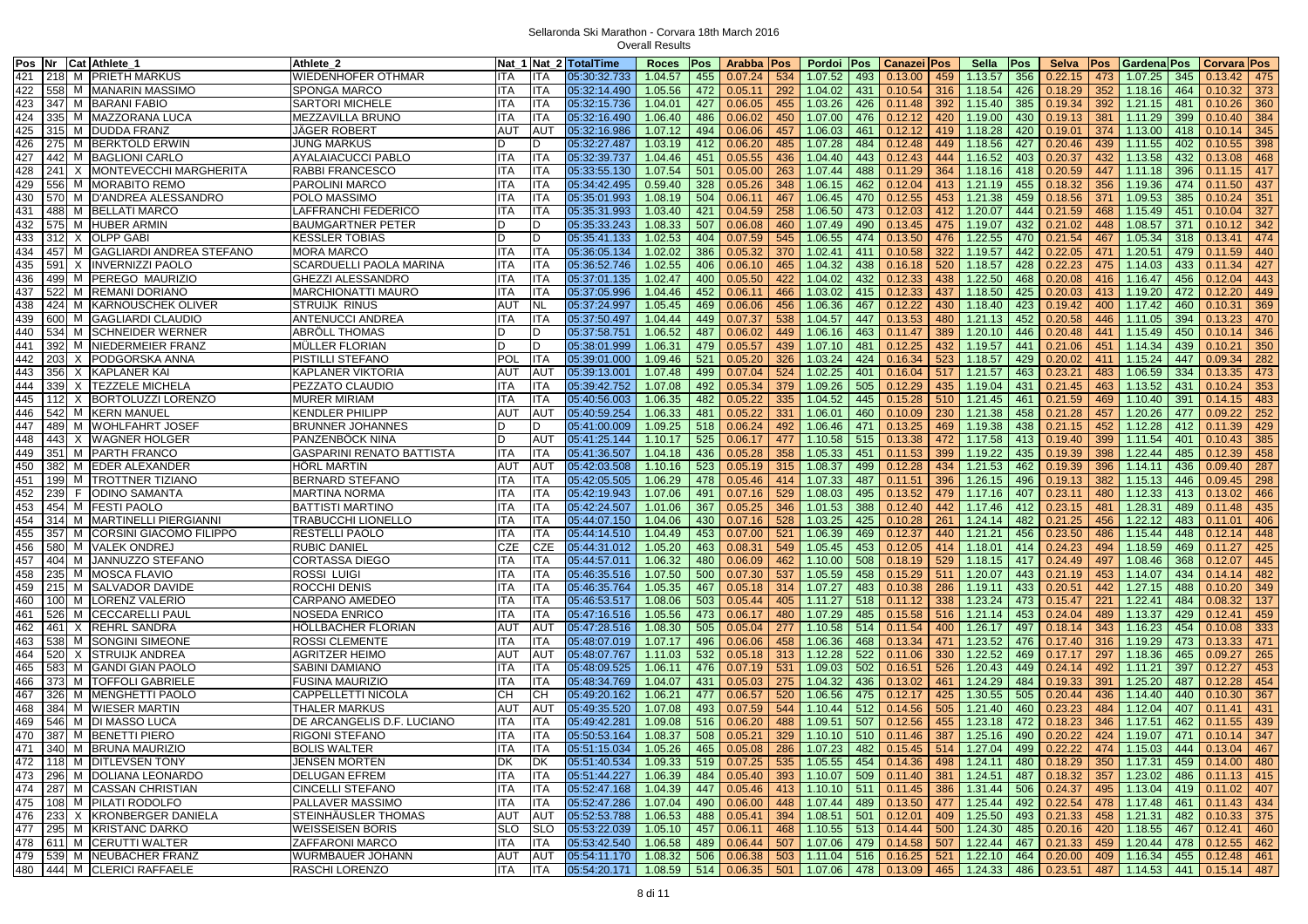| Pos Nr Cat Athlete_1                      | Athlete_2                   |                   |            | Nat 1 Nat 2 TotalTime | Roces   Pos |     | Arabba   Pos                          |                 | Pordoi Pos              |     | <b>Canazei Pos</b>                                                            |     | Sella          | Pos | Selva   Pos    |           | <b>GardenalPos</b> |     | <b>Corvara Pos</b> |     |
|-------------------------------------------|-----------------------------|-------------------|------------|-----------------------|-------------|-----|---------------------------------------|-----------------|-------------------------|-----|-------------------------------------------------------------------------------|-----|----------------|-----|----------------|-----------|--------------------|-----|--------------------|-----|
| 481<br>336 M AGNELLI UMBERTO              | <b>GUSLANDI GIANLUCA</b>    | <b>ITA</b>        | <b>ITA</b> | 05:55:18.043          | 1.10.52     | 531 | 0.06.53                               | 515             | 1.07.06                 | 480 | 0.14.58                                                                       | 508 | 1.24.12 481    |     | 0.23.01        | 479       | 1.16.12            | 452 | 0.12.04            | 442 |
| 482<br>402 X PAPA PIERLUIGI               | LEONI LAURA                 | <b>ITA</b>        | <b>ITA</b> | 05:55:50.794          | 1.09.43     | 520 | 0.06.42                               |                 | 505 1.07.30             | 486 | 0.14.57                                                                       | 506 | 1.23.03        | 471 | 0.20.40        | 435       | 1.19.04            | 470 | 0.14.11            | 481 |
| 483<br>252<br>X LEBUTSCH BARBARA          | <b>LEBUTSCH ANTON</b>       | AUT               | <b>AUT</b> | 05:55:55.793          | 1.09.04     | 515 | 0.06.48                               | 509             | 1.12.04                 | 520 | 0.14.02                                                                       | 486 | 1.23.53        | 477 | 0.20.40        | 434       | 1.18.48            | 466 | 0.10.36            | 379 |
| 484<br>369<br>M BORELLI DAVIDE            | RICCI MARCO                 | ITA               | <b>ITA</b> | 05:58:37.548          | 1.02.56     | 407 | 0.05.34                               | 378             | 1.09.48                 | 506 | 0.14.04                                                                       | 490 | 1.29.23        | 504 | 0.24.08        | 490       | 1.18.56            | 468 | 0.13.48            | 478 |
| 485<br>302 M NATALI FRANCESCO             | <b>BISATO DEVIS</b>         | <b>ITA</b>        | <b>ITA</b> | 05:58:39.548          | 1.04.43     | 448 | 0.06.17                               | 479             | 1.06.47                 | 472 | 0.14.59                                                                       | 509 | $1.27.14$ 500  |     | 0.24.10        | 491       | 1.19.54            | 475 | 0.14.35            | 486 |
| 486<br>332 M BAIGER PETER                 | GAISRUCKER KARL             | <b>AUT</b>        | <b>AUT</b> | 05:58:50.179          | 1.13.04     | 544 | 0.05.37                               | 384             | 1.05.59                 | 457 | 0.13.39                                                                       | 473 | 1.26.35        | 498 | 0.23.56        | 488       | 1.17.58            | 463 | 0.12.02            | 441 |
| 487<br>1451   M ISPAGNI MATTEO            | BISI MATTEO                 | ITA               | <b>ITA</b> | 05:59:00.052          | 1.08.51     |     | $511 \mid 0.05.20$                    | 325             | 1.07.59                 | 494 | 0.14.45                                                                       | 501 | 1.26.12        | 495 | 0.21.20        | 454       | 1.21.00            | 480 | 0.13.33            | 472 |
| 488<br>F MENARDI SUSANNA<br>214           | TODESCO MONICA              | ITA               | <b>ITA</b> | 05:59:02.591          | 1.09.23     | 517 | 0.05.12                               | 295             | 1.14.53                 | 530 | 0.13.55                                                                       | 482 | 1.26.12        | 494 | 0.20.44        | 437       | 1.14.55            | 443 | 0.13.48            | 477 |
| DNF 395<br>F GOOD-WALSER ANDREA           | KOCH ANDREA                 | CН                | <b>ITA</b> |                       | 1.04.33     | 442 | 0.06.53                               | 514             | 1.03.07                 | 416 | $\sim$                                                                        |     |                |     |                |           |                    |     |                    |     |
| DNF<br>-22<br>F BIELER KATRIN             | <b>BIELER ANNIE</b>         | <b>ITA</b>        | <b>ITA</b> |                       | 1.00.44     | 355 | 0.04.56                               | 252             | 1.04.36                 | 440 | $\sim$                                                                        |     |                |     |                |           |                    |     |                    |     |
| DNF   177   F   MELZANI VERONICA          | LOMBARDI SABRINA            | <b>ITA</b>        | <b>ITA</b> |                       | 1.12.43     |     | 541 0.07.50                           |                 | $541$ 1.16.24           | 536 | 0.17.22                                                                       | 527 | 1.28.32        | 501 |                |           |                    |     |                    |     |
| DNF 264 F TURI ERICA                      | TONA GLORIA                 | <b>ITA</b>        | <b>ITA</b> |                       | 1.11.52     | 536 | 0.05.26                               |                 | 350 1.11.17             | 517 | 0.12.45                                                                       | 446 |                |     |                |           |                    |     |                    |     |
| DNF 106 M WILBERGER BRUNO                 | <b>MATTLE MARTIN</b>        | <b>AUT</b>        | <b>AUT</b> |                       | 0.51.21     | 116 | 0.04.03                               |                 | 69 0.59.36              | 331 |                                                                               | 41  | 0.53.24        | 34  | 0.12.07        |           | $\sim$             |     |                    |     |
| DNF   111   M   MORITZ RENE               | OBERHAMMER ROBERT           | <b>AUT</b>        | <b>AUT</b> |                       | 0.52.51     |     | 0.04.19                               |                 | 0.53.50                 | 204 | 0.07.54<br>0.08.34                                                            |     | 1.20.19        | 447 |                | 26<br>440 |                    |     |                    |     |
|                                           |                             |                   |            |                       |             | 158 |                                       | 131             |                         |     |                                                                               | 98  | <b>College</b> |     | 0.20.47        |           |                    |     |                    |     |
| DNF   133 M   HASENAUER SIMON             | <b>FOLSNER MICHAEL</b>      | <b>AUT</b>        | <b>AUT</b> |                       | 0.49.54     | 80  | 0.03.29                               | 10              | 0.49.24                 | 77  | 0.07.41                                                                       | 23  |                |     | $\sim$         |           | $\sim$             |     |                    |     |
| DNF 224 M SILLER MARIO                    | HOLLBACHER LUKAS            | AUT               | <b>AUT</b> |                       | 0.59.28     |     | $324 \mid 0.04.36$                    | 185             | 0.58.22                 | 305 | 0.09.42                                                                       | 194 | $2.12.48$ 515  |     |                |           |                    |     |                    |     |
| DNF 389 M SEELAUS ALEXANDER               | TOTSCHNIG MANFRED           | <b>AUT</b>        | <b>AUT</b> |                       | 1.10.28     | 528 | 0.05.19                               | 316             | 01:08:15                | 497 | $\sim$                                                                        |     |                |     |                |           |                    |     |                    |     |
| DNF   492   M GUMPENBERGER GREGOR         | KERSCHBAUM THOMAS           | AUT               | <b>AUT</b> |                       | 1.01.18     | 374 | 0.05.29                               | 360             | 0.53.41                 | 199 | 0.10.26                                                                       | 253 |                |     |                |           |                    |     |                    |     |
| 497 M GUMPENBERGER LUKAS<br><b>DNF</b>    | GERSTGRASER ALEX            | AUT               | AUT        |                       | $\sim$      |     |                                       |                 |                         |     |                                                                               |     |                |     |                |           |                    |     |                    |     |
| DNF   510   M   LACKNER AUREL             | <b>BOCK JOHANNES</b>        | AUT               | <b>AUT</b> |                       | 1.10.23     | 527 | 0.05.22                               | 332             | 1.12.04                 | 519 | 0.11.09                                                                       | 333 | $1.24.21$ 483  |     | 0.24.40        | 496       |                    |     |                    |     |
| DNF 525<br>M KUBIN HUBERT                 | KLAUS THOMAS                | AUT               | <b>AUT</b> |                       | 1.15.39     | 549 | 0.06.35                               | 499             |                         |     |                                                                               |     |                |     |                |           |                    |     |                    |     |
| DNF 547 M PICHLER FRANZ                   | TIEFENBACHER WOLFGANG       | <b>AUT</b>        | <b>AUT</b> |                       | 1.05.07     | 456 | 0.05.27                               |                 | 352 1.02.57             | 414 | 0.11.10                                                                       | 334 | 1.20.59        | 450 | reality.       |           |                    |     |                    |     |
| DNF 564 M RAINER MICHAEL                  | RAINER SIEGFRIED            | <b>AUT</b>        | <b>AUT</b> |                       | 1.14.05     | 548 | 0.05.09                               | 288             | 1.16.04                 | 535 | 0.10.53                                                                       | 311 | $1.32.40$ 508  |     |                |           |                    |     |                    |     |
| DNF 594 M TREFFER MICHAEL                 | <b>TARHAUS RENE</b>         | <b>AUT</b>        | <b>AUT</b> |                       | 1.11.49     | 535 | 0.05.24                               | 341             | 1.12.38                 | 523 | 0.12.35                                                                       | 439 | 1.25.31        | 491 | 0.23.10        | 498       | $\sim$             |     | $\sim$             |     |
| DNF 603 M TESTOR MARKUS                   | KLINGLER ANDREAS            | AUT               | <b>AUT</b> |                       | 1.11.53     |     | 538 0.06.36                           | 502             | 1.15.21                 | 532 | 0.12.51                                                                       | 451 | 1.28.45        | 503 | <b>Section</b> |           | $\sim$             |     |                    |     |
| DNF 604 M POMWENGER JOSEF                 | HAUTHALER MARTIN            | <b>AUT</b>        | <b>AUT</b> |                       | 1.10.16     |     | $524$ 0.06.08                         | 459             | $\sim$                  |     | 1.24.17                                                                       | 534 | 1.25.02        | 488 | 0.24.12        | 499       |                    |     |                    |     |
| DNF 507 M ARNOLD FLAVIO                   | <b>IMOBERDORF CHARLY</b>    | CН                | CН         |                       |             |     |                                       |                 |                         |     |                                                                               |     |                |     |                |           |                    |     |                    |     |
| DNF 596 M DOLEZAL IGOR                    | LADISLAV SIMERLE            | <b>CZE</b>        | <b>CZE</b> |                       | 1.12.13     |     | $540$ 0.06.10                         |                 | 463 1.15.49             | 534 | 0.16.49                                                                       | 525 | $\sim$         |     | $\sim$         |           |                    |     |                    |     |
| DNF   168 M   JAIS CHRISTIAN              | DOLL CHRISTIAN              | D                 | D          |                       | 0.54.07     | 191 | 0.04.47                               | 217             | 0.55.33                 | 247 |                                                                               |     |                |     | $\sim$         |           |                    |     |                    |     |
| DNF 316 M GIETMANN ANSGAR ROMANO          | HEINZMANN HARTMUT           | D                 | D          |                       | 1.16.48     | 550 | 0.06.35                               | 500             | 1.17.56                 | 540 | <b>CO</b>                                                                     |     |                |     |                |           |                    |     |                    |     |
| DNF 501<br>M GEYER MARKUS                 | POPPERL-MACHT JURGEN        | D                 | D          |                       | 1.13.22     | 546 | 0.07.11                               | 527             | 1.17.18                 | 539 | 0.14.32                                                                       | 496 | 1.37.34        | 512 |                |           | $\sim$             |     | $\sim$             |     |
| DNF   578   M   HAFF MANUEL               | <b>HIPP CORNELIUS</b>       | D                 | AUT        |                       | 0.55.34     | 228 | 0.04.37                               | 189             | 00:56:16 264            |     | 0.10.22                                                                       | 251 | 1.49.37        |     | $514$ 0.17.43  | 318       |                    |     |                    |     |
| <b>DNF</b><br>21 M DELL'EVA OMAR          | <b>BRUNELLI SIMONE</b>      | <b>ITA</b>        | ITA        |                       | 0.44.20     |     | 16 0.05.37                            | 385             | $\sim$                  |     | $\sim$ $-$                                                                    |     | $\sim$         |     | <b>Section</b> |           | $\sim$             |     |                    |     |
| <b>DNF</b><br>56 M CAGLIEROTTI FABRIZIO   | CORRADINI FEDERICO          | ITA               | <b>ITA</b> |                       | <b>CO</b>   |     | $\sim$                                |                 |                         |     | <b>CO</b>                                                                     |     |                |     |                |           |                    |     |                    |     |
| DNF<br>95 M PIERANTONI DAVIDE             | <b>MOLING MICHAEL</b>       | <b>ITA</b>        | <b>ITA</b> |                       | 0.44.09     |     | 13 0.03.29                            | 12 <sup>2</sup> | 0.43.12                 | 14  | 0.07.41                                                                       | 24  | 1.07.06        | 262 |                |           |                    |     |                    |     |
| DNF 107 M ZERZ JÜRGEN                     | GERSTGRASSER WILMAR         | <b>ITA</b>        | <b>ITA</b> |                       | 0.51.02     |     | $110$ 0.04.14                         | 114             |                         |     | 1.00.49                                                                       | 532 |                |     |                |           |                    |     |                    |     |
| DNF   149 M LOSS PIERALBINO               | <b>SCALET ONORINO</b>       | <b>ITA</b>        | ITA        |                       | 0.49.53     | 79  | 0.04.35                               |                 | 181 0.49.52             | 86  | 0.19.54                                                                       | 530 | $\sim$         |     |                |           |                    |     |                    |     |
| DNF   174 M   DEJORI ERICH                | KNOLSEISEN CHRISTIAN        | <b>ITA</b>        | <b>ITA</b> |                       | 0.48.47     | 65  | 0.04.14                               | 113             | 0.45.04                 | 27  | 0.07.14                                                                       | 6   |                |     |                |           |                    |     |                    |     |
| DNF   195   M   NIEBUHR NIKOLAJ BUDOLFSEN | SACCHI LUCA                 | <b>ITA</b>        | <b>ITA</b> |                       | 1.08.58     | 512 | 0.06.04                               |                 | 453 1.12.42             | 524 | 0.12.47                                                                       | 447 | 1.32.22        | 507 | $\sim$         |           |                    |     |                    |     |
| DNF   196   M   VANZETTA GIACOMO          | <b>ZORZI CHRISTIAN</b>      | <b>ITA</b>        | <b>ITA</b> |                       | <b>CO</b>   |     | <b>Contract</b>                       |                 | $\sim$                  |     | <b>Contract</b>                                                               |     | $\sim$         |     | $\sim$         |           | $\sim$             |     |                    |     |
| DNF   197   M   STEINER HELMUT            | <b>WISTHALER WILFRIED</b>   | <b>ITA</b>        | <b>ITA</b> |                       | 0.50.55     |     | 107 0.04.02                           | 67              | $\sim$ $-$              |     |                                                                               |     |                |     |                |           |                    |     |                    |     |
| DNF 232 M BRENA CARLO                     | <b>GIPPONI STEFANO</b>      |                   | <b>ITA</b> |                       | 1.08.44     | 510 | 0.06.20                               |                 | 486 1.13.22             | 525 | 0.13.51                                                                       | 478 | 1.28.37        | 502 | 0.19.35        | 395       |                    |     |                    |     |
|                                           |                             | ITA               |            |                       |             |     |                                       |                 |                         |     |                                                                               |     |                |     |                |           | $\sim$             |     |                    |     |
| DNF   237   M   PARRINI ELISEO            | CHIOCCHETTI FRANCESCO       | ITA<br><b>ITA</b> | ITA        |                       | 0.54.54     | 210 | 0.05.00<br><b>.</b>                   | 261             | 0.52.21                 | 156 | 0.10.09                                                                       | 231 |                |     |                |           |                    |     |                    |     |
| DNF 240 M SIBONA STEFANO                  | GIOVANETTO NADIR            |                   | ITA.       |                       |             |     |                                       |                 |                         |     |                                                                               |     |                |     |                |           |                    |     |                    |     |
| M BAZZANI LUCA<br><b>DNF</b> 251          | LOMBARDI MICHELE            | <b>ITA</b>        | <b>ITA</b> |                       | 0.58.29     | 295 | 0.04.44                               |                 | $205$   1.01.01         | 362 | 0.09.49                                                                       | 204 |                |     |                |           |                    |     |                    |     |
| DNF   253   M   ZANOTELLI TOMMASO         | BONVECCHIO EDOARDO          | <b>ITA</b>        | <b>ITA</b> |                       | 0.56.50     | 248 | 0.04.09                               | 97              | 0.59.23                 | 327 | 0.09.09                                                                       | 148 | 1.15.42        | 387 | $\sim$         |           |                    |     |                    |     |
| <b>DNF</b><br>298<br>M PALLAVER FRANCESCO | DEFLORIAN MANUEL            | ITA               | <b>ITA</b> |                       | 0.57.11     | 258 | 0.04.46                               |                 | 214 01:00:51            | 358 | 0.10.41                                                                       | 290 | <b>College</b> |     | $\sim$         |           |                    |     |                    |     |
| DNF 300 M LAUTON CORNELIO                 | PELLEGRIN ANDREAS           | <b>ITA</b>        | <b>ITA</b> |                       | 0.56.31     | 242 | 0.04.18                               |                 | 127 01:00:00            | 338 | 0.10.35                                                                       | 279 | $1.13.18$ 342  |     | $\sim$         |           |                    |     |                    |     |
| DNF 308 M FIORA DAVIDE                    | <b>FLEGONI ENRICO</b>       | <b>ITA</b>        | <b>ITA</b> |                       | $\sim$      |     | <b>Contract</b>                       |                 | $\sim$                  |     | <b>Contract</b>                                                               |     |                |     | $\sim$         |           |                    |     |                    |     |
| DNF 329 M FERRIN LUIGI ALBERTO            | FINAZZI STEFANO             | <b>ITA</b>        | <b>ITA</b> |                       |             |     |                                       |                 |                         |     | 1.08.59   513   0.06.20   487   1.16.45   537   0.18.06   528   1.44.35   513 |     |                |     | $\sim$         |           |                    |     |                    |     |
| DNF 333 M CASELLI MASSIMILIANO            | <b>SOREN JENSEN</b>         | <b>ITA</b>        | DK         |                       |             |     |                                       |                 |                         |     | 1.13.07   545   0.07.37   539   1.16.59   538   0.16.45   524                 |     | $\sim 100$     |     |                |           |                    |     |                    |     |
| DNF 355 M TARGETTI LORENZO                | <b>FANTI MAURIZIO</b>       | <b>ITA</b>        | <b>ITA</b> |                       | 1.10.01     |     |                                       |                 |                         |     | 522 0.06.20 489 01:09:18 504 0.13.27                                          | 470 | $\sim$         |     | $\sim$         |           |                    |     |                    |     |
| DNF 362 M FERRARI GIAMMARCO               | SALVESTRINI ANTONELLO       | <b>ITA</b>        | ITA        |                       | 1.12.57     |     | 543 0.06.23                           |                 | $ 491 $ 1.23.46 543     |     |                                                                               |     |                |     |                |           |                    |     |                    |     |
| DNF 368 M GOLLER NICOLA                   | <b>TRENTINI CLAUDIO</b>     | <b>ITA</b>        | <b>ITA</b> |                       | 1.12.53     |     | 542 0.05.51                           |                 |                         |     | $\vert$ 425   1.15.31   533   0.12.47                                         | 448 | 1.34.57 509    |     | $\sim$         |           |                    |     |                    |     |
| DNF 409 M MUSTICA CARMELO                 | <b>GENTILUCCI FRANCESCO</b> | <b>ITA</b>        | ITA        |                       | 1.11.19     | 533 | 0.07.08                               |                 | 526 01:06:34 466        |     | 0.14.35                                                                       | 497 |                |     | $\sim$         |           |                    |     |                    |     |
| DNF 448 M CENCH DAVID                     | <b>FIORI ALESSANDRO</b>     | <b>ITA</b>        | <b>ITA</b> |                       | 1.10.20     | 526 | 0.05.22                               |                 | 336 1.13.48 526         |     | 0.14.22                                                                       | 493 | $\sim$         |     | $\sim$         |           |                    |     |                    |     |
| DNF 453 M LODA MATTEO                     | <b>BALDUCCI CRISTIAN</b>    | <b>ITA</b>        | ITA        |                       | 1.07.32     |     | 497 0.05.53                           |                 | $\vert$ 430 1.20.46 541 |     | 0.12.55                                                                       | 454 | $\sim$         |     | $\sim$         |           |                    |     |                    |     |
| DNF   464   M   BORTOLETTI ANTHONY        | <b>FURLANIS GIANLUCA</b>    | ITA               | ITA        |                       | 1.03.36     |     | 418 0.05.49 420 0.58.51 317           |                 |                         |     | 0.10.38                                                                       | 284 | $1.23.41$ 475  |     | $\sim$         |           | $\sim$             |     | $\sim$             |     |
| DNF 477 M MOROTTI EZIO                    | <b>ACERBIS MICHELE</b>      | ITA               | <b>ITA</b> |                       | 1.06.37     |     |                                       |                 |                         |     | 483 0.08.03 546 1.13.55 527 0.14.46 502                                       |     | $\sim$         |     | $\sim$         |           | $\sim$             |     | $\sim$             |     |
| DNF 481 M ANESA LUIGI                     | <b>MERLLI MARCO</b>         | ITA               | <b>ITA</b> |                       |             |     | $1.02.09$ 388 0.05.03 274 1.00.50 357 |                 |                         |     | $\sim 100$                                                                    |     | $\sim$         |     | $\sim$         |           | $\sim$             |     | $\sim$             |     |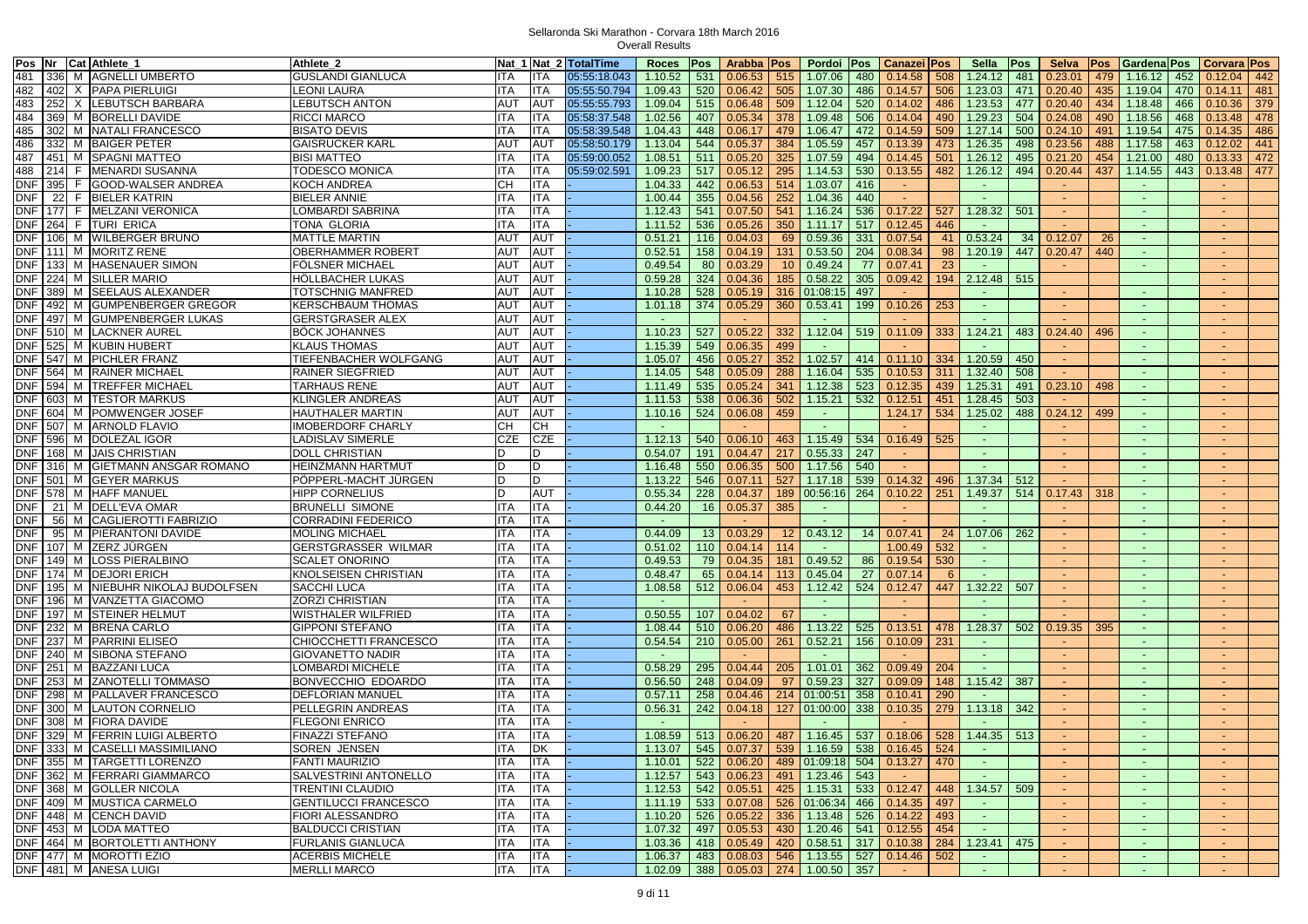| Pos Nr Cat Athlete_1 |                                       | Athlete_2                   |            |            | Nat 1 Nat 2 TotalTime |                 |     | Roces Pos Arabba Pos  |     | Pordoi Pos               | Canazei Pos     |     | Sella Pos             |               |                 |     | Selva   Pos   Gardena   Pos   Corvara   Pos |     |        |  |
|----------------------|---------------------------------------|-----------------------------|------------|------------|-----------------------|-----------------|-----|-----------------------|-----|--------------------------|-----------------|-----|-----------------------|---------------|-----------------|-----|---------------------------------------------|-----|--------|--|
|                      | DNF 493 M PACORI FABIO                | PAVESI FABIO                | ITA        | <b>ITA</b> |                       |                 |     | $1.11.53$ 537 0.06.29 | 498 |                          | 1.27.10         | 535 |                       |               |                 |     |                                             |     |        |  |
|                      | DNF 514 M BRIGNOLI SANDRO             | PELLEGRINI GIAMPAOLO        | <b>ITA</b> | <b>ITA</b> |                       | 1.04.06         |     | 429 0.05.53           |     | 429 1.05.56<br>455       | 0.12.58         | 456 | 1.25.11               | $ 489\rangle$ |                 |     |                                             |     |        |  |
|                      | DNF 515 M BANTERLA ALESSANDRO         | <b>REDOLFI MARCO</b>        | <b>ITA</b> | <b>ITA</b> |                       | 0.52.20         |     | $143$ 0.04.27         |     | 153 1.05.58<br>456       | 0.22.38         | 531 | $1.10.58$ 318 0.21.37 |               |                 | 460 | 0.58.34                                     | 189 |        |  |
|                      | DNF 537 M SCHÖLZHORN MARTIN           | <b>GÖHNER MICHAEL</b>       | <b>ITA</b> | D          |                       | 1.01.09         |     | 369 0.05.51           |     | 423 00:53:24<br>191      | $\sim$          |     | $\sim$                |               | . н.            |     |                                             |     |        |  |
|                      | DNF 557 M GASPERINI ANDREA            | SASSUDELLI ANDREA           | <b>ITA</b> | <b>ITA</b> |                       | 1.05.14         |     | 460 0.06.03           | 451 | 1.00.22<br>348           | 0.11.02         | 325 | $\sim$                |               |                 |     |                                             |     |        |  |
| DNF 572 M SALIS IURI |                                       | CALDINELLI ANDREA           | <b>ITA</b> | <b>ITA</b> |                       | 1.13.24         | 547 | 0.05.33               | 375 | 1.15.19<br>531           | 0.12.11         | 417 | 1.36.50               | 511           | $\sim$          |     | $\sim$                                      |     | $\sim$ |  |
|                      | DNF 577 M FILIPPONI MASSIMO           | <b>FILIPPONI ALESSANDRO</b> | <b>ITA</b> | <b>ITA</b> |                       | 1.10.44         | 530 | 0.06.49               | 511 | 1.12.23<br>521           | 1.28.31         | 536 | $1.35.38$ 510         |               | $\sim$          |     | $\overline{\phantom{a}}$                    |     |        |  |
|                      | DNF   579   M   SCALELLA SIMONE       | MERCATELLI ANDREA           | ITA        | <b>ITA</b> |                       | 1.23.24         | 552 | <b>College</b>        |     | $\sim$                   | <b>Contract</b> |     | $\sim$                |               | $\sim$ 10 $\pm$ |     | $\sim$                                      |     |        |  |
|                      | DNF 585 M SIRTO CARLO ALBERTO         | CANDIA MARCO                | ITA        | <b>ITA</b> |                       | 0.57.43         |     | 275 0.06.17           | 478 | 0.58.04<br>297           | 0.10.01         | 217 | $\sim$                |               |                 |     | - 1                                         |     |        |  |
|                      | DNF 588 M BRUGNOLI RICCARDO           | MANELLA GIANFRANCO          | <b>ITA</b> | <b>ITA</b> |                       | 1.08.00         | 502 | 0.06.13               |     | 471 1.08.21<br>498       |                 | 533 |                       |               | 454 0.20.02     |     | $\sim$                                      |     |        |  |
|                      |                                       |                             | <b>AUT</b> | <b>AUT</b> |                       |                 |     |                       |     |                          | 1.12.04         |     | 1.21.18               |               |                 | 410 |                                             |     |        |  |
|                      | DNF 568 X HAAS HERMANN                | <b>SCHNABL GERTRUDE</b>     |            |            |                       | 1.06.03         | 474 | 0.05.40               | 392 | 1.22.18<br>542           |                 |     |                       |               |                 |     |                                             |     |        |  |
|                      | DNF 518 X NÄBRIG DANIEL               | RUPPANER DANIELA            | D          | D          |                       | 1.02.31         | 395 | 0.06.46               | 508 | $\sim$                   | $\sim$          |     | $\sim$                |               | $\sim$          |     |                                             |     |        |  |
|                      | DNF 122 X ZANON SABRINA               | <b>VANZETTA LIVIO</b>       | <b>ITA</b> | <b>ITA</b> |                       | 0.57.24         | 266 | 0.04.29               | 161 | $\sim$                   |                 |     |                       |               |                 |     |                                             |     |        |  |
|                      | DNF 380 X PEZZETTI MASSIMO            | RAMELLA ORETTO VALENTINA    | ITA        | <b>ITA</b> |                       | 1.12.12         | 539 | 0.06.53               |     | $516$   1.08.07<br>496   | 0.16.04         | 518 | 1.23.34               | 474           | 0.23.20         | 482 | $\sim$                                      |     |        |  |
|                      | DNF 465 X CARBONE LUCA                | <b>BIGAGLI GIOVANNA</b>     | <b>ITA</b> | <b>ITA</b> |                       | 1.05.23         | 464 | 0.05.43               | 401 | 1.09.04<br>503           | 0.13.04         | 463 | $\sim$                |               |                 |     | <b>COL</b>                                  |     |        |  |
|                      | DNF   483   X   GADLER ELISA          | <b>BONVECCHIO MICHELE</b>   | <b>ITA</b> | <b>ITA</b> |                       | 1.07.35         |     | 498 0.06.18           |     | 483 01:07:51<br>492      | 0.14.22         | 492 | 1.22.22               | 466           | 0.18.40         | 362 | $\sim$                                      |     |        |  |
|                      | DNF 487 X FANTONE JULIO MARCO ERNESTO | <b>MAROCCI ELENA EMILIA</b> | <b>ITA</b> | <b>ITA</b> |                       | 1.21.37         | 551 | 0.04.22               |     | 140 1.14.26<br>529       | $\sim 10^{-1}$  |     | $\sim$ $ \sim$        |               | <b>Contract</b> |     | $\sim$                                      |     |        |  |
|                      | DNF 523 X RADICI GIANANTONIO          | GARAMPELLI STEFANIA         | ITA        | <b>ITA</b> |                       |                 |     | $\sim$                |     |                          |                 |     | $\sim$                |               |                 |     |                                             |     |        |  |
|                      | DNF 553 X SAVOIA GIANNI               | RIPERTO BRUNA               | <b>ITA</b> | <b>ITA</b> |                       | 1.11.42         | 534 | 0.06.56               |     | 519 1.14.23<br>528       | 00:14:29        | 495 |                       |               |                 |     |                                             |     |        |  |
| <b>DNF</b>           | 569 X BRUNELLO MARIO                  | <b>ROSSI VANIA</b>          | <b>ITA</b> | <b>ITA</b> |                       |                 |     | $\sim$                |     |                          |                 |     |                       |               |                 |     |                                             |     |        |  |
| <b>DNS</b>           | 57 M PLETZER CHRISTOPH                | DANZL SIMON                 | AUT        | AUT        |                       | na.             |     | $\sim$                |     | ÷.                       |                 |     | a.                    |               | a.              |     | $\sim$                                      |     |        |  |
| <b>DNS</b>           | 109 M PFEFFERLE MARCO                 | <b>SENN MANFRED</b>         | <b>AUT</b> | <b>AUT</b> |                       | and the         |     | $\sim$                |     | $\sim$                   |                 |     | п.                    |               | <b>A</b>        |     | $\sim$                                      |     |        |  |
|                      | DNS 128 M KENDLBACHER BERNHARD        | <b>KRUMP CHRISTIAN</b>      | <b>AUT</b> | <b>AUT</b> |                       | $\sim$          |     | car.                  |     | ÷.                       | <b>CO</b>       |     | a.                    |               | a.              |     | $\sim$                                      |     |        |  |
| <b>DNS</b>           | 139 M LAMPRECHT PETER                 | FRÜHMANN MATTHÄUS           | <b>AUT</b> | <b>AUT</b> |                       | - 1             |     | $\sim$                |     | $\sim$                   | - 1             |     | n an                  |               | 14.1            |     | - 4                                         |     |        |  |
|                      | DNS 158 M SCHACHNER ALEXANDER         | PFISTER FRANZ               | AUT        | <b>AUT</b> |                       |                 |     | $\sim$                |     | $\sim$                   |                 |     | $\sim$                |               |                 |     | $\sim$                                      |     |        |  |
| <b>DNS</b>           | 161 M TAMEGGER MARIO                  | <b>EGGER ARNOLD</b>         | AUT        | <b>AUT</b> |                       | $\sim$          |     | $\sim$                |     | $\sim$                   | <b>COL</b>      |     | <b>College</b>        |               | <b>College</b>  |     | contract.                                   |     |        |  |
|                      | DNS 310 M PÜHRINGER REINHARD          | <b>BURTSCHER MARTIN</b>     | <b>AUT</b> | <b>AUT</b> |                       |                 |     |                       |     |                          |                 |     | $\sim$                |               |                 |     |                                             |     |        |  |
|                      | DNS 365 M ERHART MANUEL               | PIRCHER MARKUS              | <b>AUT</b> | <b>AUT</b> |                       |                 |     |                       |     |                          |                 |     |                       |               |                 |     |                                             |     |        |  |
|                      | DNS 415 M ZEISS MARKUS                | <b>DREXL STEFAN</b>         | <b>AUT</b> | <b>AUT</b> |                       |                 |     | $\sim$                |     | $\sim$                   |                 |     |                       |               |                 |     |                                             |     |        |  |
|                      | DNS 432 M PLATTNER KLAUS              | <b>GRAMSHAMMER PETER</b>    | AUT        | AUT        |                       | car i           |     | $\sim$                |     | $\sim$                   |                 |     | $\sim$                |               |                 |     |                                             |     |        |  |
| <b>DNS</b>           | 437 M POLLNER HARALD                  | SIGWART ANDREAS             | <b>AUT</b> | AUT        |                       | and the         |     | car.                  |     | car.                     | <b>CO</b>       |     | i.                    |               | a.              |     | na.                                         |     |        |  |
|                      | DNS 511 M SCHRITTWIESER MARTIN        | KRAUS OLIVER                | <b>AUT</b> | <b>AUT</b> |                       | $\sim$          |     | ÷.                    |     | $\sim$                   | <b>CO</b>       |     | $\sim$                |               | ÷.              |     | $\sim$                                      |     |        |  |
|                      | DNS 272 M GABIOUD CANDIDE             | GABIOUD JULES-HENRI         | CН         | CН         |                       | $\sim$          |     | <b>COL</b>            |     | $\sim$                   | $\sim$          |     | $\sim$                |               | <b>Contract</b> |     | - 1                                         |     | $\sim$ |  |
| <b>DNS</b>           | 43 M HASENKNOPF MICHAEL               | <b>SCHUSTER ALEX</b>        | D          | D          |                       | <b>CH</b>       |     | $\sim$                |     | $\sim$                   |                 |     | $\sim$                |               | <b>Section</b>  |     | $\sim$                                      |     |        |  |
|                      | DNS 327 M BRAUN THOMAS                | ZACHERL JOHANNES            | D          | D          |                       | <b>College</b>  |     | <b>Section</b>        |     | c.                       |                 |     | n an                  |               |                 |     | contract.                                   |     |        |  |
|                      | DNS 422 M HAGN FLORIAN                | WEH MAXIMILIAN              |            | D          |                       |                 |     |                       |     |                          |                 |     | $\sim$                |               |                 |     |                                             |     |        |  |
|                      | DNS 531 M ATTIG MARKUS                | HÄUSLER FABIAN              | D          | D          |                       | $\sim$          |     |                       |     |                          |                 |     |                       |               |                 |     |                                             |     |        |  |
|                      |                                       |                             | D.         |            |                       |                 |     |                       |     |                          |                 |     |                       |               |                 |     |                                             |     |        |  |
|                      | DNS 536 M PASSOW ADRIAN               | VOCKE TOBIAS NEPOMUK        |            | D          |                       | $\sim$          |     | $\sim$                |     | $\sim$                   |                 |     | $\sim$                |               |                 |     |                                             |     |        |  |
| <b>DNS</b>           | 608 M RASMUSSEN KARL                  | DUELUND MICHAEL             | DK         | DK         |                       | n an            |     | $\sim$                |     | ÷                        |                 |     | $\sim$                |               |                 |     |                                             |     |        |  |
| <b>DNS</b>           | 84 M RANIERI GERMANO                  | URBANI DANIELE              | ITA        | <b>ITA</b> |                       | $\sim$          |     | car.                  |     | car.                     | in a            |     | a.                    |               | a.              |     | $\sim$                                      |     |        |  |
| <b>DNS</b>           | 85 M FENAROLI DIEGO                   | ZONTINI MATTIA              | <b>ITA</b> | <b>ITA</b> |                       | $\sim$          |     | contract.             |     |                          |                 |     | $\sim$                |               |                 |     |                                             |     |        |  |
| <b>DNS</b>           | 165 M PERLI MATTEO                    | MODENA CHRISTIAN            | <b>ITA</b> | <b>ITA</b> |                       | $\sim$          |     | $\sim$                |     | car.                     | $\sim$          |     | $\sim$                |               | A.              |     | o an                                        |     | $\sim$ |  |
|                      | DNS   183   M   STUEFER ERWIN         | LAHNER EDUARD               | ITA        | <b>ITA</b> |                       | $\sim$          |     | a.                    |     | ٠                        |                 |     | $\sim$                |               | <b>Section</b>  |     | $\sim$                                      |     |        |  |
|                      | DNS 202 M MENARDI CORRADO             | PIZZOLATO MASSIMO           | ITA        | <b>ITA</b> |                       | $\sim$          |     | $\sim$                |     | car.                     | $\sim$          |     | $\sim$                |               |                 |     | in a                                        |     |        |  |
|                      | DNS 292 M SARTORE PAOLO               | <b>BELTRAMI IVAN</b>        | <b>ITA</b> | <b>ITA</b> |                       |                 |     | $\sim$                |     | $\sim$                   |                 |     |                       |               |                 |     |                                             |     |        |  |
|                      | DNS 371 M ZENATO MICHELE              | <b>BRYER ANDREA</b>         | ITA        | <b>ITA</b> |                       |                 |     | $\sim$                |     | $\blacksquare$           |                 |     |                       |               |                 |     |                                             |     |        |  |
|                      | DNS 375 M VIVARI CHRISTIAN            | ROMERI ENZO                 | <b>ITA</b> | <b>ITA</b> |                       | a an            |     | $\sim$                |     | $\omega$                 |                 |     | na.                   |               |                 |     | i.                                          |     |        |  |
|                      | DNS 403 M MORO MATTEO                 | <b>MALLE MAURIZIO</b>       | <b>ITA</b> | <b>ITA</b> |                       | <b>College</b>  |     | $\sim$                |     |                          |                 |     | <b>Section</b>        |               |                 |     |                                             |     |        |  |
| <b>DNS</b>           | 474 M FONTANA MAURO                   | INVERSINI MARCO             | ITA        | <b>ITA</b> |                       | na.             |     | a.                    |     | a.                       |                 |     | na.                   |               | a.              |     |                                             |     |        |  |
|                      | DNS   491   M   BAROZZI MASSIMO       | CAINELLI CLAUDIO            | <b>ITA</b> | <b>ITA</b> |                       | $\sim$          |     | contract.             |     |                          |                 |     |                       |               |                 |     |                                             |     |        |  |
|                      | DNS 552 M COTTI CARLO                 | <b>FERRARI DIEGO</b>        | <b>ITA</b> | <b>ITA</b> |                       | <b>Contract</b> |     | <b>Contract</b>       |     | <b>CHAIR</b>             |                 |     | $\sim$ $ \sim$        |               | <b>Contract</b> |     |                                             |     |        |  |
|                      | DNS 559 M RONCADOR LORENZO            | <b>MORANDI GABRIELE</b>     | <b>ITA</b> | <b>ITA</b> |                       | na.             |     | $\sim$                |     | $\sim$                   |                 |     |                       |               |                 |     |                                             |     |        |  |
|                      | DNS 574 M BONISSONE ALESSANDRO DAVIDE | AMBROSINI DAVIDE            | <b>ITA</b> | <b>ITA</b> |                       | car.            |     | $\sim$                |     | $\sim$                   |                 |     | car.                  |               |                 |     | car.                                        |     |        |  |
|                      | DNS 602 M COLOMBO ANDREA              | MARINELLO ANDREA            | <b>ITA</b> | <b>ITA</b> |                       |                 |     | $\sim$                |     |                          |                 |     |                       |               |                 |     |                                             |     |        |  |
|                      | DNS 612 M CHATRIAN MATTEO             | <b>REY JEROME</b>           | <b>ITA</b> | <b>ITA</b> |                       | $\sim$          |     | $\sim$                |     | $\omega$                 |                 |     | $\sim$                |               | a.              |     | $\sim$                                      |     |        |  |
|                      | DNS 616 M CAETANO NUNO                | <b>TAMANINI MARCO</b>       | <b>POR</b> | FRA        |                       | $\sim$          |     | $\sim$                |     | $\blacksquare$           |                 |     | $\sim$                |               |                 |     |                                             |     |        |  |
|                      | DNS 324 M MERKULOV DMITRY             | ZHUKOV ANDREY               | <b>RUS</b> | <b>RUS</b> |                       | $\sim$          |     | $\sim$                |     |                          |                 |     | i.                    |               |                 |     |                                             |     |        |  |
|                      | DNS 446 M DYBORN MAGNUS               | MÖLLER JONAS                | SWE SWE    |            |                       | $\sim$          |     | $\sim$                |     | car.                     | $\sim$          |     | $\sim$                |               | A.              |     | car.                                        |     | $\sim$ |  |
|                      | DNS 350 M SHAW MATTHEW                | <b>SHAW ANDREW</b>          | UK         | UK         |                       | $\sim$          |     | ÷                     |     | $\overline{\phantom{a}}$ |                 |     | $\sim$                |               | ×.              |     |                                             |     |        |  |
|                      | DNS 152 X SCHWEINBERGER DANIEL        | BERGHAMMER SYLVIA           | AUT D      |            |                       | $\sim$          |     | <b>COL</b>            |     | $\sim$                   | car.            |     | $\sim$                |               | $\sim$          |     | ne.                                         |     | $\sim$ |  |
|                      |                                       |                             |            |            |                       |                 |     |                       |     |                          |                 |     |                       |               |                 |     |                                             |     |        |  |